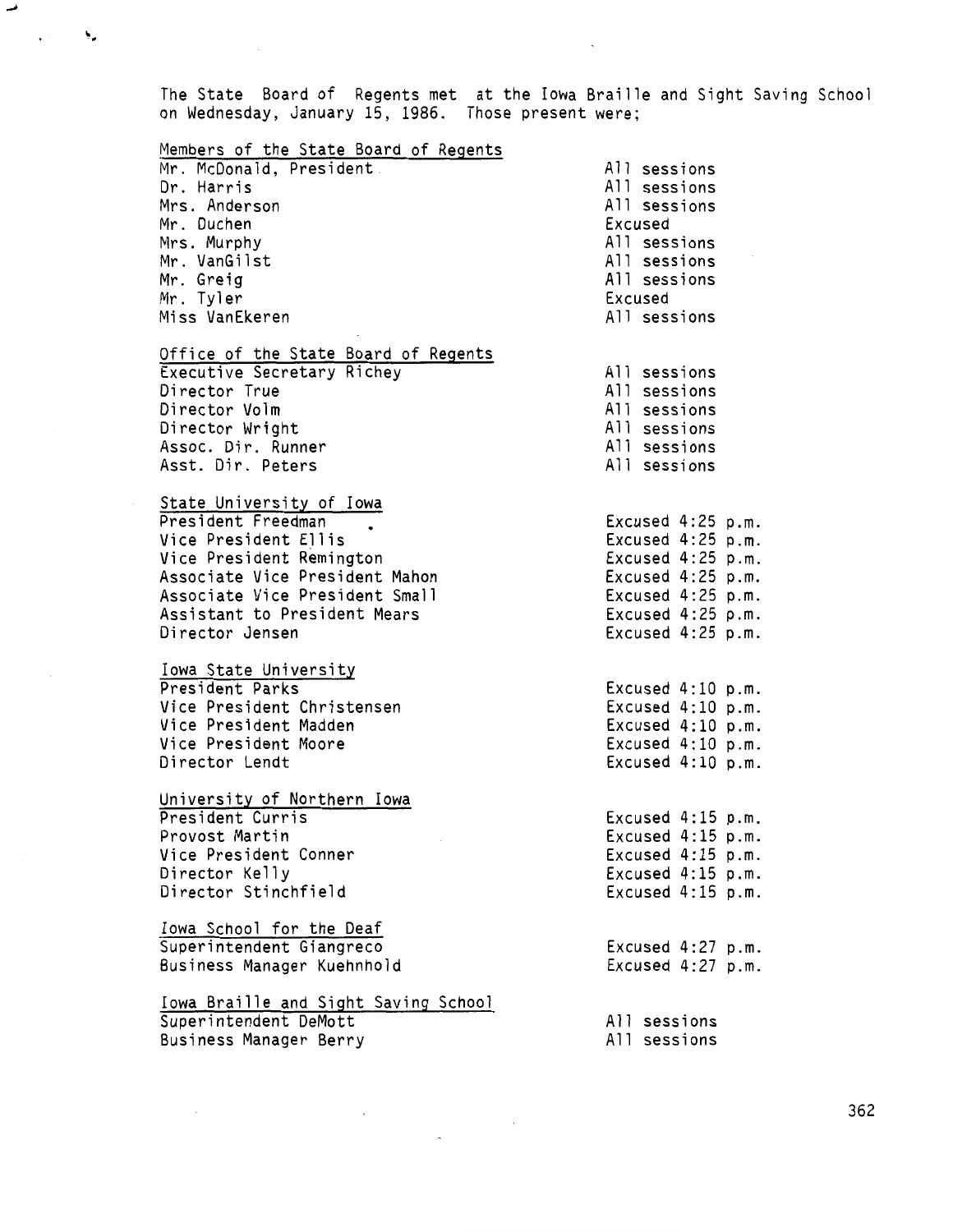# GENERAL

The following business pertaining to general or miscellaneous items was transacted on Wednesday, January 15, 1986.

Prior to the convening of the meeting, the board members toured the Iowa Braille and Sight Saving facility.

President McDonald stated that Regent Duchen and Regent Tyler were excused from the meeting. He noted that Regent Tyler had made arrangements to tour the facility at a later date.

**APPROVAL OF MINUTES.** The minutes of the board meeting of December 18-19, 1985, were approved by general consent of the board.

**CONSENT DOCKET.** The items on the consent docket appear in the appropriate section of these minutes.

Mr. Richey stated that, although the professional development leaves appeared on the consent docket, the board members should feel free to comment on them.

Regent Anderson asked why there was such a discrepancy between the costs of the professional leaves at the University of Iowa and the Iowa State University and the University of Northern Iowa.

Vice President Remington stated part of the cost difference was probably due to accounting procedures at each institution. He added that, at the University of Iowa, they do not count the leave as a cost if the item had been included in the department or college budget.

Vice President Christensen stated Iowa State University includes all replacement costs of the professional development leaves to the university

Vice President Martin stated the accounting practice at the University of Northern Iowa was similar to that of the University of Iowa. Allocations are made to departments for partial replacement and that all cost figures are estimated.

'

MOTION: Mr. Greig moved that the board approve the items on the consent docket. Mrs. Murphy seconded the motion, and it passed unanimously.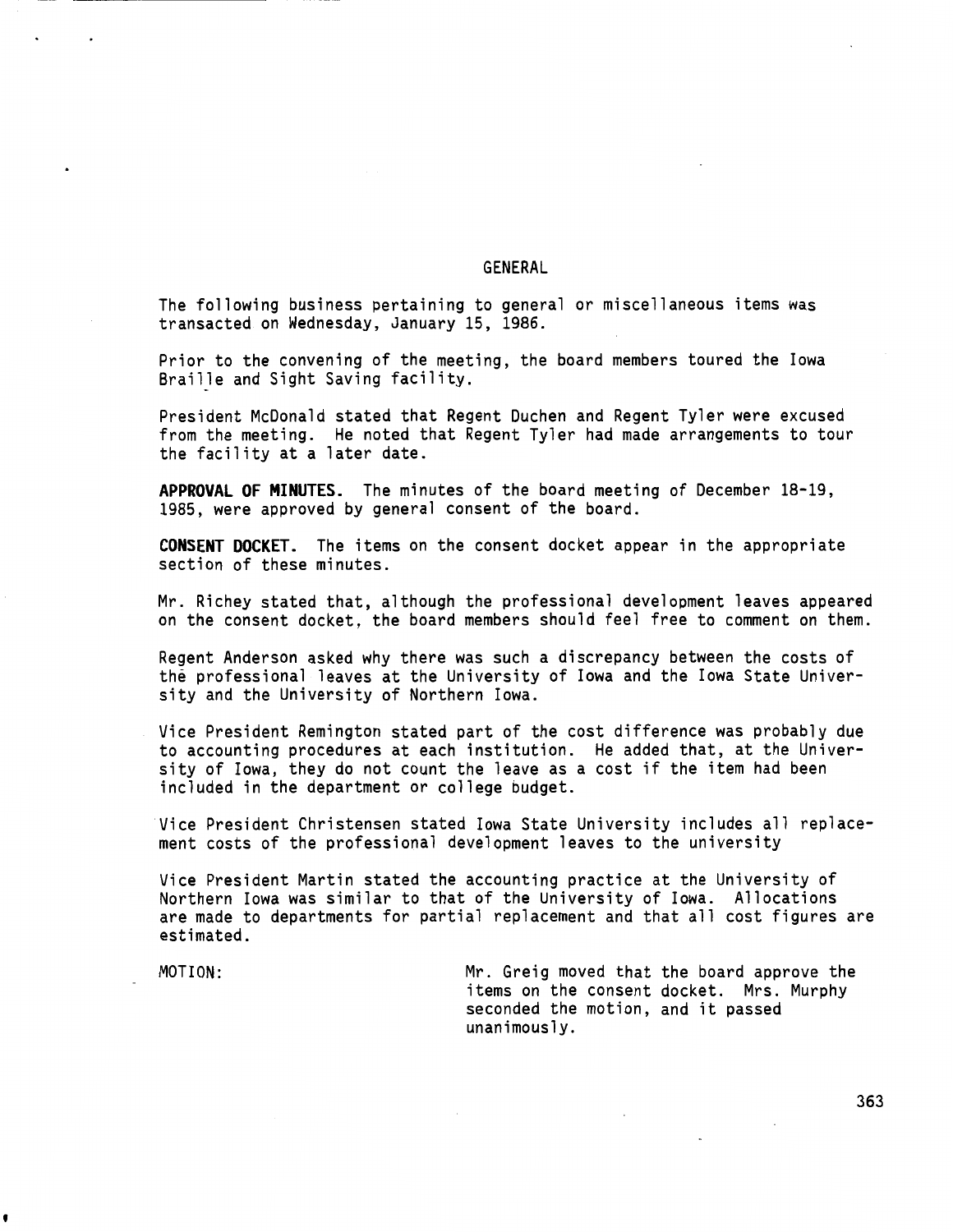**INTERINSTITUTIONAL COMMITTEE ON EDUCATIONAL COORDINATION.** a. Course Changes, University of Iowa. The Board Office recommended approval of the course changes at the University of Iowa.

At the November board meeting, the board referred the proposed course changes at the university to the Interinstitutional Committee and the Board Office for review and recommendation. The committee reviewed the proposed changes and recommended approval.

The university reported that changes in course offerings since the fall of 1984 represented the continuing response of the university to the changing educational needs of its students, changing disciplinary emphases, and the vitality of its faculty. The data submitted by the university indicated that, during the past year, 285 courses were added to the curriculum, while 107 were eliminated, for a net increase of 178 courses. This compared to a net increase in 1984 of 58, in 1983 of 68 and in 1982 of 4.

The following is a summary of the courses changes:

|  |                    | Summary of Approved Courses       |  |
|--|--------------------|-----------------------------------|--|
|  |                    | From October 1984 to October 1985 |  |
|  | by Collegiate Unit |                                   |  |

| College        |     | Dept.<br>Number | Course<br>Number<br>New Changes Changes Changes Changes Drop | Title | $S.$ Hr. |     | Net Result<br>on Active<br>Courses |
|----------------|-----|-----------------|--------------------------------------------------------------|-------|----------|-----|------------------------------------|
|                |     |                 |                                                              |       |          |     |                                    |
| Dentistry      | 3   | ٥               | 0                                                            | 8     | 5        |     | 2                                  |
| Medicine       | 27  |                 |                                                              | 9     |          | 14  | 13                                 |
| <b>Nursing</b> | 4   |                 | 0                                                            |       | 0        |     | 3                                  |
| Pharmacy       | 9   |                 |                                                              | 12    | 9        |     | 8                                  |
| L.A.           | 186 |                 | 23                                                           | 72    | 35       | 61  | 125                                |
| Bus. Adm.      | 5   |                 | 0                                                            | 6     |          |     | 5                                  |
| Education      | 19  |                 | 0                                                            | 10    | 14       | 21  | $-2$                               |
| Engineering    | 11  |                 | 0                                                            |       | 8        | O   | 11                                 |
| Law            | 21  |                 |                                                              |       | 12       | 8   | 13                                 |
|                |     |                 |                                                              |       |          |     |                                    |
| Grand          |     |                 |                                                              |       |          |     |                                    |
| Totals         | 285 |                 | 30                                                           | 136   | 91       | 107 | 178                                |

In response to a question from Regent Murphy, Vice President Remington stated that the large number of changes in the College of Liberal Arts was due to a new administration in the college as well as a new complement of associate deans. The college has been working to complete a series of reviews and that nearly all of the reviews make recommendations for curriculum changes. He added he would expect in future years, the course changes in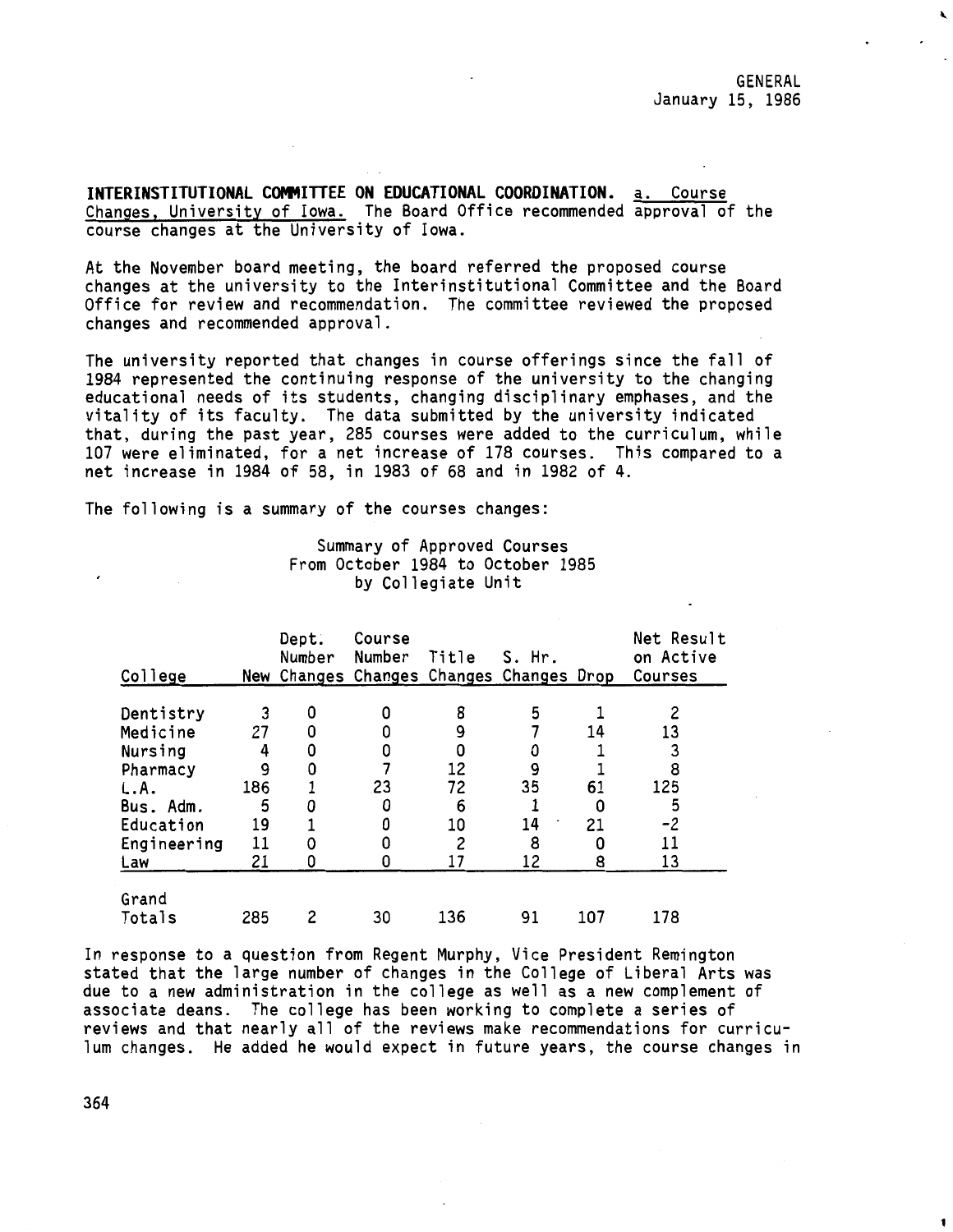the College of Liberal Arts would be in more in line with the other collegiate units.

Regent Anderson asked if the additional courses placed a strain on the faculty.

Vice President Christensen stated the faculty was under a strain but that he did not feel the stain was enhanced by the additional courses because the net teaching load was not increased substantially and that the faculty generally welcome the opportunity to teach in new areas.

◢

MOTION: Mr. Greig moved that the board approve the course changes at the University of Iowa. -Miss VanEkeren seconded the motion, and it passed unanimously.

b. Enrollment Ceiling, University of Northern Iowa. The Board Office recommended the University of Northern Iowa be authorized to explore alternatives for limiting enrollment levels. The university had requested approval of the concept of establishing an institutional enrollment ceiling.

Vice President Christensen stated that the Interinstitutional Committee had reviewed the proposal and felt the university should have the opportunity to consider the establishment of an enrollment ceiling and to explore the concept with appropriate on-campus groups.

President Curris stated it was his presumption that the Board Office's recommendation to explore alternatives was another way of expressing that the concept be authorized and that the university would come back to the board with a plan. He stated the university had come to the board asking for approval of the concept of an enrollment cap. The basic concept of an enrollment is that a limit is set on the number of students. He indicated that the university would have come back to the board with a specific proposal how such a cap would be implemented. He stated that last month Dr. Harris had indicated he was not in favor of any kind of cap at UNI; and, if the majority of the board felt that way, it would be useless for the university to formulate a method of limiting enrollment for presentation back to the board.

Mr. Richey stated that he did not deliberately address the approval of the concept because there were so many alternatives to limiting enrollment.

President Curris stated the university did not need board authorization to study alternatives--they did that all the time.

Regent Anderson stated she had seen the same problem with the recommended action in that it did not give the university any direction.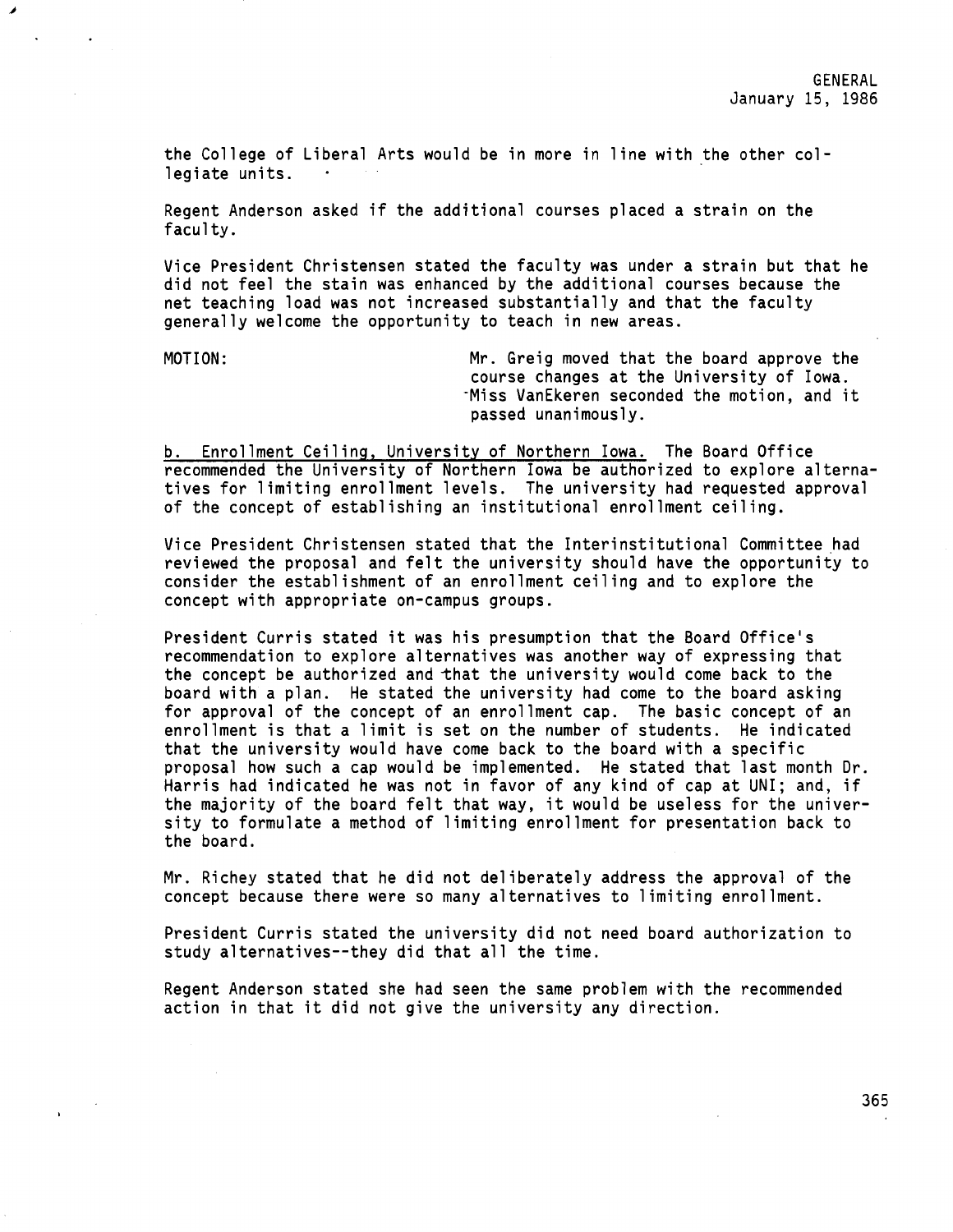MOTION:

Mrs. Anderson moved that the board approve the concept of limiting enrollment at the University of Northern Iowa and that the university come back to the board with a specific plan at a later date. Mrs. Murphy seconded the motion.

Mr. Richey stated he felt Regent Anderson's wording of the action was better than what he had proposed.

Mr. Richey stated that the board had voted in the past to limit enrollment at the University of Iowa by raising the scholarship criteria and also there were enrollment limitations in specific programs.

Regent Anderson stated she believed that, as long as there were limited resources and the continued pressure of enrollment, the board had to make hard choices to maintain the quality of the institution.

Regent Greig stated he supported Regent Anderson's idea but felt that, due to his short tenure on the board, he did not feel adequate to make that decision.

President McDonald stated that the wording of the motion would give the board time to reflect before a final decision had to be made.

Regent Murphy stated that felt the motion was more flexible by using the word "limiting" rather than "cap."

Regent VanGilst stated it was his philosophy in Iowa that all qualified students would be allowed access to undergraduate education at the public universities.

Regent Murphy stated she felt this would send a message to the people that if the board continues to get less and less money, it cannot continue to educate more students.

Mr. Richey stated that all three universities faced severe financial problems with inflation growing and appropriations decreasing. They have taken on 15,000 more students in the past few years with little or no increase in appropriations to support them. A larger percentage of the increased enrollment at the University of Iowa and Iowa State University has been due to an increase of nonresident students; whereas, at the University of Northern Iowa, the increase has been mainly from resident students. Consequently, UNI did not get the increase in income from the additional students that the other institutions did.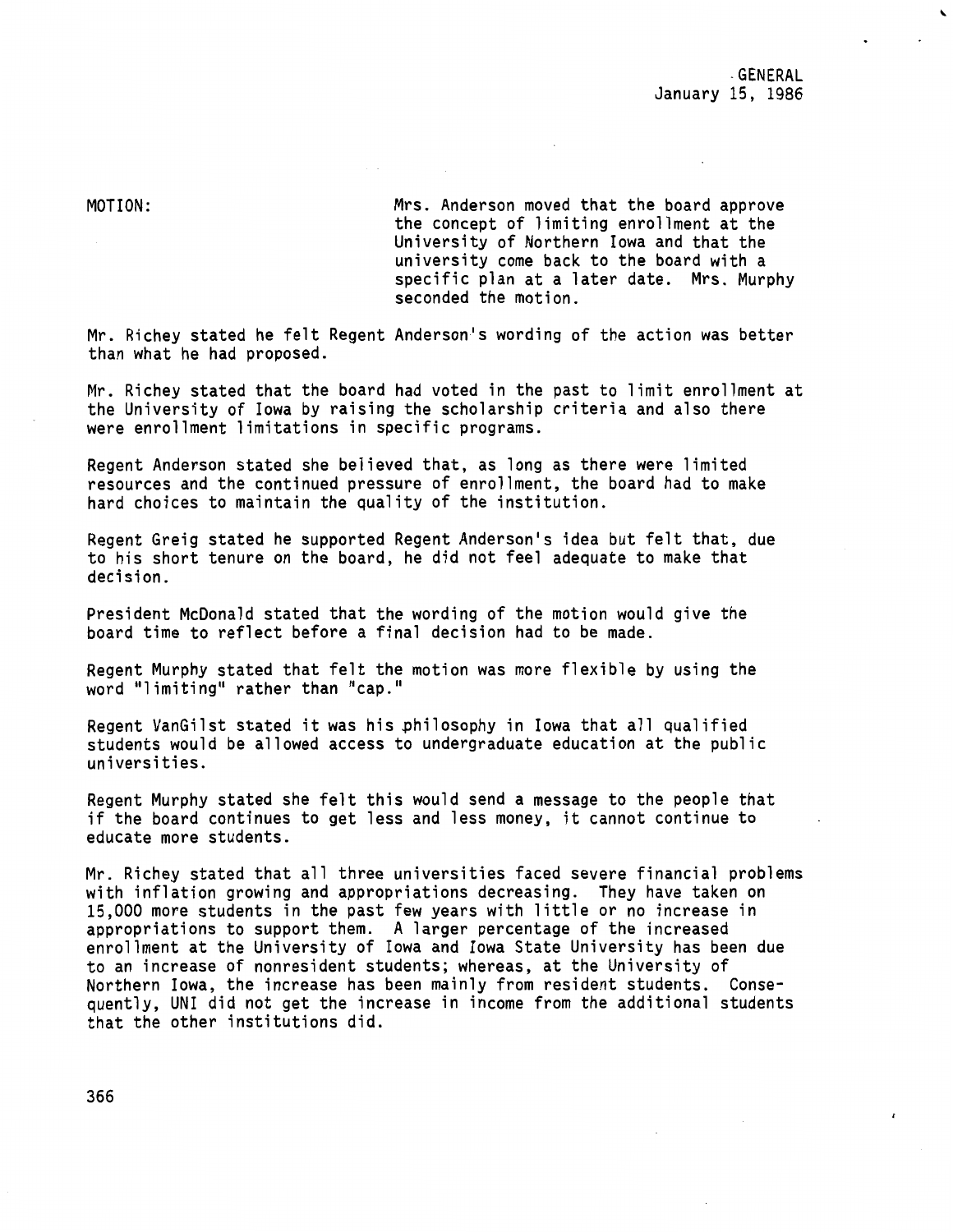VOTE ON MOTION: Motion approved with Regents VanGilst and Harris voting no and Regent Greig abstaining.

c. Post-Audit Review. The Board Office recommended the board receive the post-audit report of the Doctor of Pharmacy program at the University of Iowa and approve continuance of the program.

The Bdard Office explained that the Doctor of Pharmacy program was approved by the board in 1980. The program, as it was proposed, was to be two years in length; and candidates for admission would first have to complete the Bachelor of Science in Pharmacy degree. The board approved the Doctor of Pharmacy degree program with the understanding that funding was the responsibility of the university and that the program would not be implemented until the fall semester of 1982. The program admitted six students in the fall of 1982. The first class to graduate was in August 1984 with five students. Graduates have been highly successful in obtaining appropriate professional employment. Only two students have dropped out of the program.

The program achieved accreditation from the American Council on Pharmaceutical Education in June 1984.

MOTION: Miss VanEkeren moved that the board approve the post-audit report and continuation of the Doctor of Pharmacy Program at the University of Iowa. Mrs. Anderson seconded the motion, and it passed-unanimously.

**ACCREDITATION REPORTS.** a. Bachelor and Master Programs in Community and Regional Planning, Iowa State University. The Board Office recommended the board receive the report on accreditation of the Bachelor of Science in Community and Regional Planning and the Master of Community and Regional Planning at Iowa State University and request that the university prepare a report for the board that addresses the issues noted in item 1 of the summary below.

In November, Iowa State University was notified that its Bachelor of Science in Community and Regional Planning and the Master of Community and Regional Planning programs had been accredited by the Planning Accreditation Board (PAB). This decision was based on the accreditation application, the report of a site visit team, the comments of the board's own review subcommittee, and comments submitted by the university. The program will be accredited for a five-year period, retroactive to July 1, 1985.

This program area at Iowa State University offers two degree programs -- a Bachelor's degree and a Master's degree with a three-part emphasis: (1) small town; (2) international issues; and (3) American urban problems. The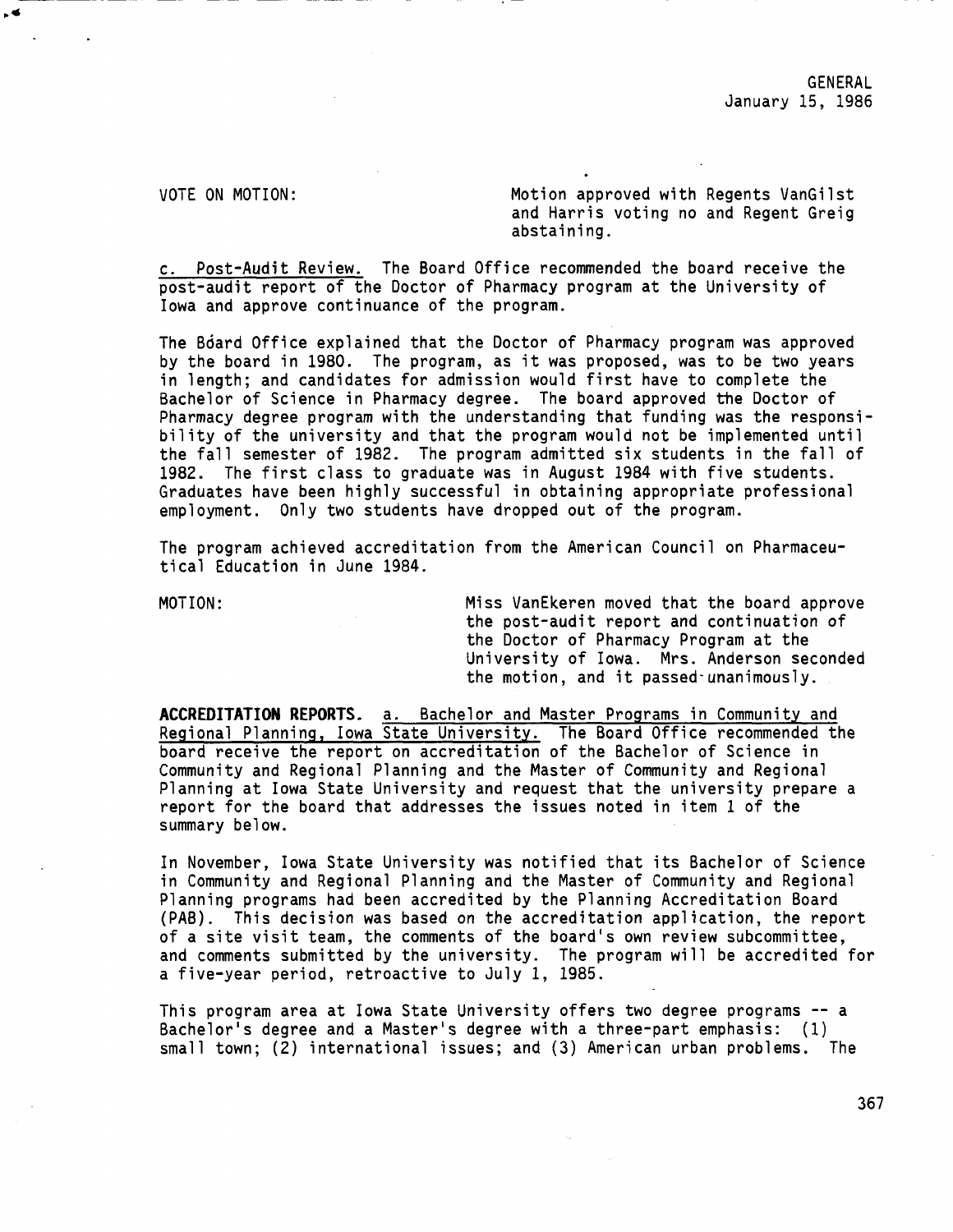••

graduate program is very similar to the program offered by the University of Iowa.

Below **is a** summary of comments from the site visit report:

1. The program goals **were** clear for both the undergraduate and graduate programs; and the three part emphasis on small towns, international issues, and American urban problems was appropriate, although achievement in the third area (the American urban issues component) lagged that of the other two areas because of enrollment and staffing problems.

The site team and members of the department were concerned about the balance among the three goal areas and the balance between the proportion of American and foreign students in the graduate program. The department must assure that there would be sufficient numbers of American students to offer viable small town and American urban planning specialties in order for the program to achieve its goals and objectives.

- 2. The curricula was structured to meet the goals and objectives specified and appropriate course work provided and the courses and reading appeared to be up to date. The undergraduate curricula should be strengthened in areas such as providing more directed advising to assist students in logical course sequences and more course work in graphics. The graduate curriculum should be adjusted to better recognize the existence of the different tracks followed American students and by international students. Courses at both levels should be strengthened through linkages to design courses in other departments. Options other than completion of a thesis as a final project should be considered.
- 3. The department experienced very high faculty turnover during recent years, resulting from a variety of factors, including low salaries, the difficulty of attracting urban-oriented persons to rural Iowa, and attractive offers earned by faculty with expanding reputations. The high turnover kept the department from advancing as it might have.

Attention should be focused on recruiting faculty to the urban issues area if the department wishes to continue that aspect of its curricula. The rural location of the university presented special problems in this area, as evidenced by the department's inability to retain faculty with interest in urban areas and their problems.

4. Research is a priority area for the department, and it must be if the department is to expand and improve the master's program. Funded research kept the faculty up to date with planning developments, provided a base for faculty publications, generated financial support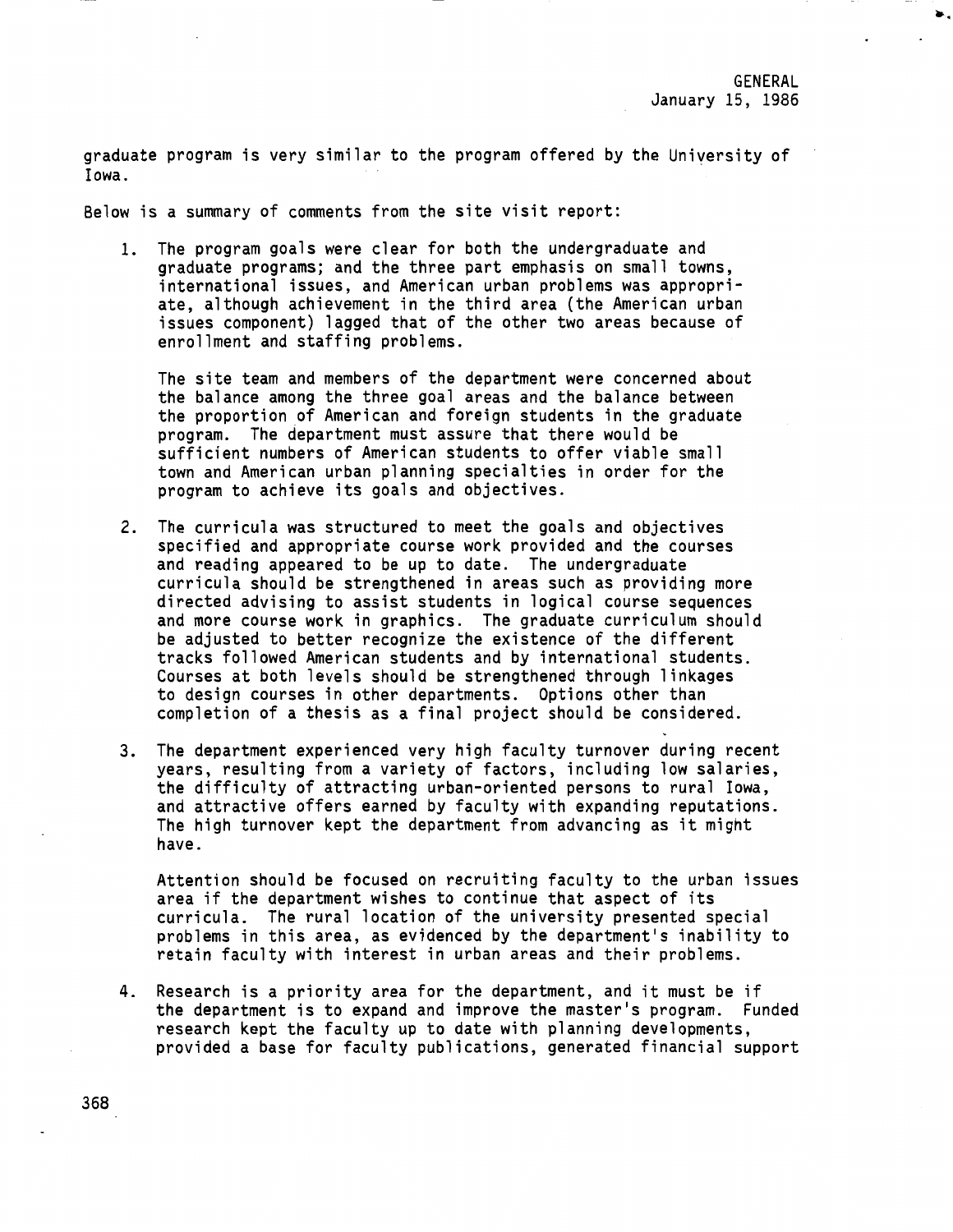for graduate students, increased the department's stature on campus and nationally, and built linkages to other departments.

j

- 5. Although a small department, faculty was involved in substantial amount of service through the Iowa Chapter of the APA, the university extension, the Main Street project, etc.
- 6. The department's affirmative action goals were established in cooperation with the university and monitored by the university. Because of its rural location, the department experienced difficulty in recruiting minorities to both its student and faculty bodies. Because of the race-gender mix of the student body and the unlikelihood of a large minority student body being attracted to this rural setting, top priority should be for recruiting a female faculty member.
- 7. While the current students appeared motivated and prepared, there simply were not enough of them at the graduate level to create the rich mixture of backgrounds and perspective essential to quality graduate education. The department should increase its student recruitment activities.
- 8. Current admissions policies and procedures appeared satisfactory; however, the TOEFL score of 500 required for admission to the graduate program should be examined to see whether it sufficiently screens applicants who are unprepared for graduate study in English. Some foreign students claim the graduate program is not what they expected. The department should review its materials to assure that they clearly explain what the program is and what it is not.

President McDonald asked if this program was not similar to the graduate program in Urban and Regional Planning at the University of Iowa. (The accreditation report for this program appears as the next docket item.)

President Parks stated that the program at Iowa State was much more oriented to the sciences as well as the landscape architecture and architecture program which are exclusive to Iowa State.

Regent Anderson stated she was not impressed with the accreditation report. She added that the report of the ISU program as well as the University of Iowa program referred to the fact there was not enough students or faculty and a lack of minorities and women. She indicated the reports raised the question if each one of the programs was large enough to provide the diversity to the students and faculty.

Vice President Christensen stated the program was relatively new and that it needed time to grow. He stated the university would be happy to provide to report as recommended by the Board Office. He went on to say there were times when accreditation teams pick on items that are not necessarily central to a program and they become concerns but do not affect the overall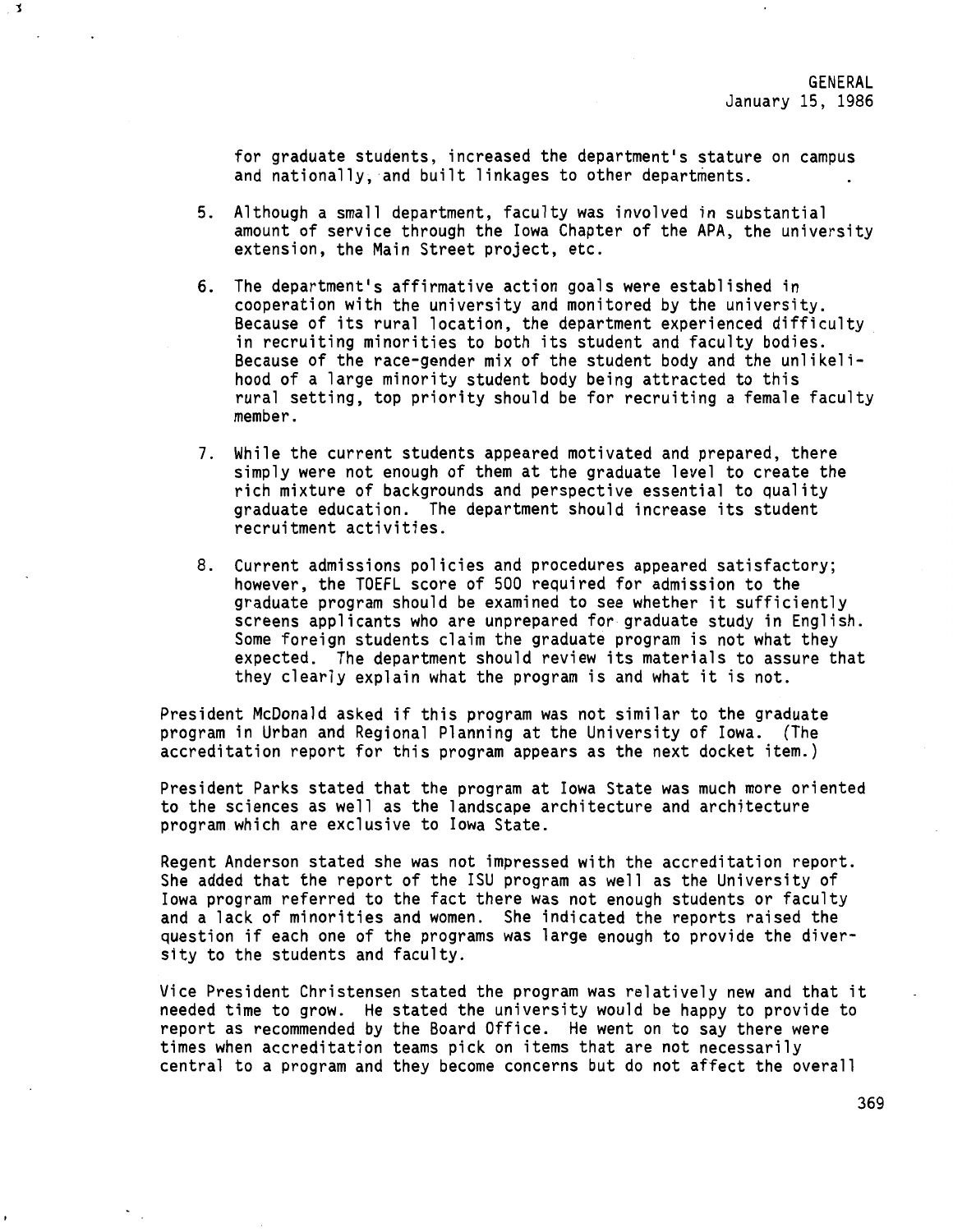t

quality of the program. If the program were weak, the accreditation would not have been given.

President McDonald asked if there were a possibility the two graduate programs could be combined.

Vice President Christensen stated he would have to discuss it with colleagues from the University of Iowa.

The complete accreditation report is on file in the Board Office.

MOTION: Mrs. Anderson moved that the board receive the report on accreditation of the Bachelor of Science in Community and Regional Planning and the Master of Community and Regional Planning at Iowa State University and request that the university prepare a report for the board which addresses issued noted in the summary items 1, 3, 6 and 7 noted above. Miss VanEkeren seconded the motion, and it passed unanimously.

b. Master of Arts/Master of Science in Urban and Regional Planning at the University of Iowa. The Board Office recommended that the board receive the report on accreditation of the Masters program in Urban and Regional Planning at the University of Iowa.

The university was notified that the program had been accredited by the Planning Accreditation Board (PAB). The accreditation was for a five-year period retroactive to July 1, 1984. The following is a summary of the site visit team's report:

- 1. It was felt the David Forkenbrock, department chair ran the department extremely well. He cared for the physical environment and created an upbeat spirit in the place. The report noted there were few programs which could boast as intelligent, articulate and energetic a chairman. However, the program was in serious need of at least one other senior leader in planning.
- 2. The program was sound in its conception. It is among the most innovative, and vibrant in concept. The core curriculum was rigorous and delivered the basic skills that students need to be competitive in the job market upon graduation. The faculty were generally active and care a great deal about teaching. Syllabi gave evidence of this as did class visits, and visits with students, alumni and with faculty. The course requirements and exercises were generally good and the student work was of high quality. Among the sectoral majors, evidence suggested that transportation and environmental planning were strong, but that the other five may not be.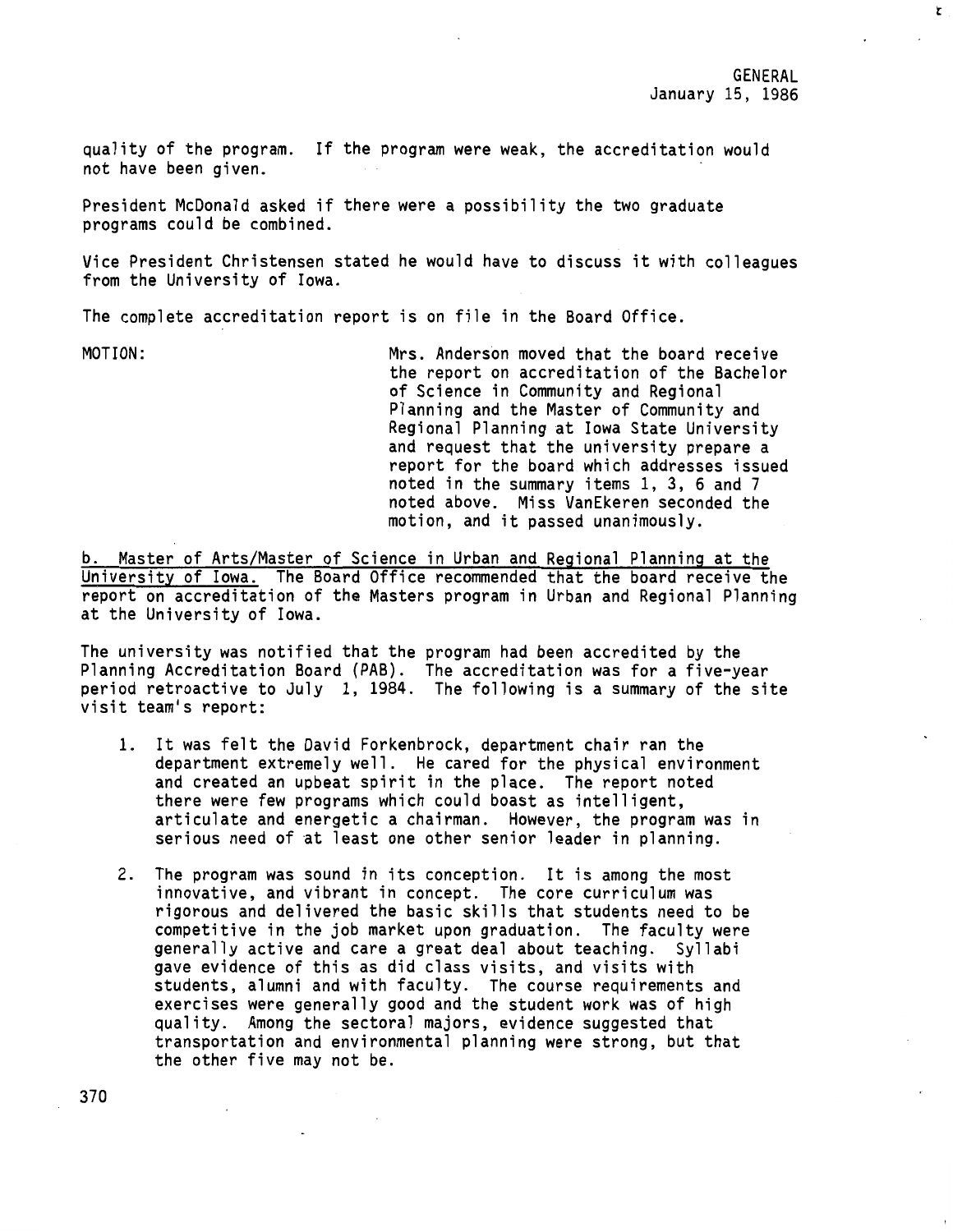- 3. The team felt that the program was at the low end of the critical mass needed for it to be a truly excellent program. Having on 6.5 FTE created numerous problems: only a few sectoral majors were comprehensively covered, it was difficult to provide release time for any purpose because coverage of some curricular areas was one-deep, and most importantly there was no peer reinforcement one would expect in an excellent program. A minimum core faculty in planning of more FTE would allow the program to become truly excellent could not be done with joint appointments. The size of the core faculty needed increasing.
- 4. The program was in serious need of a female faculty member in planning. A good portion of all students in planning in the nation are female and the student body at Iowa was no exception. The team noted there needed to be energetic pursuit of female faculty in the search to fill the two vacant positions but should not compromise the program's need for more faculty with planning education.
- 5. The program had not moved to cover either in substance or with new faculty the important areas of land development and redevelopment, real estate finance, and public-private partnerships. These areas could be covered by a single faculty member, and were very important in recruiting students and in finding job placements. Those needs cannot be addressed with the existing full time faculty.
- 6. The team recommended the criteria for advancement be broadened and the emphasis on the production of published papers in referred journals be reduced. The program and its faculty should be positively encouraged to make contributions to public policy in the state, region and city. Additional policy research would also strengthen teaching and cause the faculty's creative work to have more impact in the classroom.
- 7. Overall the quality of the program was found to be very good. The current faculty was a good one and was excellent university support, excellent financial aid and a good physical facility. The University of Iowa provided an excellent environment for a top quality graduate program in city and regional planning. It was the opinion of the survey team that this program could be ranked among the very best in the nation if the university committed modest additional investments to the program.

Vice President Remington stated that the accreditation report had been negotiated, and the university felt it was a positive report. He stated they have begun to move in the areas suggested for improvement. They have appointed one female faculty member and are recruiting for a second. He indicated he felt item 6, above, was an attempt by the accrediting team to steer the faculty.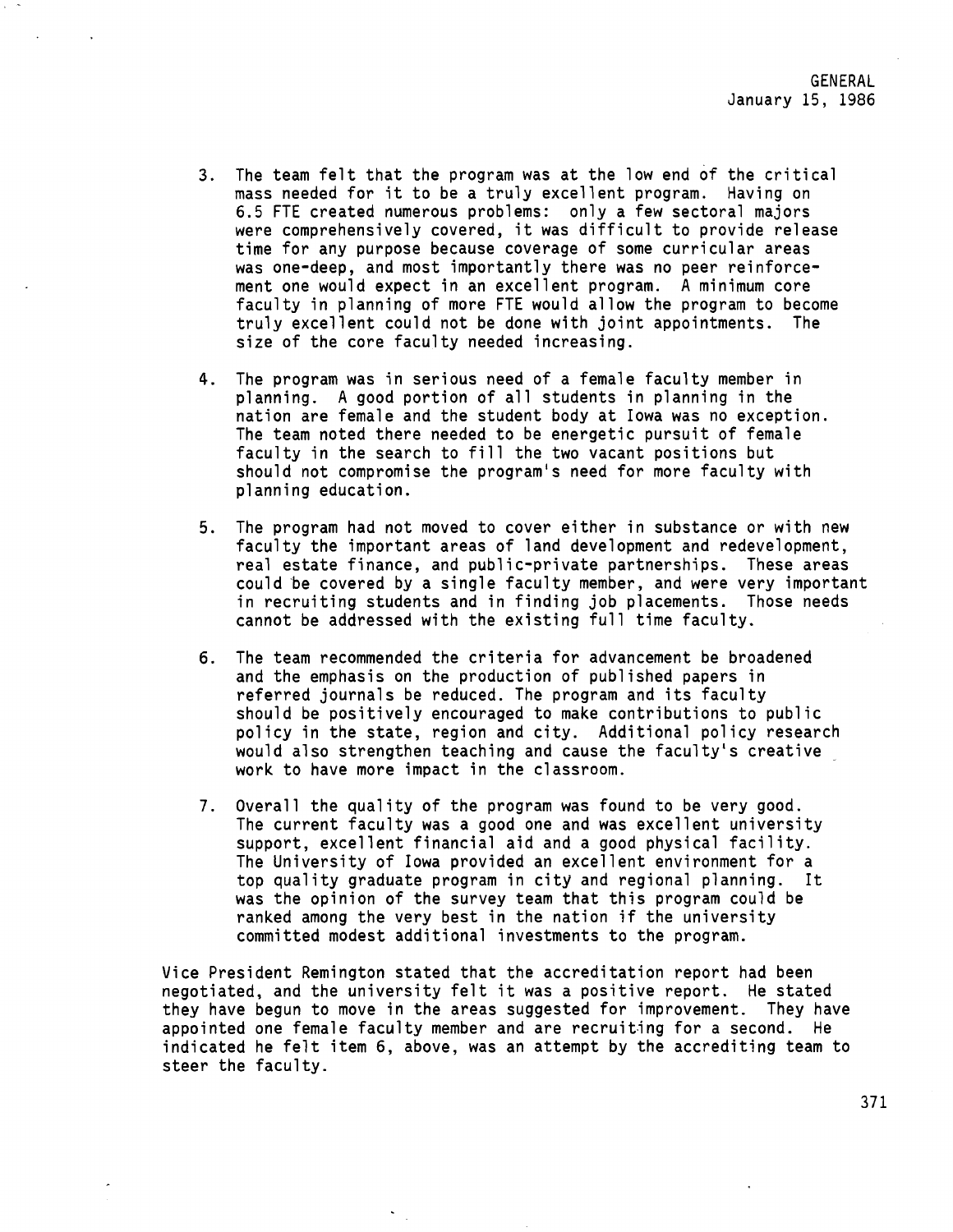GENERAL January 15, 1986

Vice President Remington went on to say with respect to the relationship between their program and the Iowa State program, President Parks' remarks were correct. The University of Iowa program was based on a liberal arts emphasis.

The complete accreditation report is on file in the Board Office.

MOTION: Dr. Harris moved that the board receive the accreditation report of the Masters program in Urban and Regional Planning at the University of Iowa. Mr. VanGilst seconded the motion, and it passed unanimously.

President McDonald requested the University of Iowa to prepare a report responding to the same types of questions as requested for Iowa State University in item a, above. He added the reports should address the individual thrust of the programs and whether or not they could be combined.

**IOWA COORDINATING COUNCIL FOR POST-HIGH SCHOOL EDUCATION.** The Board Office recommended (1) the board receive the report of the January 14 meeting; and (2) refer the statement on Intra- and Inter-sector Cooperation to the Interinstitutional Committee on Educational Coordination.

The council approved six proposals from 14 submitted for funding under the Iowa Summer Institute Program and discussed the problems associated with funding for the program since the lottery was not likely to generate enough funds this year to fund the six programs proposed. In addition, Governor Branstad had recommended an alternate use of these lottery funds. The council <sup>1</sup> s chair was authorized to seek funding through legislative action.

President Curris stated that the purpose of the summer institute program was to make advances in the training during the summer for teachers in critical areas such as mathematics, the sciences and foreign languages. The committee had recommended approximately \$500,000 for these institutes but the lottery<br>proceeds which were less than originally anticipated would provide only \$250,000. He noted that it appeared the Governor had not recommended continuation of the program and an alternative use of the lottery proceeds which had created some consternation. He added a summer program had to be approved by the first of March and that the program was really in abeyance until there was some sense of direction as to whether or not there would be funding.

The council received a recommendation from the area schools to modify the draft statement on Intra- and Inter-sector Cooperation. The statement as revised by the area schools appears below. The underlined portion was added by the area schools. The word "and" in the last was added through amendment proposed by President Curris at the council meeting.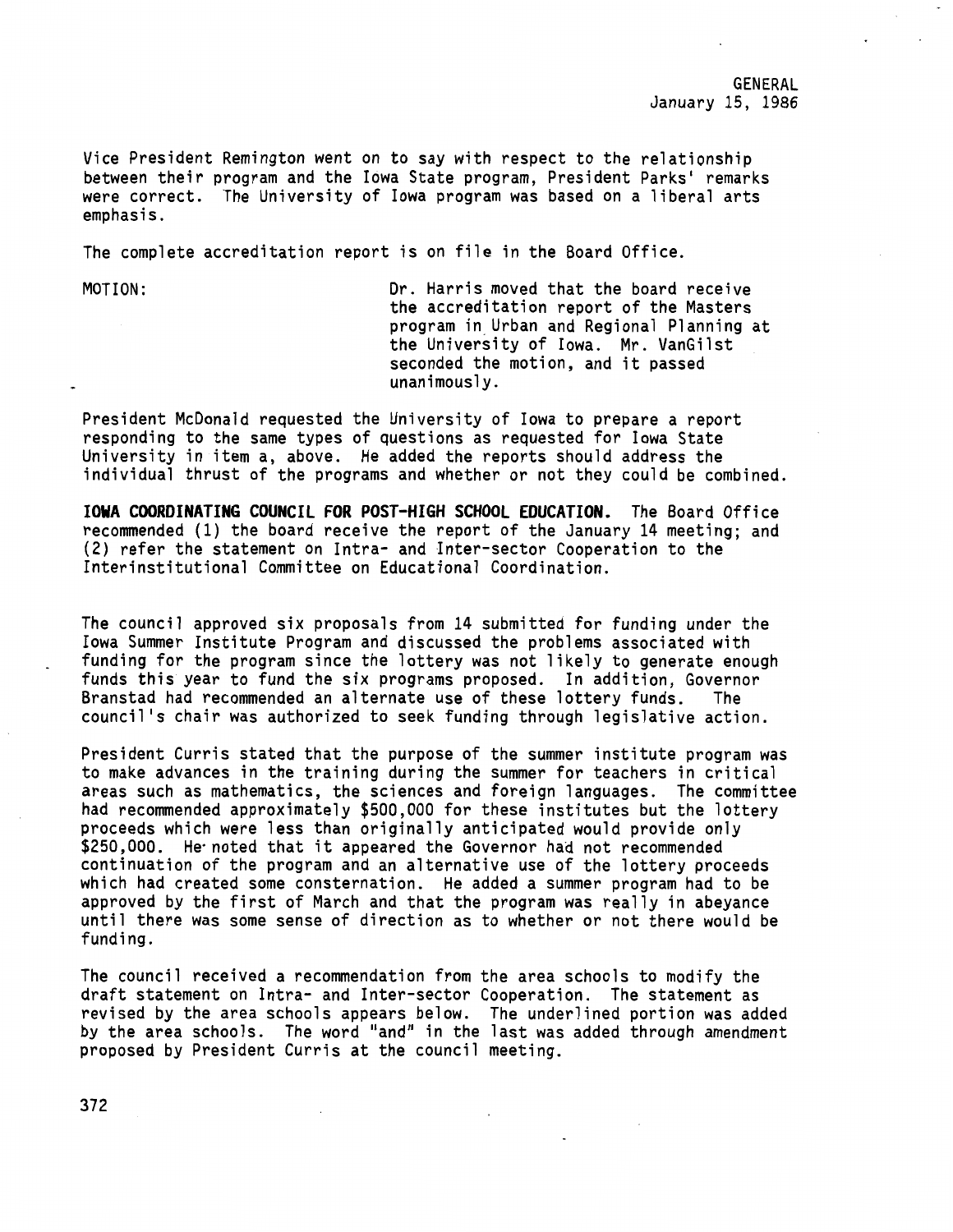The parties of this agreement commit themselves to work cooperatively to minimize duplication of educational programs offered in a given geographical region. As a general principle of good practice, an institution should not offer courses or programs if they duplicate an offering already provided and until such time as communication has existed between the affected institutions.

Vice President Christensen stated the Coordinating Council had been working for several years on a statement of cooperation. A statement had been approved by the independent colleges and the Board of Regents last year but had not been reviewed by the area schools. He stated he moved that the statement be reviewed by the two sectors prior to approval by the council. He noted that the vote of the council to his motion was two in favor with 14 abstentions. The voted after the amendment by President Curris was five in favor and 11 abstentions.

Regent Anderson stated an enormous amount of time had been spent on arriving at such a statement of cooperation. She stated that she felt a more appropriate word instead of ''and" would be "or" in the last sentence.

President McDonald stated that the recommended action was to refer the statement back to the Interinstitutional Committee and the Board Office for review.

Mr. Richey stated that, in the review process, they would work with the Coordinating Council and behind the scenes with the other sectors in an effort to develop a statement which would please everyone.

Regent Harris stated that the underlined portion added by the area colleges was a very key part. He added that, obviously everyone would not be able to agree but that it seemed to him that it would be a very sensible thing to at least have all parties participating in discussion.

Regent VanGilst stated the council heard a report on the registration law, and it was recommended that legislation be submitted this session that would provide an exemption for those institutions who have already filed with the Vocational Institution Registration Law with the Department of Public Instruction.

Regent VanGilst went on to say that the council discussed various legislative proposals and that draft legislation would be presented at the February meeting. Among the areas discussed were student aid, bonding and reorganization.

Regent VanGilst stated he was pleased to see President Curris at the Coordinating Council meeting and that the other two presidents had sent representatives. He added that, due to other commitments, he was the only Regent present at the meeting. He stated he felt Regent participation on the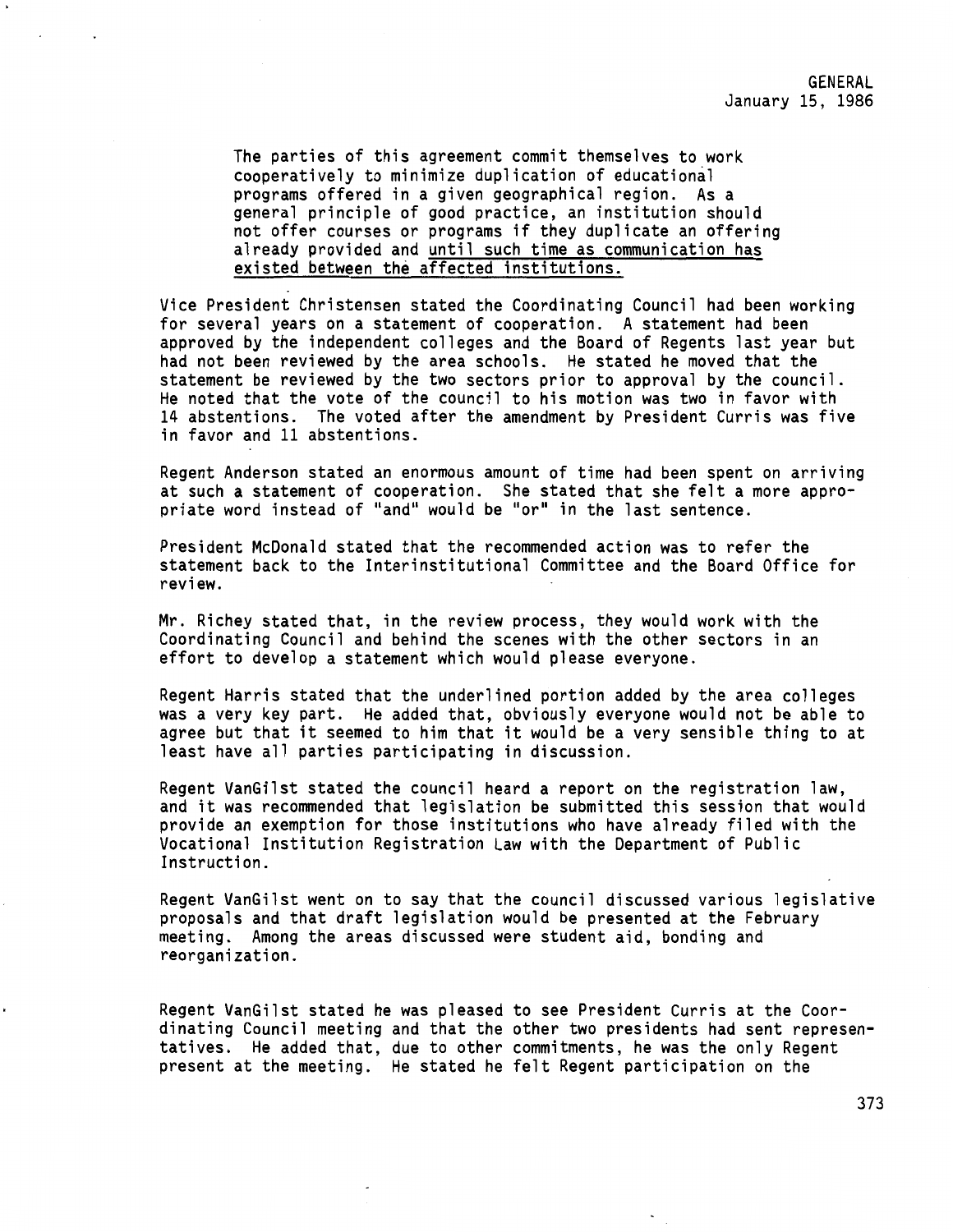council was extremely important and the board and its institutions should always be well represented.

MOTION: Mrs. Murphy moved that the board receive the report of the January 14 meeting of the **Iowa** Coordinating Council for Post-High School Education and refer the statement on Intra- and Inter-sector Cooperation to the Interinstitutional Committee on Educational Coordination and the Board Office for review and recommendation. Mr. VanGilst seconded the motion, and it passed unanimously.

**IOWA COLLEGE AID COMMISSION.** Mr. Richey reported on the recent meeting of the Iowa College Aid Commission. He noted that a substantial portion of the meeting was discussion on the proposed state reorganization. As part of the Governor's proposed reorganization, the commission would become part of the new State Department of Revenue and Finance. The reorganization would also result in the reduction of appropriations from \$433,000 to \$132,000. The National Guard grants would be cut \$21,000, and grants to high school graduates for math and science assistance would be cut out completely which amounted to approximately \$1 million.

The commission's discussion related to the role of the commission and its relationship to the Private College Tuition Grant Program and within it was the issue of inclusion of the independent sector of post-high school education within the framework of state government through the commission which is a really crucial issue in the long term. A committee was established by the commission to work with the Office of the Governor and appropriate legislators to get the issue worked out to where it was satisfactory to all segments.

ACTION: President McDonald stated that the report of the Iowa College Aid Commission meeting was received by general consent.

**TASK FORCE ON REMEDIAL PROGRAMS.** The Board Office recommended the board receive the final report of the Task Force on Remedial Programs and approve the plan for presentation to the legislature.

It was noted that the last session of the Iowa General Assembly passed legislation requiring the State Board of Public Instruction and the STate Board of Regents to study the recommendation of the First in the Nation in Education (FINE) report (1984) with respect to remedial education. The task force made seven recommendations as noted below:

1. The Task Force on Remedial Programs agreed that the primary responsibility for remedial and developmental education remained with the area colleges. These colleges should develop and maintain appropriate programs to fill this need.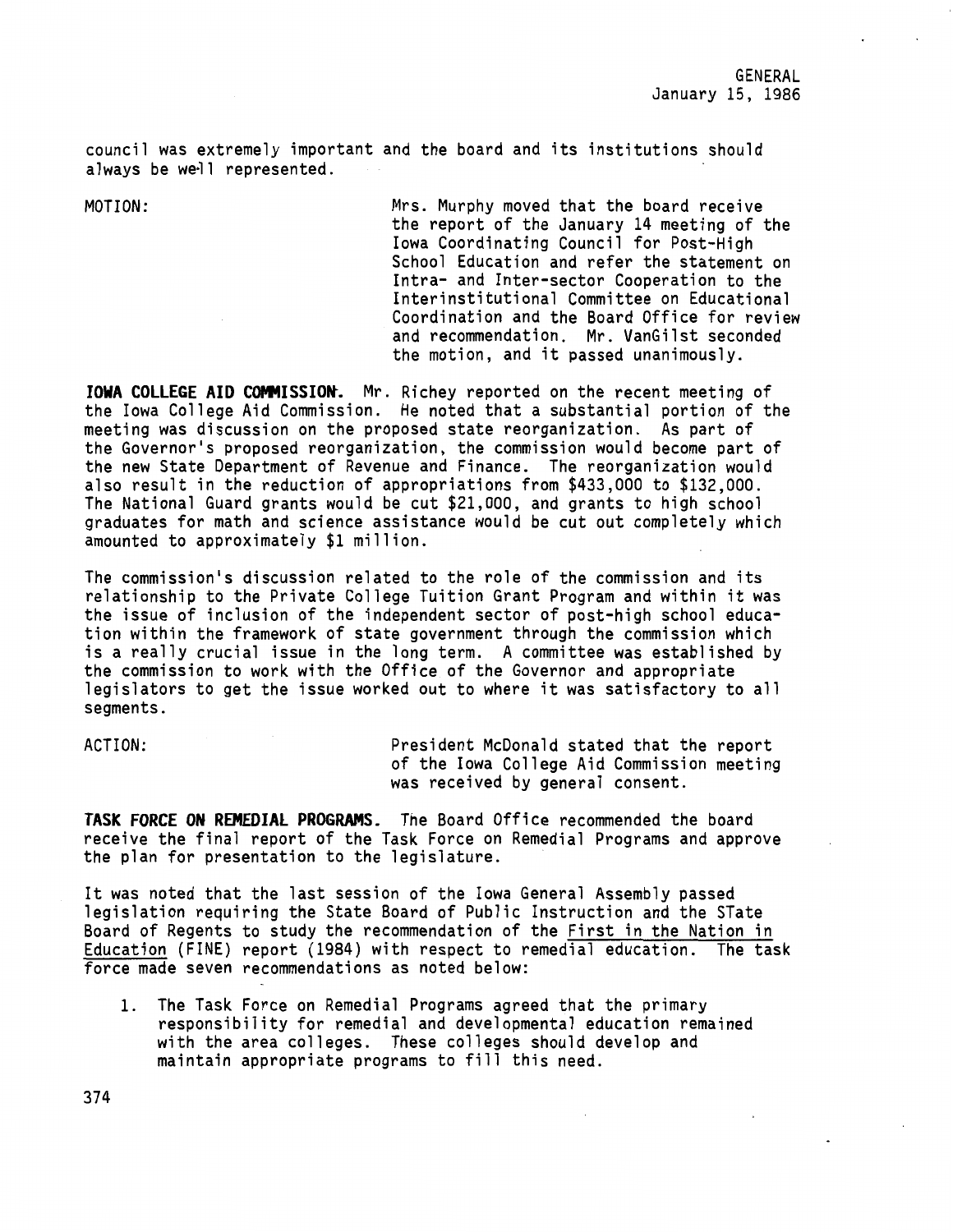- 2. Regents' universities should continue to offer some remedial course work. Such work is important to meet the needs of students caught in a rapidly changing environment of improving education standards, to assist in providing educational opportunity to nontraditional students, and to support the further educational development of "late bloomers." The present level of remedial education offered by the Regents' universities was deemed appropriate.
- 3. The task force recognized the need for better diagnosis of educational and developmental problems at the K-12 level and the area colleges and universities. The task force felt that diagnostic problems are at least as important as special programming opportunities, particularly at the K-12 level. Counselors at the high schools and area colleges should become involved in the diagnosis of educational problems of students.
- 4. There should be continued review of articulation agreements between the area colleges and the Regents' universities as the universities increase their admission and graduation requirements. In particular, articulation of credits earned toward the Associate in Arts degree must be continually reviewed.
- 5. Regents• universities should adopt and circulate statements on minimum expectations for admission and graduation from the university. These statements should include information on requirements of the various degree programs.
- 6. All area colleges should adopt a mandatory assessment program to assist in the appropriate placement of students and to maximize those students• educational attainment.
- 7. Area colleges and Regents' universities should review their present programs for using information on students transferring into their institutions. There is reason to believe that the use of such information could be improved and that this could lead to better placement of students at an appropriate level of instruction.

The Board Office noted that Recommendation #5 was underway. UNI and ISU have already prepared such a statement, and one is under preparation at SUI. It was also noted that the review recommended in #7 was in process.

MOTION: Mrs. Anderson moved that the board receive the final report of the Task Force on Remedial Education and approve the plan for presentation to the legislature. Dr. Harris seconded the motion, and it passed unanimously.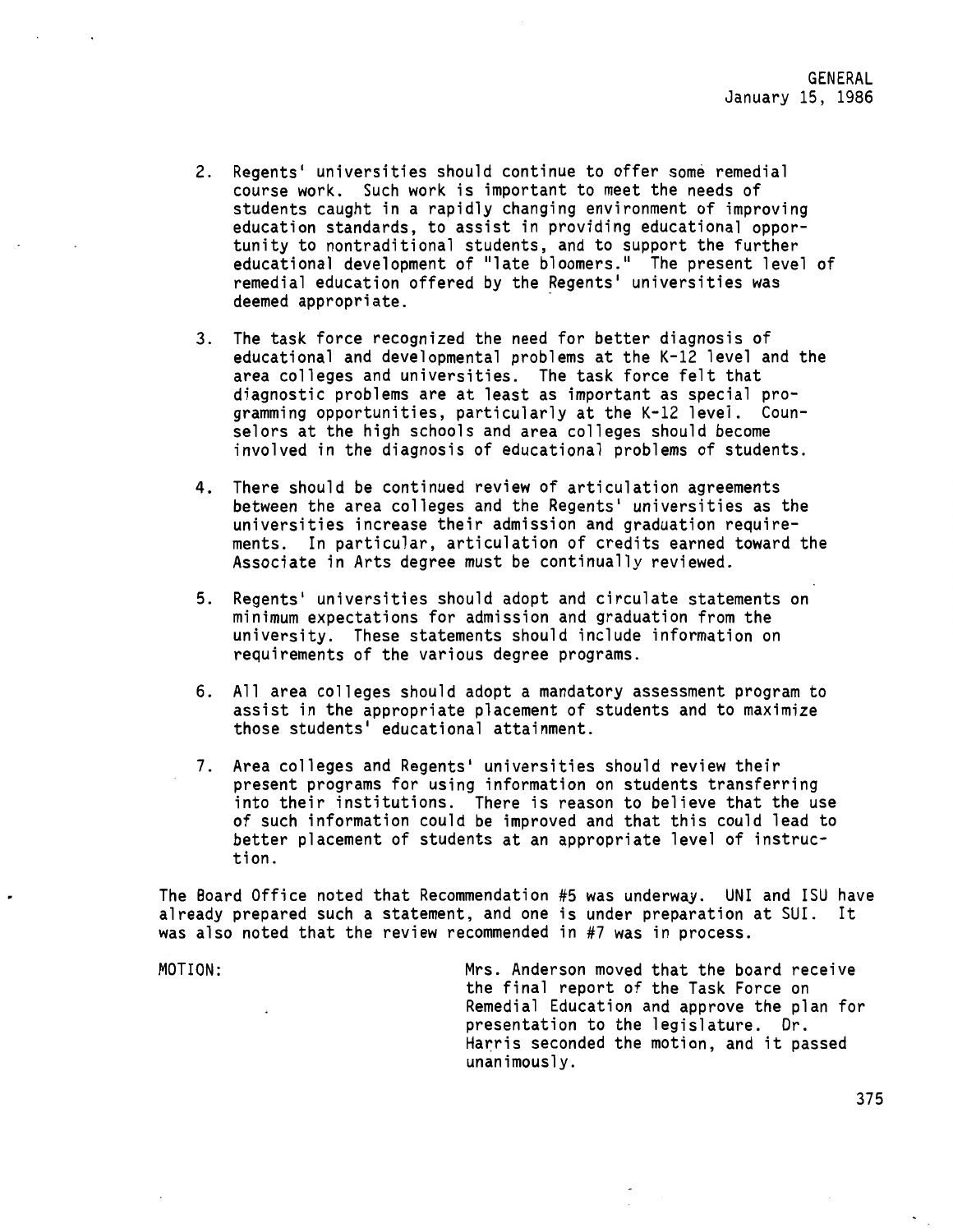**GOVERNOR'S STATE-OF-THE-STATE MESSAGE AND BUDGET RECOMMENDATIONS.** Mr. Richey stated the Governor had presented his State-of-the-State Message to a joint session of the General Assembly yesterday. The Governor's legislative priorities are restructuring and downsizing state government; economic development and creating jobs; educational excellence; public safety; and care for the needy and elderly. The Governor's budget recommendation for FY87 appropriation totalled \$2.2 billion. Through restructuring and downsizing, an estimated savings of \$30 million could be anticipated.

The Governor's FY 1987 appropriations generally call for maintenance of the revised FY 1986 appropriation levels, which represented appropriations available after the 3.85 percent reduction. The FY 1985 actual budget for the Regents was \$352.1 million. The FY 1986 total available budget after the 3.85 percent reduction was \$338.6 and the Governor's recommended FY 1987 appropriations was \$338.3. Exceptions to the Governor's policy of generally retaining the revised FY 1986 levels are as follows:

- 1. Appropriations to the Board Office are proposed to be reduced by \$12,758. It was been reported that this was intended to eliminate the per diem payment for board members.
- 2. It was recommended that the University of Iowa general university appropriation be reduced by \$152,891. This amount represented the current year budget for the State Archaeologists's Office.
- 3. The appropriation for Fire Service Education through the Department of Public Instruction was recommended to be reduced by \$50,000. Fire Service Education Programs at Iowa State University are currently supported by \$190,377 in state appropriations through the Department of Public Instruction, approximately \$216,000 through the University Extension, \$21,500 in Conservation Commission contracts, and \$80,000 derived from participant fees and sales of services and educational materials.
- 4. It was recommended that the entire appropriation of \$128,504 for the Water Resources Research Institute be eliminated. The Water Resources Research Institute has been funded through a combination of state and federal dollars to sponsor a number of water-related research projects throughout the state. The university anticipates the loss of \$100,000 in federal funding in FY 1987 if state funds are not available as a match.

The university noted that it would be difficult to meet the 1989 federal dollar matching requirements unless state appropriations were increased by at least the rate of inflation each year until then.

5. The appropriation for CIRAS/Small Business Development Centers is not shown in the Regent tabulation but has been transferred to the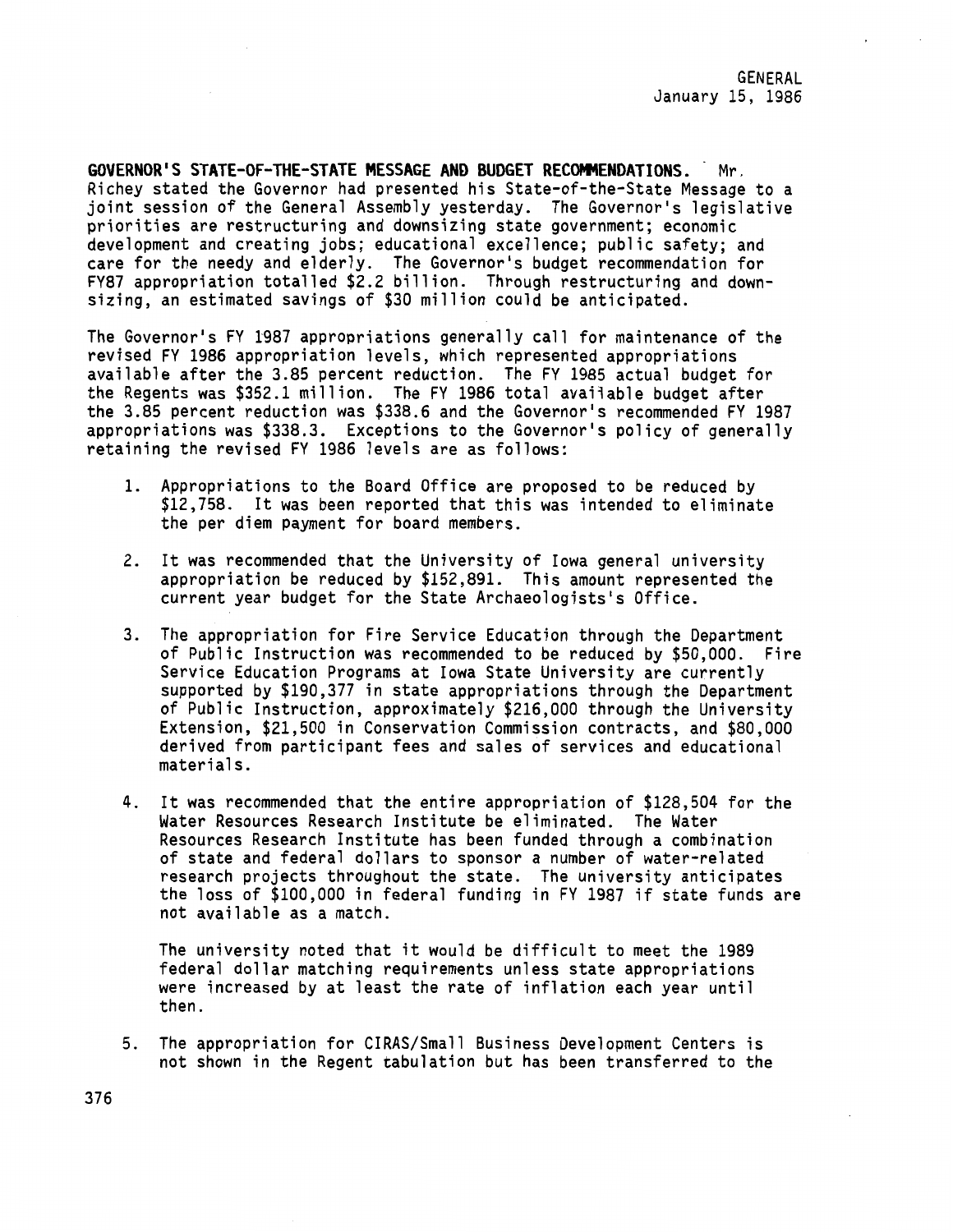Department of Economic Development. It was recommended to be maintained at the current level of \$666,320.

The figures presented in the Governor's recommendations do not include comparable worth and salary adjustments. It is the present understanding that comparable worth adjustments would be maintained at the same level as in fiscal 1986 although appropriations support for the University Hospitals and Psychiatric Hospital may be reduced to support only the indigent patient share of actual costs. It is expected that additional salary adjustment funds of \$18.402 million would be available as previously reported to the board, although \$4 million in salary adjustment funds were deleted from the Governor's overall budget. The Board Office has been told that the \$4 million in salary adjustment cuts were based upon reductions for non-Regent employees. The Governor's recommendation does not provide for additional funds needed to fully fund the mandated 5.5 percent increases nor to fund any of the additional five percent increase requested for faculty and P&S staff.

The recommendation for a tuition replacement appropriation of \$17.3 million was maintained at the current FY 1986 level. With this appropriation level, a shortfall of \$3.0 million is anticipated in FY 1986. The Governor's tuition replacement appropriation recommendation for FY 1987 would lead to a shortfall of \$3.7 million.

The Governor's legislative recommendations of particular interest to the Regents are as follows:

- 1. The Governor recommended \$3.015 million in lottery funds technology development grants to be matched by private, university, or federal funds at the research universities.
- 2. The Governor recommended a \$3.0 million lottery fund investment in agricultural biotechnology research to be matched by private, university, or federal funds. The Governor also recommended that "Iowa State University should sell WOI-TV in order to provide from \$20-\$40 million of additional long-term funds to build a Center of Excellence in **areas** such as agricultural biotechnology and telecommunications at the institution."
- 3. The Governor recommended \$2 million in lottery appropriations for the State Comptroller to allocate to the Board of Regents for capital projects.
- 4. The Governor recommended that the toll-free Rural Concern Hotline operated by the !SU Cooperative Extension Service be continued.
- 5. The Governor proposed a research and development tax credit to provide Iowa with an advantage in attractihg research-related companies and jobs by developing research parks in the state.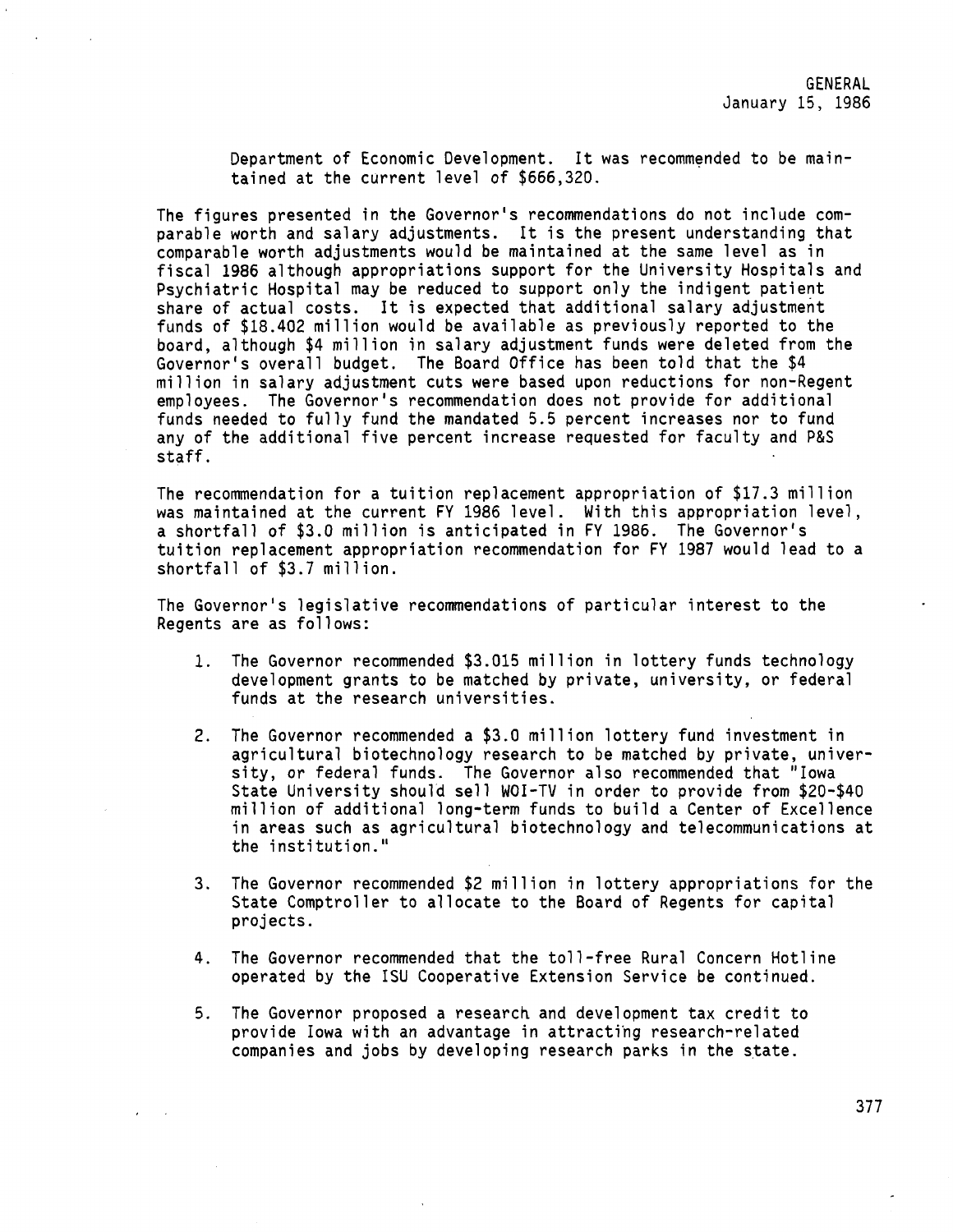- 6. The Governor's message suggested a state policy designed to "privatize" state operations which could be more efficiently.and effectively produced in the private sector. It was indicated that the appropriate state agencies would be asked to review their operations and determine which operations could be "privatized."
- 7. The Governor recommended the development of an Iowa Export Finance Program in order to increase international trade. A particular emphasis was suggested on Japan and other Pacific-Rim countries.
- 8. The Governor's message suggested that, "we must create alternative crops and products from existing commodities" and recommended a program to help provide financing for pilot programs for new crops and products.
- 9. The Governor also indicated a priority on protecting the environment and supporting research on ground water supplies. Despite this priority, support for the Iowa Water Resource Research Institute was dropped.

Mr. Richey stated the \$40 per day the board received had been in effect and unchanged for the past 15 years. He added that the mileage reimbursement would be reduced from 24 cents to 20.5 cents. He went on to say that by the Governor not recommending the \$3 million for tuition replacement, the institutions would have to come up with \$3 million in addition to the \$14 million shortage due to the 3.85 percent cut. He noted the bad thing about the tuition replacement appropriation was it had been a proud section in the board's bond prospectuses that the legislature had always appropriated the money and has helped the marketability of the bonds.

Director True explained that the money available from the lottery was less than had been anticipated and that the Governor was recommending revised lottery fund appropriations for FY 1986 and FY 1987. The Governor has recommended \$5.5 million be devoted to assistance to the farming sector and deleted the \$10 million for university economic development related research.

Mr. Richey stated that there were no funds proposed to offset price inflation or to provide for increases for improving educational quality or opening new buildings or financing the shortfall in salary funds for the second year of the biennium.

Regent Anderson asked did this mean that the Regents would have \$14 million less for general operations.

Mr. Richey responded that the \$14 million did not include the shortfall in -<br>salary adjustment funds. He added that it costs the Regents about as much in general appropriations to grant a one percent salary increase as the rest of state government.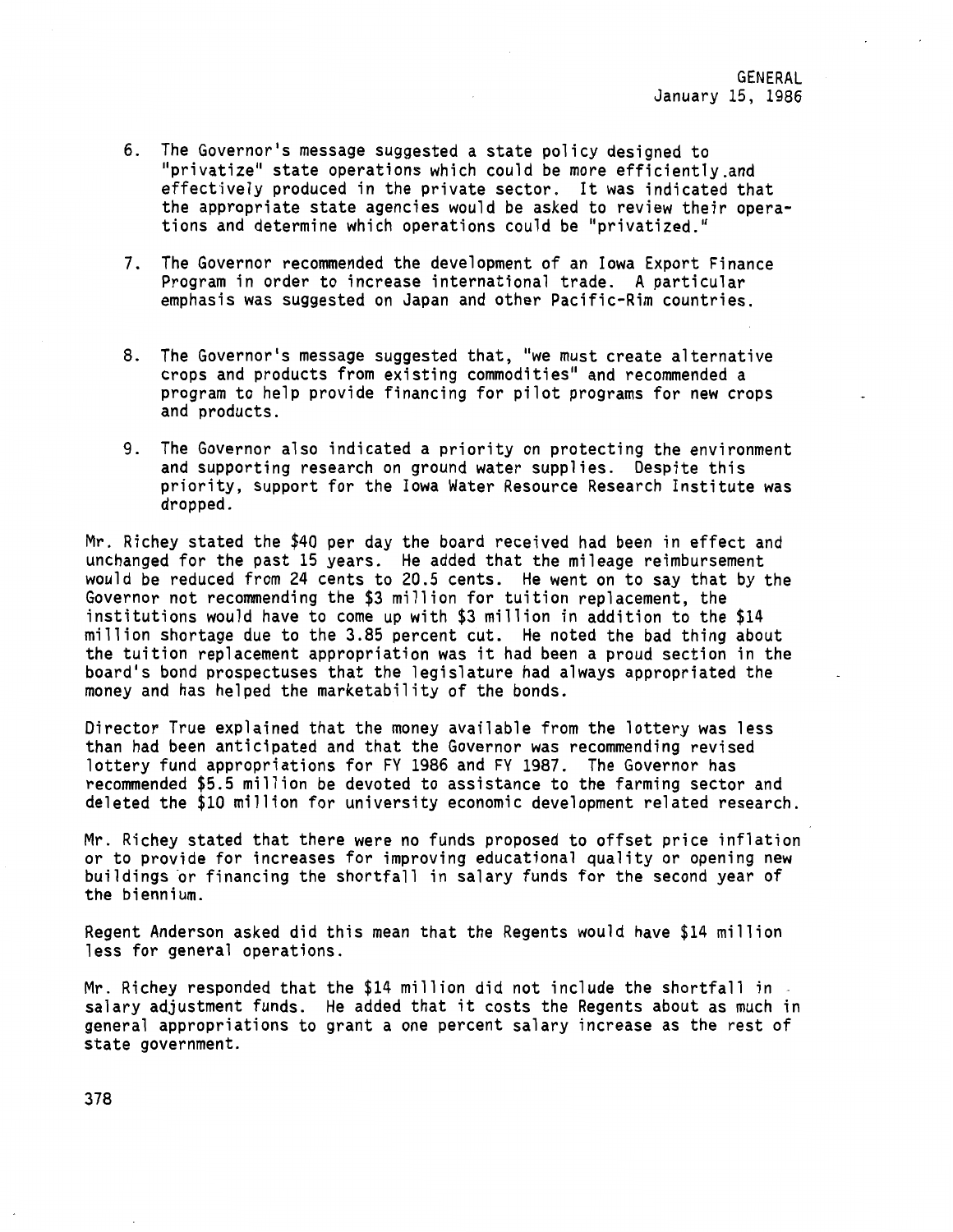Regent Anderson noted that K-12 school system budgets were increased rather substantially.

Mr. Richey stated that was correct and that substantial funds had been recommended for economic development and property tax relief. He added that substantial reductions were taken by some.departments. Substantial amounts were transferred from agencies to other agencies which impacted very greatly on individual agency budgets.

President Freedman asked if the 3.85 percent had been restored to the K-12 budget but not for the Regents.

Mr. Richey stated that it appeared that the public schools had the 3.85 percent restored.

President Freedman stated that last year the board had approved proposals for use of the lottery proceeds. At the University of Iowa, the proposal involved mainly an increase in faculty chairs and was based on the premise that 50 percent of the cost of the chairs would be provided by lottery funds and the remaining 50 percent from funds solicited by the university from other sources. He asked what had happened to those proposals.

Mr. Richey stated the lottery revenues were not as great as anticipated, and the board's recommendations **were** not a part of the Governor's recommendations.

ACTION: President McDonald stated the report of the Governor's State-of-the-State message and the Governor's budget recommendations was received by general consent of the board.

**LEGISLATIVE REPORT.** The Board Office recommended the board receive the legislative report and support the retention of the State Archaeologist with the University of Iowa.

The Board Office noted the legislative Economic Development Study Committee had recommended the establishment of a new Iowa Department of Economic Development governed by a seven-member board appointed by the Governor. The department is proposed to have five divisions: local government, tourism, export, business and industry, and finance. Some of the functions of the proposed department are now duties of the Iowa Development Commission; others are presently held by the Office of Planning and Programming and other state agencies.

The draft bill prepared by the Economic Development Study Committee included a number of references to the Regent institutions. Three critical changes affecting Board of Regent institutions are proposed in this bill. Provisions are included to have royalty and patent earnings accrue to the state general fund in proportion to the amount of state funds used in the research of the inventor. Provisions are included to have CIRAS activities with the small

 $\mathbf{z} = \mathbf{z} - \mathbf{z}$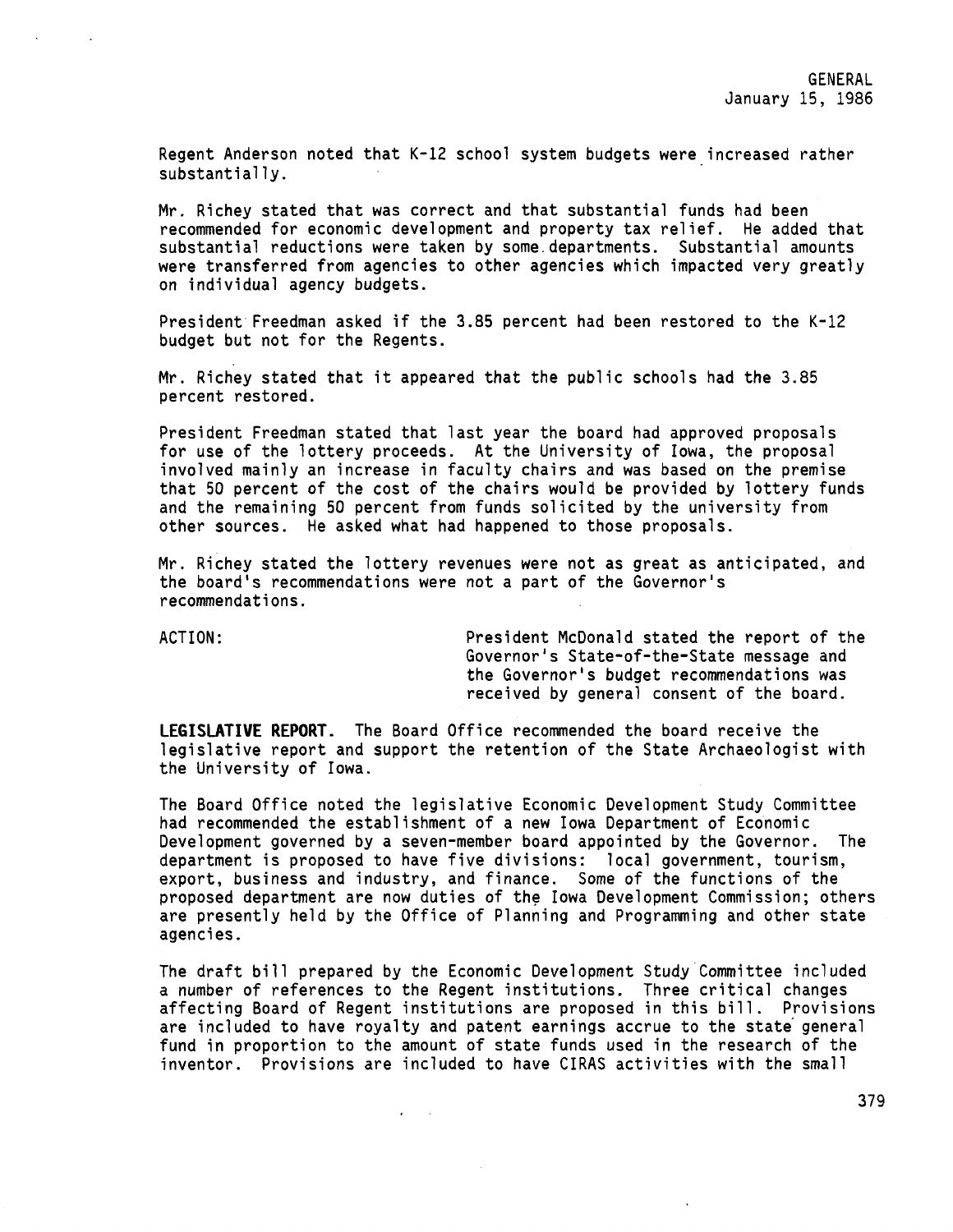business development centers coordinated by the new economic development department. Provisions are also included to establish an economic· development extension service to be coordinated with Iowa State University's Agricultural and Home Economics Extension Service.

Other sections relevant to the Regents include a "buy Iowa" program, assistance to colleges and universities in developing programs to provide special training and skills needed for community development, the establishment of conversational foreign language training programs in coordination with the Board of Regents and the area community colleges, and the use of Iowa college and university graduates residing in foreign countries as cultural advisors.

An amendment to the study committee bill which lost on a vote of the committee, but could be introduced again later, had the following provision:

> However, the state board of regents shall not expend or authorize the expenditure of funds appropriated by the state general assembly for agricultural and home economics extension work which will be carried on in connection with the Iowa state university of science and technology unless a memorandum of cooperation has been entered into between the Iowa state university of science and technology and the division of business and industry of the department of economic development to coordinate the providing of the division of business and industry's economic development extension program with the providing of agricultural and home economics extension work.

One of the recommendations in the reorganization report prepared for the Governor by Peat, Marwick, Mitchell and Co., is to have the State Archaeologist appointed by the director of a new department of Cultural Affairs rather than the Board of Regents. The university indicated no consultation occurred with the university. Neither was the Board Office staff consulted about the proposed changes. The recommendation was apparently made without any knowledge of the relationship of the State Archaeologist with the university or of the erosion of academic resources its loss would cause.

Mr. Richey stated the university was made to take the program in 1971 and made the best out of it. The university allocated \$150,000 to the program and made it an important part of the university in both the educational and research programs.

Vice President Remington stated he was not at the university in 1971 but that the university "had grown to know and love the program" and that it is an important area of the university. He added there are significant statutes concerning the State Archaeologist. One statute states that the archaeologist is required to be a part of the anthropology faculty at the University of Iowa. By law the office is required to have an osteologist to examine human skeletal remains. The osteologist is a university faculty members who has been working without reimbursement for the past ten years.

Vice President Remington went on to say that the university had calculated it would take 52 percent of the archaeologist's budget to make the move. They estimated that the physical move alone would cost not less than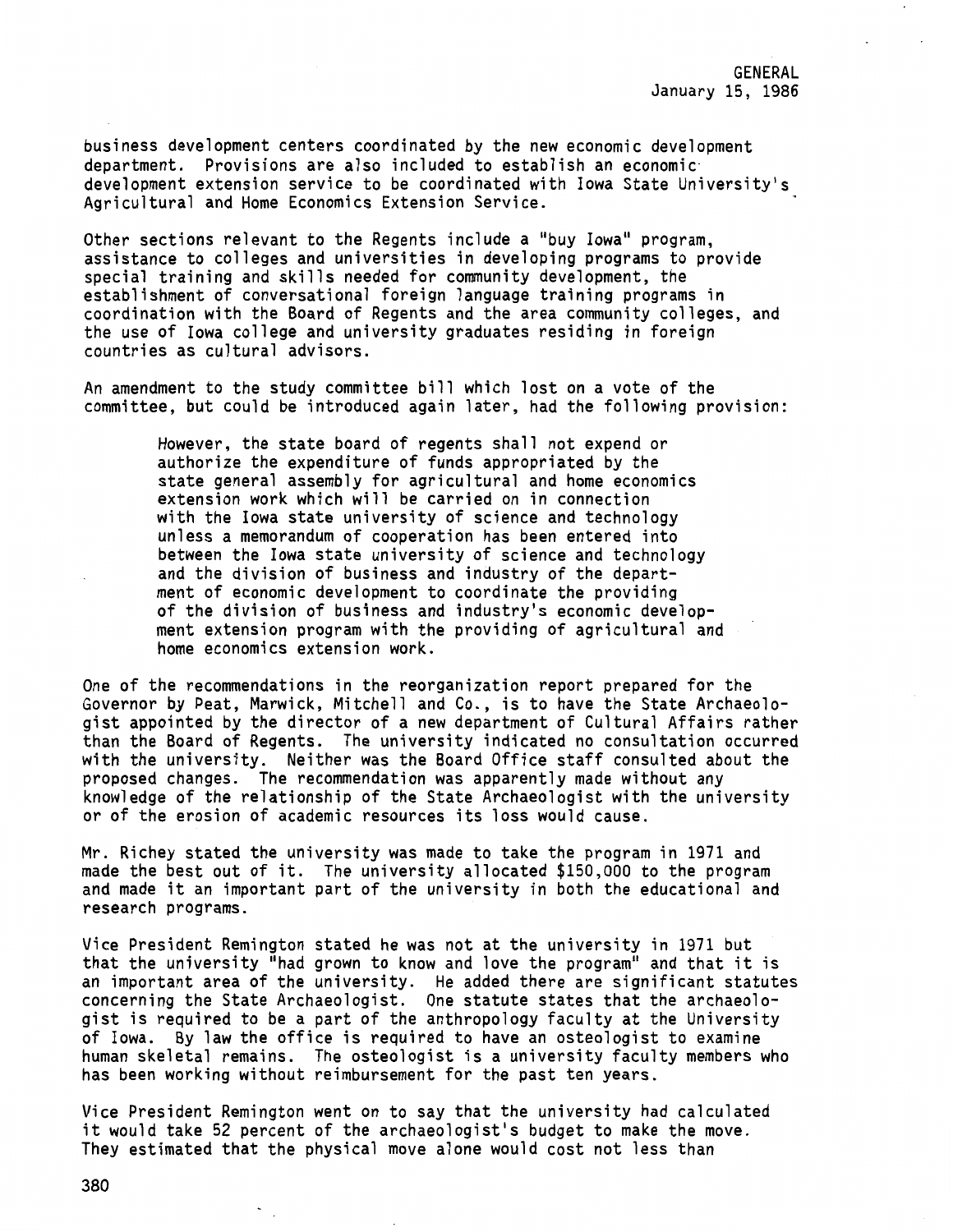\$200,000. He concluded by saying the proposal should be re-examined and take into consideration the many services which are provided free by the university and the fact that such a move would be inconsistent with state statutes.

Mr. Richey stated the Board Office would be working with the Governor's Office and the General Assembly to get the facts known so that the function was left with the university.

MOTION: Dr. Harris moved that the board receive the legislative report and support retention of the State Archaeologist with the University of Iowa. Mr. Greig seconded the motion, and it passed unanimously.

President Parks stated Iowa State University could not help noticing it was detting more than its fair share of attention in the executive department's recommendation and tentative propositions coming out of the legislature. He stated there were things that need to be watched carefully such as the relationship of CIRAS and the Cooperative Extension Service to the new Department of Economic Development. He added that anything to separate these programs from Iowa State University would be a big mistake.

**ANNUAL REPORT OF PUBLIC RADIO STATIONS.** The Board Office recommended the board receive the annual report of the three university public radio stations.

# SUMMARY BACKGROUND INFORMATION CONCERNING UNIVERSITY RADIO STATIONS

|           |                                                                                                           | <u>SUI</u>                                                                           | ISU                                                                | UNI                                                                            |                                                      |
|-----------|-----------------------------------------------------------------------------------------------------------|--------------------------------------------------------------------------------------|--------------------------------------------------------------------|--------------------------------------------------------------------------------|------------------------------------------------------|
|           | Active Advisory Board                                                                                     | no                                                                                   | no                                                                 | yes                                                                            |                                                      |
| AM        | Station<br>Frequency<br>Watts<br>Location of<br>transmitter<br>Approx. Service<br>area                    | yes.<br>910<br>5000<br>Iowa City,<br>IA<br>Eastern<br>half of Iowa                   | yes.<br>640<br>5000<br>1.5 miles<br>SW of Ames<br>Statewide        | no                                                                             |                                                      |
| <b>FM</b> | Station<br>Frequency<br>Watts<br>Height of tower<br>Location of<br>transmitter<br>Approx. Service<br>area | yes.<br>9.17<br>100,000<br>$1,350$ ft.<br>3.5 mi. W. of<br>West Branch, IA<br>85 mi. | yes<br>90.1<br>100,000<br>$1,485$ ft.<br>Alleman,<br>IA.<br>60 mi. | yes $(2)$<br>91.9<br>100,000<br>2,000 ft. 400 ft.<br>Walker,*<br>IA.<br>90 mi. | 89.5<br>10,000<br>7mi. S.<br>Waterloo<br>50 mi. $**$ |
|           |                                                                                                           |                                                                                      |                                                                    |                                                                                |                                                      |

\* relay transmitters provide some residents with improved reception \*\* totally overlaps service area of UNI's 91.9 station

Summary of the individual station reports follows: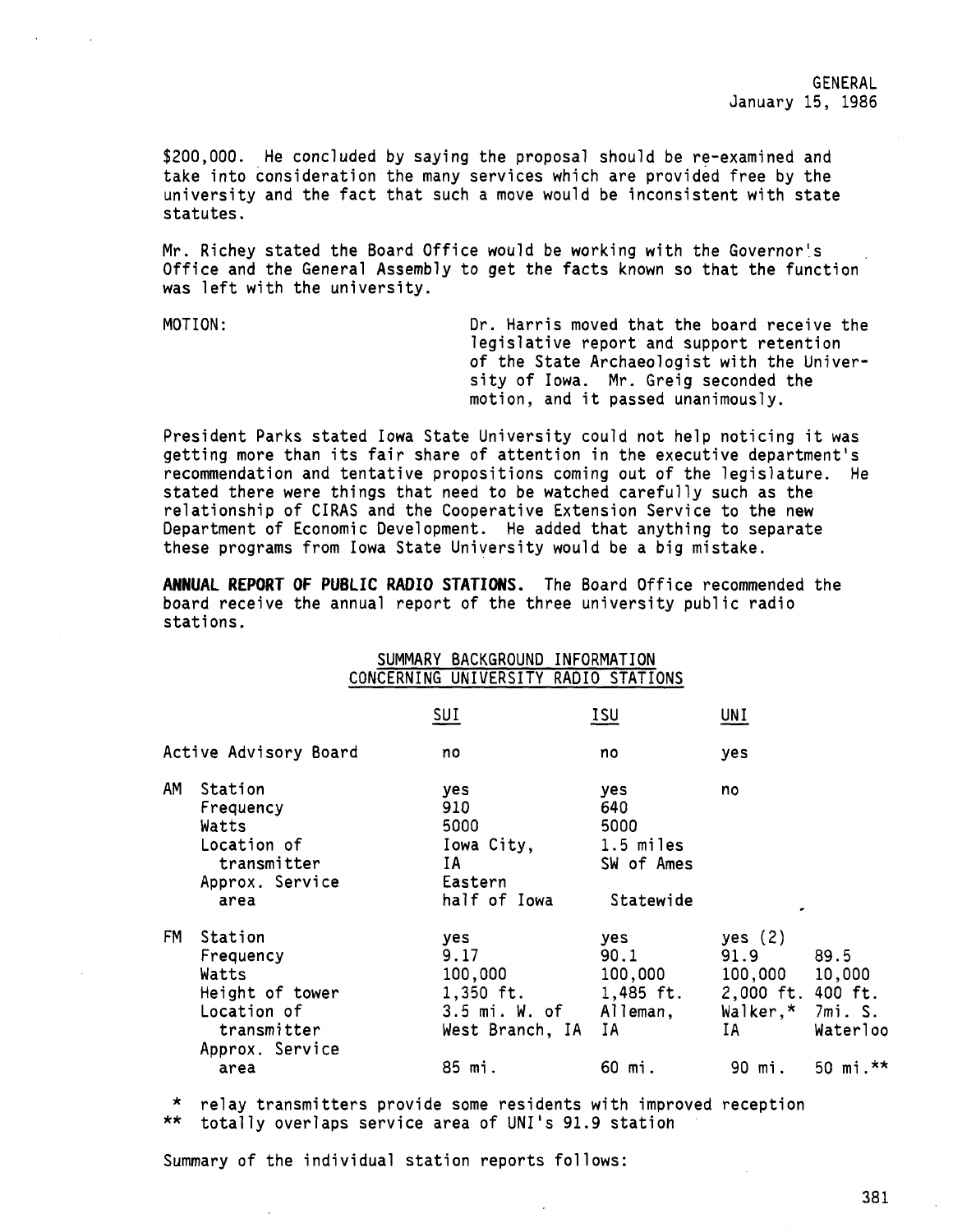WSUI/KSUI Annual Report. During fiscal year 1985, the Broadcasting Service provided 6,812 hours of programming on KSUI-FM and 6,900 on WSUI. Of the 13,712 programming hours on WSUI/KSUI, approximately 38 percent was locally originated, 26 percent came from National Public Radio, and 36 percent was acquired from other sources. Fifty-five percent of the programming on the station was classified as cultural; 45 percent, as informational/instructional.

Audience estimates by the Arbitron Ratings Company indicated that approximately 50,000 different individuals made use of the programming on WSUI/KSUI each week during the spring of 1985. This represented a 14 percent increase in listeners compared to the spring of 1984. The increase may be attributable to a promotional campaign for WSUI/KSUI in April 1985, funded by a matching grant from the Corporation for Public Broadcasting.

In fiscal year 1985, state appropriations accounted for 79 percent of Broadcasting Service expenditures. Grants accounted for 12 percent of expenditures; earned income, 6 percent; and contributions, 3 percent.

At the conclusion of fiscal year 1985, the broadcasting staff included 17 full-time professionals and technical and 2-1/2 secretarial/clerical employees. In addition, two universtty students held assistantships in professional positions. Twenty student assistants were employed on a parttime, hourly basis.

Gifts to the foundation on behalf of WSUI/KSUI from the campaign totaled approximately \$28,000 for fiscal year 1985. In addition, the Broadcasting Service received a \$95,000 bequest by a former listener to establish an endowment fund in the University of Iowa Foundation.

The Broadcasting Service continued to operate the Regents' Telebridge System and to provide repair services for conveners for the Center for Credit Programs. The bridge was in operation for approximately 675 hours (369 conferences) in fiscal year 1985. The University of Iowa accounted for 34 percent of bridge usage; Iowa State University, 61 percent; and the University of Northern Iowa, 4 percent.

The Broadcasting Service continued to provide video downlinking services for the Center for Conferences and Institutes (7 teleconferences), University Hospitals and Clinics (30 teleconferences), and the College of Law (1 teleconference) .

WOI-AM/FM Annual Report. WOI-FM continued to air primarily arts and performance programs that made best use of the medium's high fidelity transmission characteristics. Of the 168 WOI-FM program hours per week, 148 (88 percent) consist of classical music, jazz, and drama. News and public affairs programs, namely the early morning "Morning Edition" and "Morning Report" offerings and the afternoon "All Things Considered" program, accounted for 20 hours (12 percent) of the WOI-FM schedule.

WOI-AM continued to offer long-form programs that focus on Iowa, but which, in general, explore, investigate, analyze, and interpret ideas and issues that have an impact on the state's citizens. WOI-AM continues to make every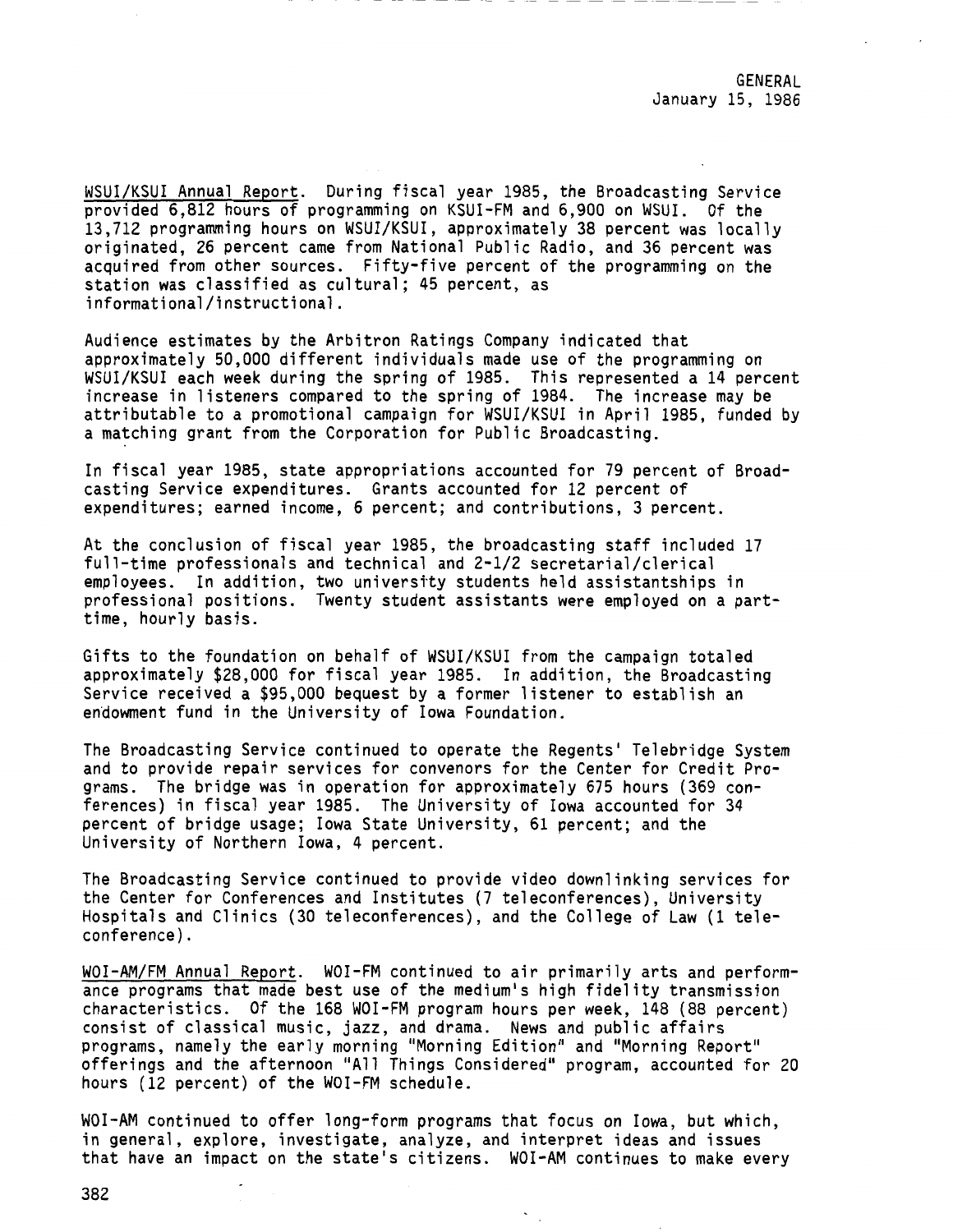use of equipment that allows listeners to participate with expert guests in discussions of issues. The amount and quality of listener·participation has been gratifying.

During its entire history, WOI-AM's operation has been limited by Federal Communications Commission rules to daylight hours on 640(kHz). In 1981 the Federal Communications Commission changed its rules and invited applications by daytimers for full-time operation on several frequencies, including 640(kHz). WOI-AM <sup>1</sup> s application for full-time use of its 640(kHz) frequency was filed with the Federal Communications Commission in 1981 and was granted by that agency in April 1985.

WOI-AM has acquired, and is in the process of installing, equipment that will enable it to broadcast during hours of darkness. Full-time operation on 640(kHz) will begin on February 1, 1986.

The WOI-FM listenership trend was up. The Arbitron Rating Service counted 31,400 listeners (those who hear the station at least once per week) in the spring of 1981; 33,800 in the spring of 1983; 38,100 listeners in the spring of 1984; 46,600 in the fall of 1984; and 39,200 in the spring of 1985. Listenership was highly concentrated in Polk and Warren counties. Fifty-five percent of all WOI-FM listeners live in the Des Moines metropolitan area. The apparent WOI-FM audience decline between the fall of 1984 and the spring of 1985 cannot be accounted for by either changes in WOI-FM programming or that of competing stations.

WOI-AM audience did not grow. WOI-AM audience levels did not drop as much as all AM radio listening stations nationwide. The fact was heartening when viewed in the context of the rapid decline in AM listening nationwide. Arbitron counted 49,400 weekly WOI-AM listeners in the spring of 1981; 51,400 in the spring of 1983; 49,000 in the spring of 1984; 46,600 in the fall of 1984; and 44,000 in the spring of 1985. WOI listeners were widely scattered among Iowa farm and small community households. Only 18 percent resided in Des Moines metropolitan area, an increase of 3 percent in the last year.

The radio stations are important sources of experience and employment for ISU students preparing for careers in broadcasting. WOI-AM/FM employ about 25 students each semester, most of whom are studying in the areas of Telecommunicative Arts and Journalism.

WOI-AM/FM's funding from Iowa State University continued to be the bedrock on which the stations rest. It has been stable over the past few fiscal years. Other sources of WOI-AM/FM operation funds are community service grants from the Corporation for Public Broadcasting and proceeds from the lease of a WOI-FM subsidiary communications channel to Market Information, Inc., of Omaha, Nebraska (MII). MII uses the channel to transmit livestock and commodity trading data to its commercial clients.

KUNI/KHKE Annual Report. This had been an excellent year for the stations. The KUNI and KHKE audience figures showed a substantial gain. According to the American Research Bureau, KUNI's cumulative audience reached 45,700, giving it the largest single audience of Iowa's public radio stations. The ARB survey showed that KUNI listenership increased by 13,700 since 1984, while KHKE's audience increased 2,200 listeners. Greatest gains were made within KUNI's classical music programs.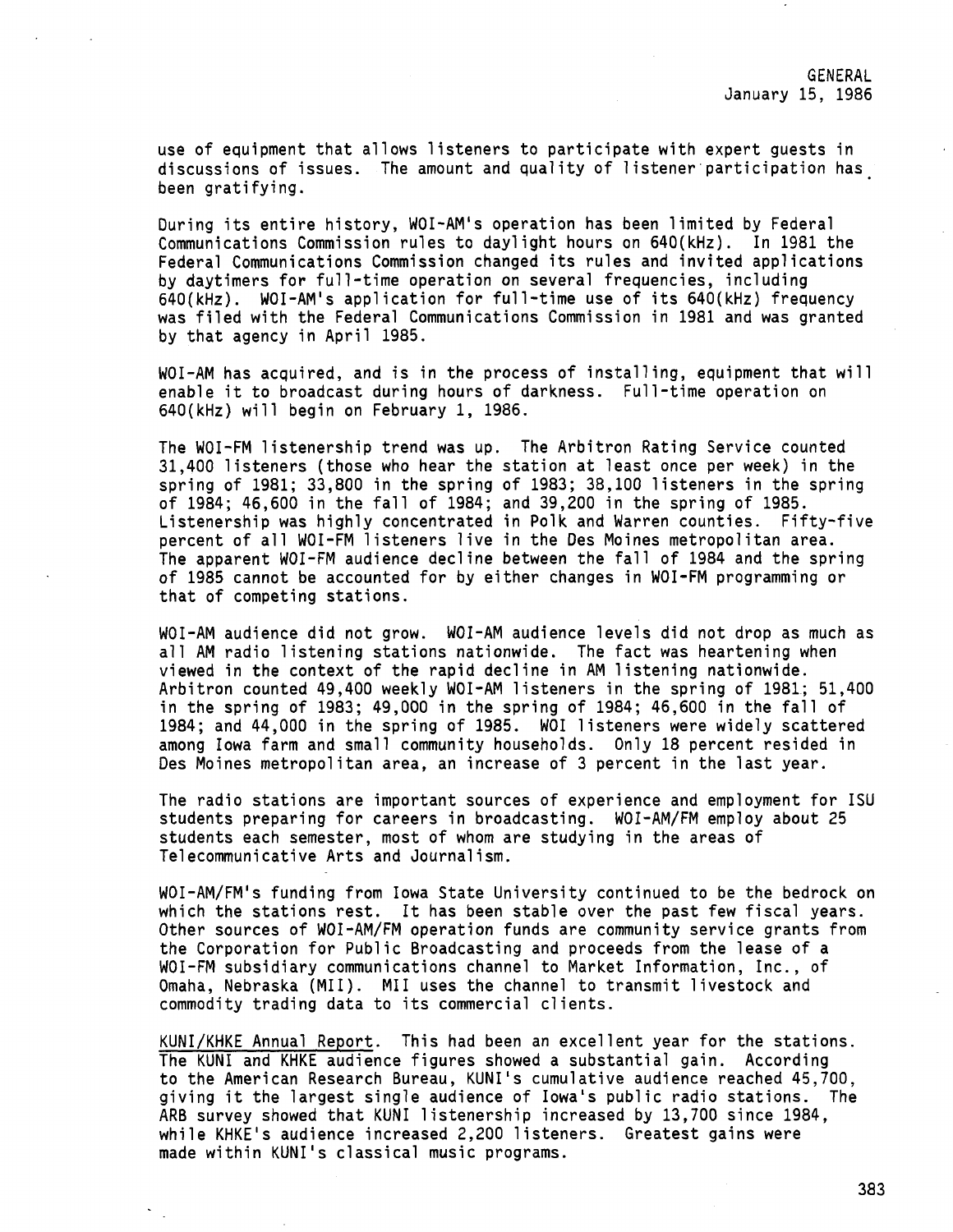KUNI attributed a sizable portion of its recent audience gain to its continued emphasis on live remote stereo broadcasting. Use of the intercity microwave relay equipment and the remote van and crew brought the KUNI/KHKE audiences cultural resources heretofore not available to the average person. KUNI acquired the sole broadcast rights for the Cedar Rapids Symphony and as such originates numerous live and taped programs featuring the city's fine orchestra. Both KHKE and KUNI continued the broadcasts of the Waterloo/Cedar Falls Symphony and the live concerts of the UNI School of Music. Live broadcasts of Wartburg\_ College's Bach Festival, the Waterloo/Cedar Falls Symphony Youth Competition, the UNI Art Building Dedication, and Cedar Rapids' newly formed Chamber Orchestra added a new flavor to KUNI's traditional classically oriented programming.

The Friends of KHKE/KUNI has some 4,800 members, all of whom have contributed financially to help the stations The October fundraiser was the most successful to date, raising well over \$75,000 to help continue KUNI/KHKE programming. During 1985, 646 volunteers donated 2,286 hours of work on behalf of the stations. Musicians volunteered 327 hours of music for the ears of KUNI/KHKE listeners.

The composition of the KUNI/KHKE Advisory Council was been amended to include representation from the Dubuque, Quad Cities, Cedar Rapids, and Grinnell areas. The council met in November to hear the stations' goals and to review policies. A single resolution was passed, "The KUNI/KHKE Advisory Council represents to the governing body of the stations that the programming and other policies of the stations are meeting the specialized educational and cultural need of the communities served by the stations."

The KUNI/KHKE Public Telecommunications audit for fiscal year ending June 30, 1985, showed that the KUNI/KHKE station staff raised 51 percent of the stations' revenue. The university's commitment, at 49 percent, had dropped by five percent from the previous year. Of the income raised by KUNI, \$153,621 was received from Corporation for Public Broadcasting grants \$169,410 was received from listener donations; \$67,305 was raised from business and industry; \$191,957 was received as donated support in the form of records, radio programs, and volunteer support.

MOTION: Mrs. Anderson moved that the board receive the annual reports of the three university public radio stations. Dr. Harris seconded the motion, and it passed unanimously.

**COMPARABLE WORTH APPEALS PROCESS - REGENTS MERIT SYSTEM.** The Board Office recommended that the board approve the process for appeals related to the assignment of classifications to pay grades in the Regents Merit System, as outlined below:

1. The Regent institutions and Board Office will develop documents for the appeal process which will be reviewed by the employee groups or their certified bargaining agent.

2. A period of education will be utilized to inform employees of the purpose of the appeals process.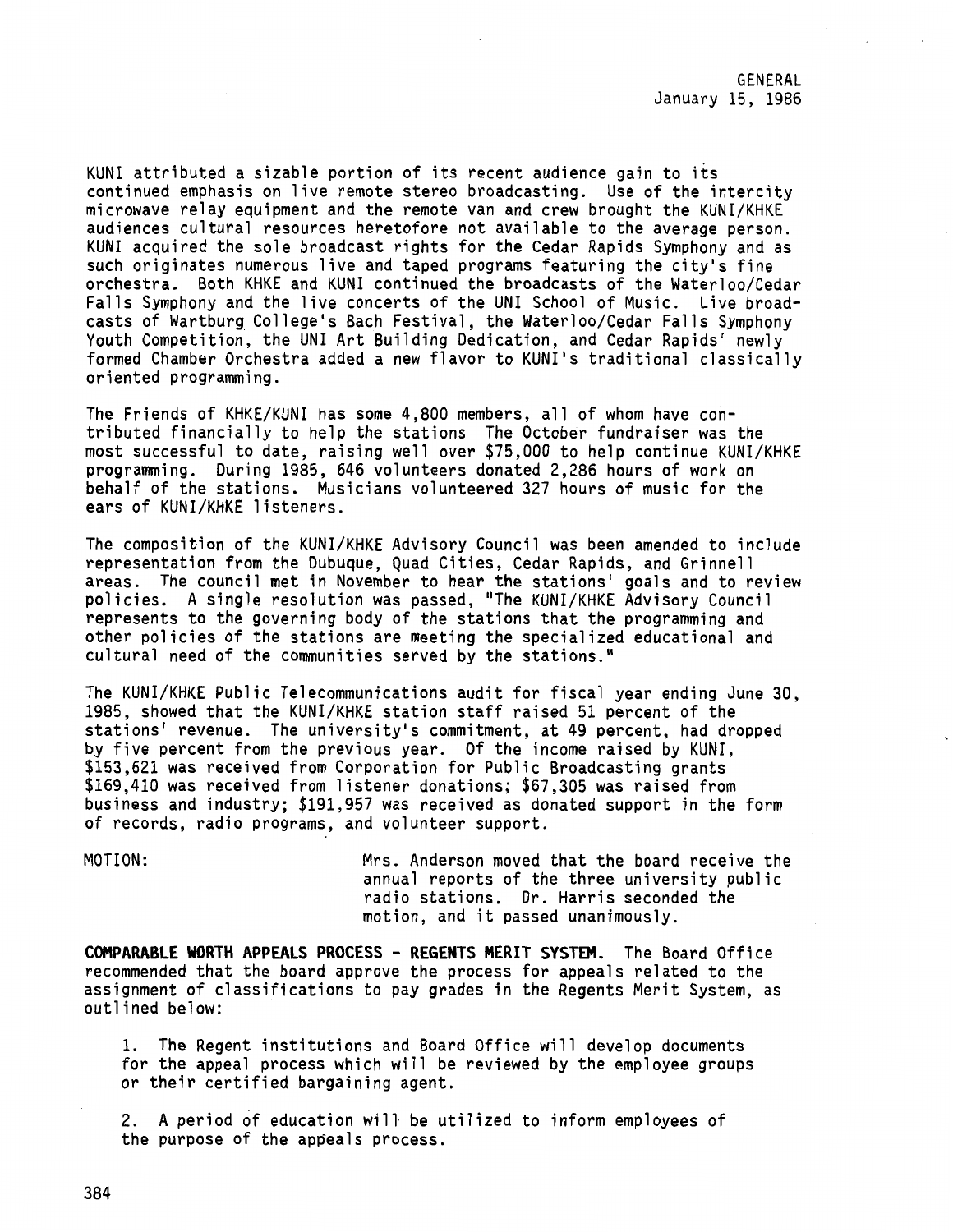3. Employees will be given approximately one month in which to file an appeal.

4. The appeals will be considered by one of several panels of three persons. It presently is anticipated that the panels will be composed of one institutional personnel professional, one person selected by the group of employees whose appeals are being considered (or by certified bargaining agent of such employees), and one person who serves the function of a neutral. It is expected that the person serving the function of a neutral will be either a faculty member with expertise in compensation or a person with a background in affirmative action. The person selected for the function of a neutral will be chosen by the Board Office and institutions from a list of persons developed by the Board Office and institutions. The employee groups or certified bargaining agents will be given an opportunity to provide reasons why a given person on the list should not be utilized.

5. The Board Office and institutions will develop an inservice program for the panels to enable them to perform their review and evaluation tasks with consistency among the panels. The certified bargaining agent and non-organized employees will be consulted on the content of this program.

6. The panels will report their findings relative to the appeals to the Director of the Regents Merit System.

7. The Director of the Regents Merit System will prepare a recommendation to the board pertaining to the recommendations of the panels. The director's recommendation also will contain information on funding any increases that he recommends and on the effective date of such increase.

Director Wright explained that the appeals process is a part of the memorandum of understanding negotiated with AFSCME on behalf of the Board of Regents. He added that institutional personnel administrators and the Board Office personnel staff met with representatives of AFSCME to receive input on the appeals process. In addition the institutional personnel administrators met with representatives of the non-organized merit employees on campus. He said it was their present thinking that when they came to the board with results of the appeals process, it would be recommended that any changes in pay grade assignments should be retroactive to March 8, 1985, since the appeals process would identify where the original study was in error. He added that such a recommendation may require the board to go forward with an additional appropriations request.

Director Wright said that the appeals process was not expected to be completed quickly and that all 300 classes in the merit system could potentially be appealed. He stated that it was optimistic to believe the process would be completed by the May 1986 board meeting. He stated that the state merit system had a similar appeals process for their non-organized employees. The state's organized employees did not have an appeals process.

Director Wright stated that at comparable worth appeals processes for the professional and scientific systems at Iowa State University is complete and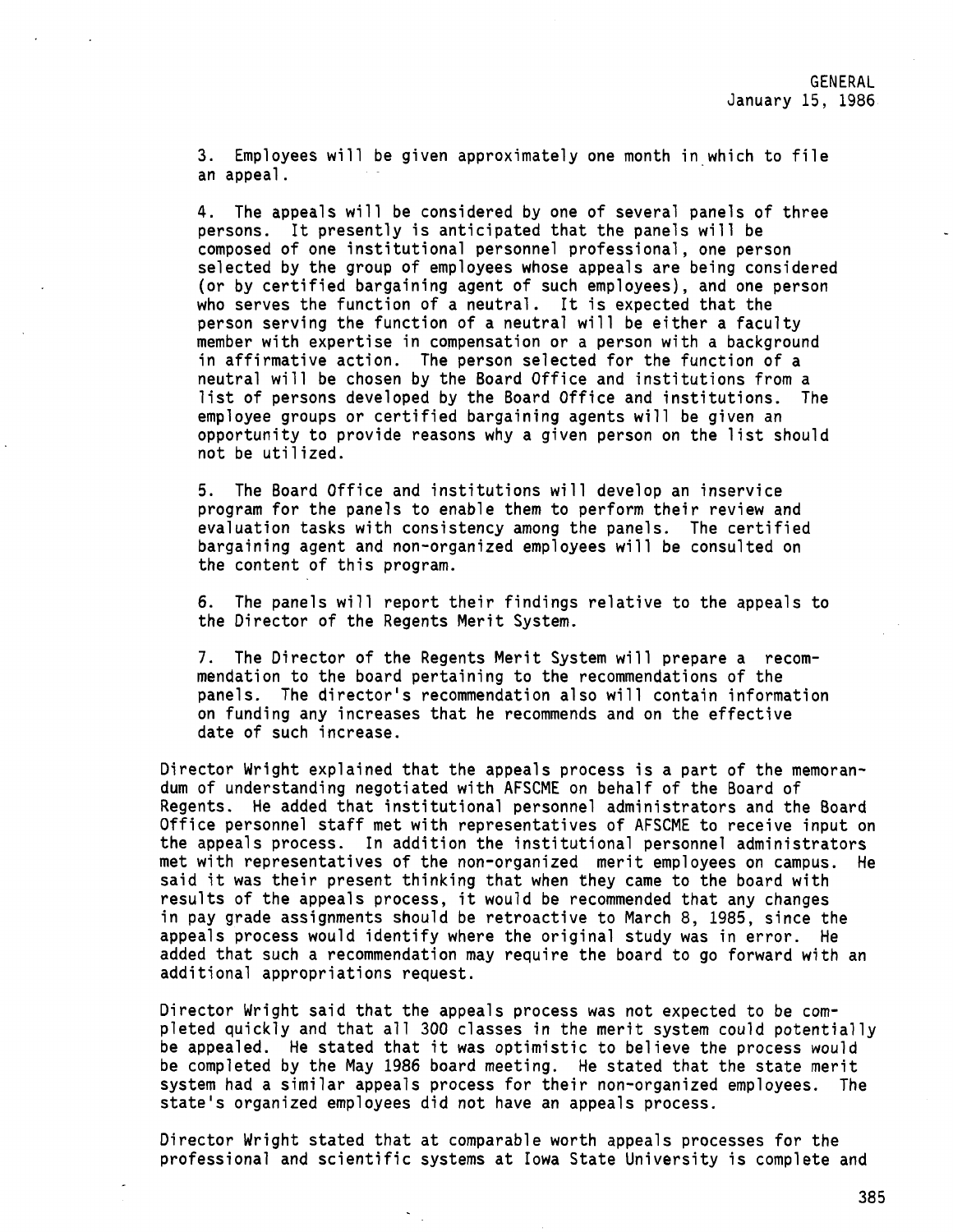nearing completion at the University of Northern Iowa. Each is bejng conducted pursuant to board approved institutional professional-scientific appeals processes. The University of Iowa is in the process of adopting an appeals process.

ACTION: President McDonald stated that the board received the report and approved the comparable worth appeals process by general consent.

**REGENTS MERIT SYSTEM REPORT - FY 1985.** The Board Office recommended that the board receive the report of the Board of Aegents Merit System for Fiscal Year 1985.

Highlights of the report are as follows:

o Permanent employees of Regent institutions increased slightly over FY 1984:

|                            | SUI         | ISU             | UNI        | ISD        | <b>IBSSS</b> | TOTAL          |
|----------------------------|-------------|-----------------|------------|------------|--------------|----------------|
| <b>FY84</b><br><b>FY85</b> | 5,122 2,478 | $5,221$ $2,511$ | 656<br>630 | 120<br>105 | 102<br>103   | 8,478<br>8,569 |

o The total percentage of minority employees dropped slightly from 3.0 percent in FY84 to 2.8 percent in FY85.

o Average salary at the five Regent institutions rose from \$13,284 in FY84 to \$14,447 in FY85.

o Reclassification requests went from 258 in FY84 to 429 in FY85. The substantial increase is the result of a review of the position classification questionnaires which were completed by employees as part of the comparable worth study of the Regents Merit System.

o New position classifications increased slightly from 161 in FY84 to 181 in FY85.

o Nine classification appeal hearings were held in FY84 with two decisions being reversed. Six hearings were held in FY85 with 1 decision reversed.

o More than 49,000 examinations were administered to applicants for Regent merit positions during 1985. These examinations include written examinations, ratings of training and experience, and work test which is an informal review of the applications for entry level work where a more formal testing program is not considered appropriate.

o During the fiscal year, 1,477 new employees were hired into Regent merit positions--900 at SUI; 463 at ISU; 77 at UNI; 26 at ISO; and 11 at IBSSS.

The entire report is on file in the Board Office.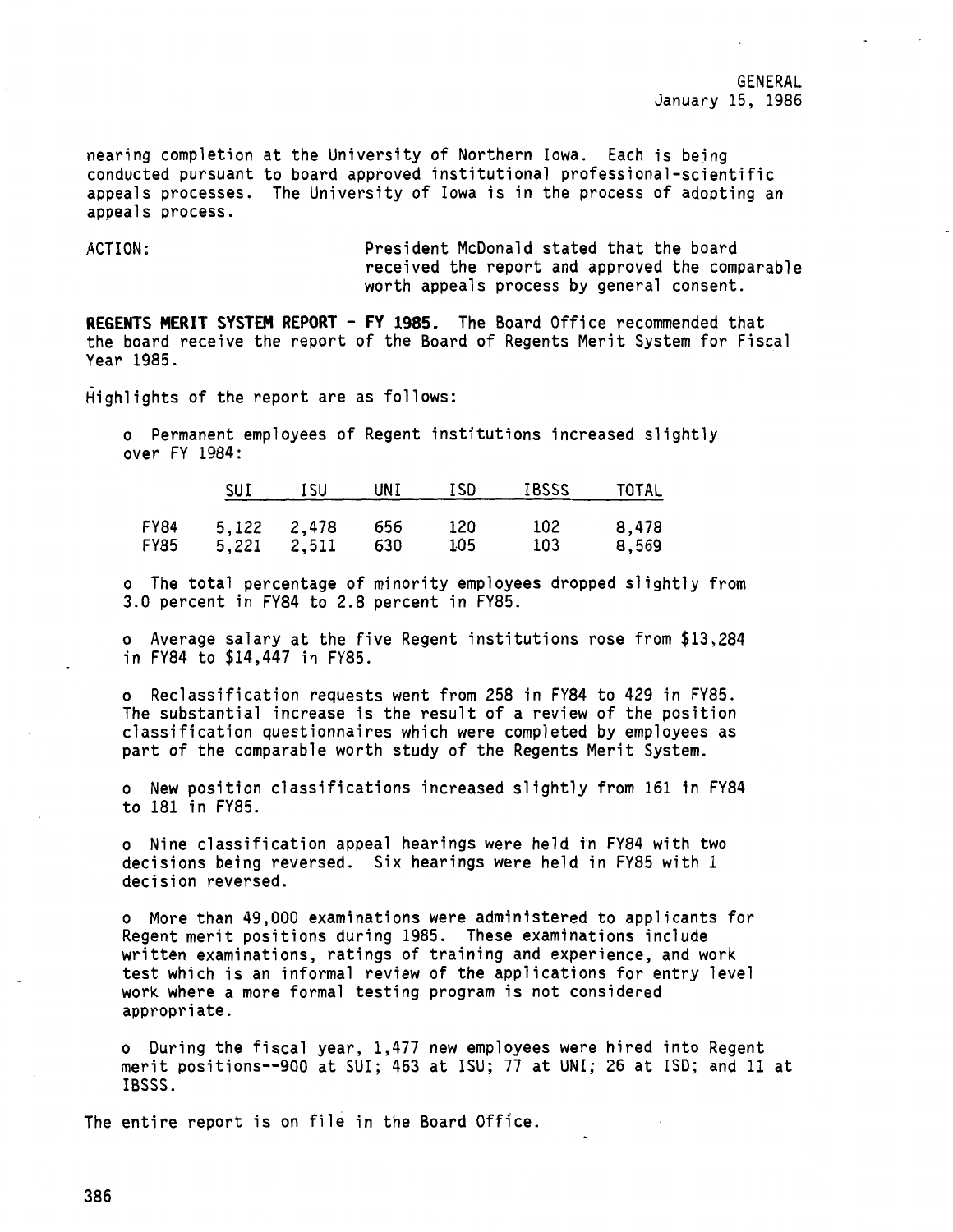ACTION: President McDonald stated that the report of the Regents Merit System was received by general consent of the board.

**RESOLUTION NAMING REGENT BANK DEPOSITORIES.** The Board Office recommended the board approve resolutions naming depositories for each Regent institution in conformance with the State Treasurer's administrative rules on depositories for public funds.

Director True explained in November 1985 the board approved institutional participation in the State Treasurer's pledged collateral program established under Senate File 296. Participation in the program would result in the elimination of the existing pledged collateral escrow agreements between Regent treasurers and depository banks.

Rules established by the State Treasurer's Office require that depositor banks obtain a copy of a written resolution from the depositor agency. The resolutions affirm the existing depository banks used by Regent institutions. The number of depository banks for Regent institutions are as follows: University of Iowa, 5; Iowa State University, 4; University of Northern Iowa, 2; Iowa School for the Deaf, 1; and Iowa Braille and Sight Saving School, 2. The maximum balances shown in the resolutions take into consideration large balances caused by monthly drawdown of appropriations, tuition payments and construction project related deposits which occur periodically.

Copies of the resolutions are on file in the Board Office.

MOTION: Dr. Harris moved that the board approve the resolutions naming Regent bank depositories. Mr. Greig seconded the motion, and it passed unanimously.

**BOARD OFFICE PERSONNEL REGISTER.** The following transactions were approved as consent items:

Resignations: Ellen L. Discher, Secretary II, effective February 6, 1986; and Betty A. Sands, Administrative Assistant, effective December 26, 1986.

Appointment: Betty A. Sands, Research Analyst, at an annual salary of \$24,000 plus the usual fringe benefits, effective December 27, 1985.

**NEXT MEETINGS.** President McDonald noted that the February meeting would be a two-day meeting with a planning seminar on the first day.

| February 19-20 |                             | Des Moines  |
|----------------|-----------------------------|-------------|
| March 13       | University of Northern Iowa | Cedar Falls |
| April 23-24    | State University of Iowa    | Iowa City   |
| May 21-22      | Iowa State University       | Ames        |
| June 18-19     | University of Northern Iowa | Cedar Falls |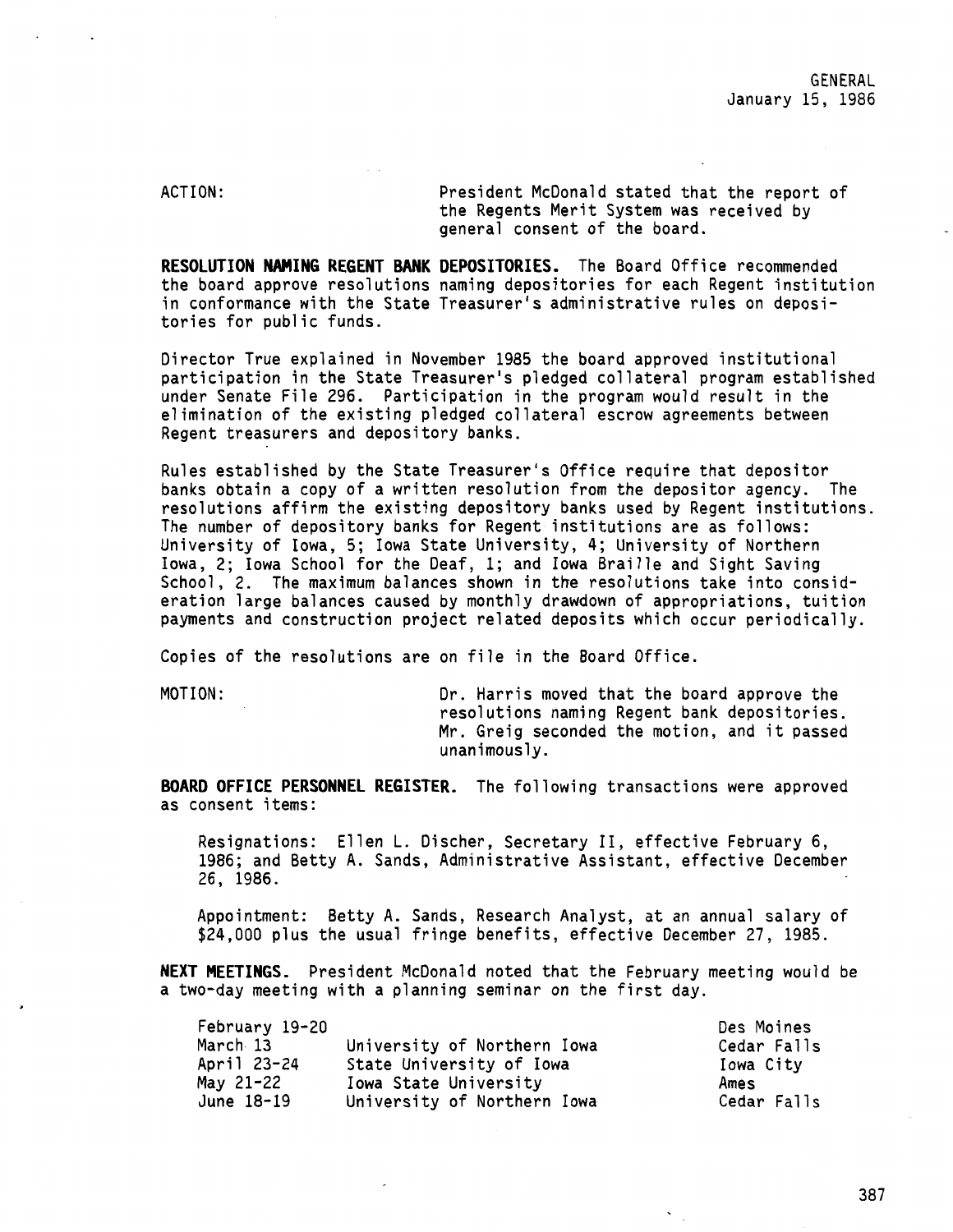President McDonald then asked the board members and institutional executives if there were additional matters to be raised for discussion pertaining to general or miscellaneous items. There were none.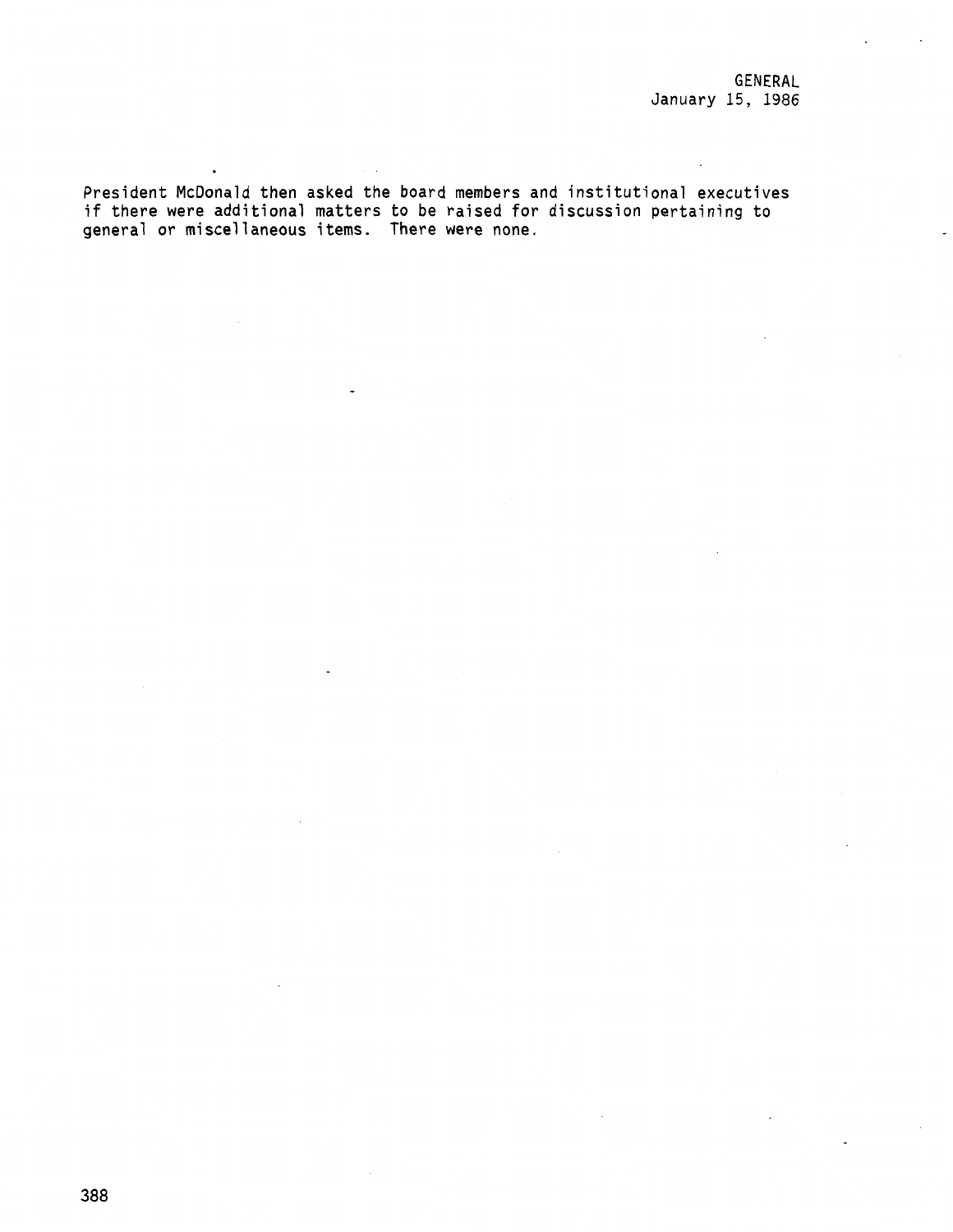### STATE UNIVERSITY OF IOWA

The following business pertaining to the State University of Iowa was transacted on Wednesday, January 15, 1986.

**REGISTER OF PERSONNEL CHANGES.** The register for the month of December was approved as a part of the consent docket.

**APPOINTMENTS.** The following appointments were approved as a part of the consent docket:

Nelson S. Logan as Acting Head of the Department of Preventive and Community Dentistry, College of Dentistry, at a fiscal year salary of \$66,000, effective January 15, 1986.

Duane E. Thompson as Acting Associate Dean for Undergraduate Programs, College of Business Administration, at an academic year salary of \$42,500, effective January 16, 1986.

Peter C. Riesz as Chair of the Department of Marketing, College of Business Administration, at an academic year salary of \$51,000, effective January 16, 1986.

**SUPPLEMENTAL APPOINTMENTS.** The following appointments were presented for approval:

Richard A. Stevenson as Acting Treasurer of the University of Iowa, effective February 15, 1986 through June 30, 1986, or until a new Treasurer has been appointed, at a half-time fiscal year salary of \$35,000. The appointment was necessitated by the resignation of Casey D. Mahon, Associate Vice President for Finance and University Services and Acting Treasurer. Ms. Mahon will leave her university positions on March 1, 1986, to join Teleconnect as Vice President and General Counsel.

Ken C. Leo as Director of Physical Therapy, University of Iowa Hospitals and Clinics, at an annual salary of \$37,500, effective January 16, 1986.

MOTION: Mrs. Murphy moved that the board approve the appointment outlined above. Mrs. Anderson seconded the motion, and it passed  $unanimously.$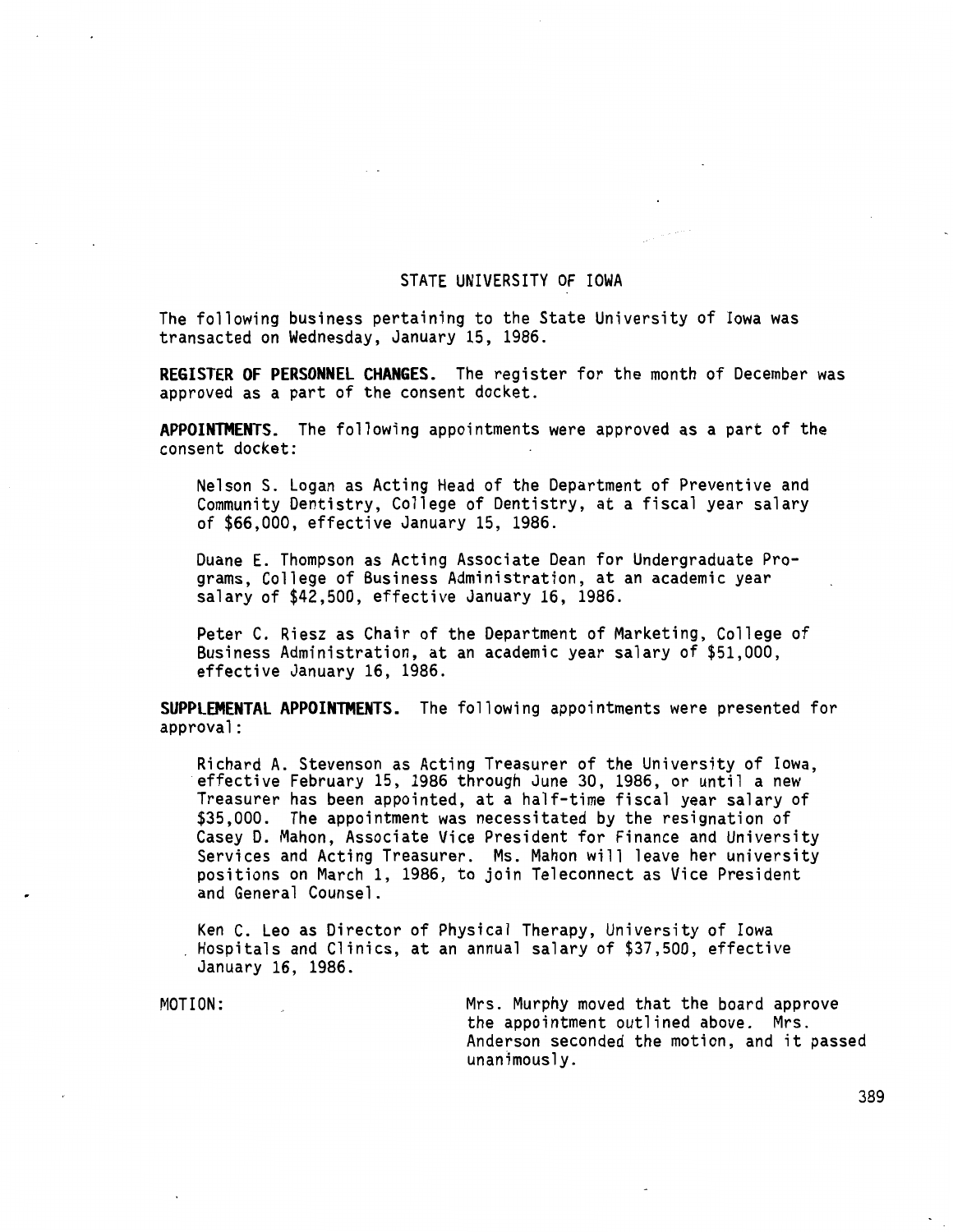FACULTY DEVELOPMENTAL ASSIGNMENTS, 1986-87. The 1986-87 faculty developmental assignments were approved as a part of the consent docket.

The university requested approval of developmental assignments for 79 faculty members. All of the assignments were for one semester. The total number of developmental assignments declined from previous years. Last year's request was for 116 faculty developmental assignments. The total does not include persons who are in the faculty scholars program, which provides developmental assignments in each of three consecutive years and is intended to provide opportunities for faculty in relatively early stages of their careers. The university expects to request approximately 20 additional leaves for persons in the faculty scholars program in February. The estimated cost of the requested leaves is \$30,200.

A brief analysis of the university's request indicated that the recipients represented all colleges. The activities proposed to be undertaken during the assignments include research, study, development and writing in a variety of areas.

**REPORT OF FACULTY DEVELOPMENTAL ASSIGNMENTS, 1984-85.** The report of the 1984-85 developmental assignments was received as a part of the consent docket.

The university presented reports from 99 faculty members on faculty developmental assignments during 1984-85. The university reported a net replacement cost of \$158,550, compared with the original estimated replacement cost of \$165,150. Out of the original number of leaves requested for 1984-85, 13 faculty members deferred the 1984-85 developmental asstgnments to 1985-86. In addition, seven faculty members deferred their developmental assignments from 1983-84 to the 1984-85 academic year. There were also four faculty members who declined their 1984-85 developmental assignments for various reasons. Six faculty members were not available to submit reports; consequently, the university will be submitting in February additional reports on the faculty developmental assignments for 1984-85.

**REGISTER OF CAPITAL IMPROVEMENT BUSINESS TRANSACTIONS.** The Board Office recommended approval of the register for the period December 9, 1985, through January 3, 1986.

Highlights of the register are as follows:

PROJECT DESCRIPTIONS AND BUDGETS:

Roadway Construction - Library South Site Development Source of Funds: Institutional Road Funds \$545,000

This project is part of a six-block redevelopment along the east bank of the **Iowa** River. Crose-Gardner, Landscape Architects, has prepared for the university a design for the overall development of the area. The overall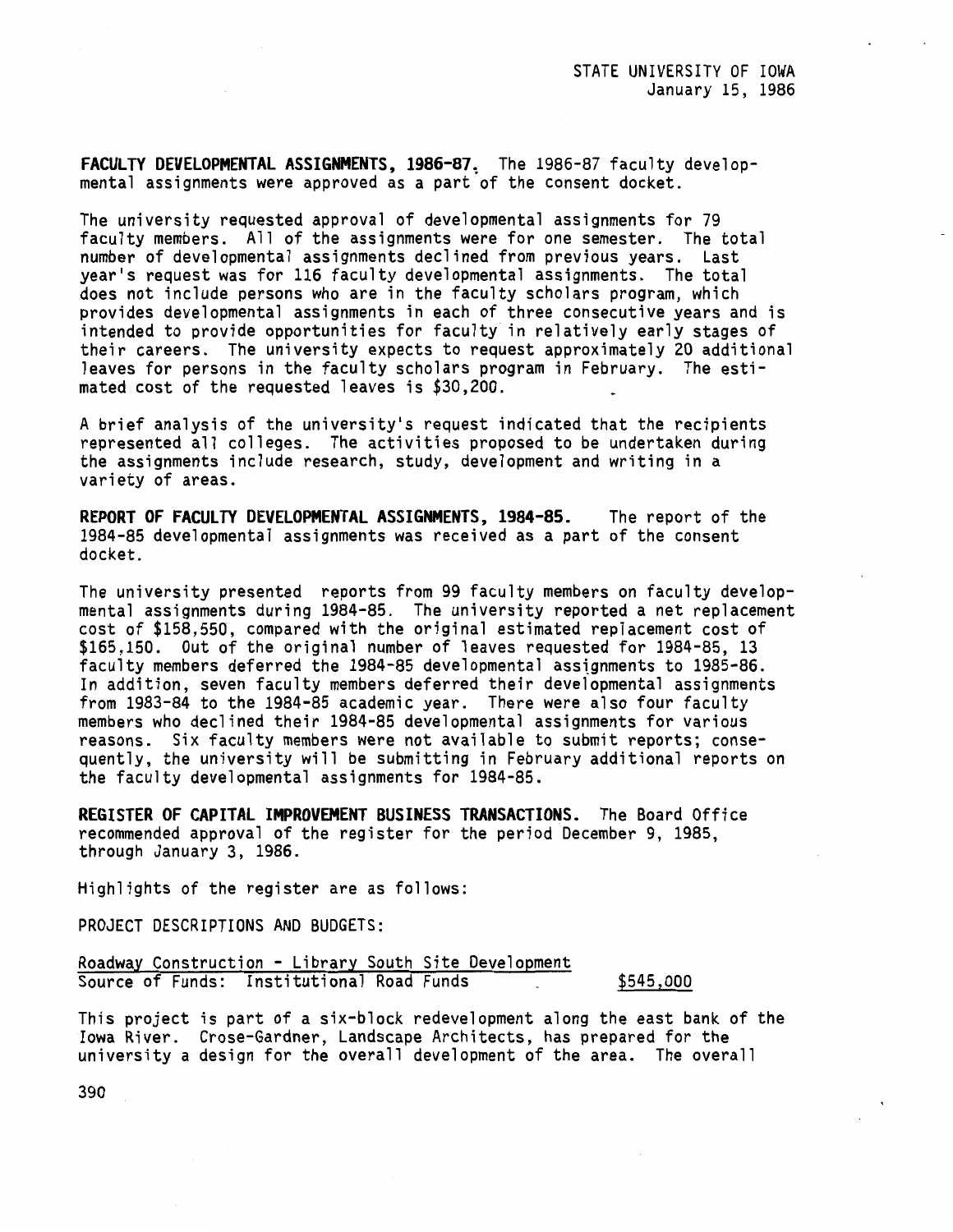plans call for a pedestrian plaza north of the university library and west of the new Communications Studies Building. The area south of the university library will be developed as a green space.

The road project involves construction of two new roadways to access the parking lot between the library and the Iowa River. The design and construction of the access roads are included in the Regents' five-year institutional road program that was approved in November 1985. Funding from the state parks and institutional road fund will be financed over three calendar years.

The university requested approval of the project description and preliminary budget. Because the roadway construction will be financed from state parks and institutional road funds, the Iowa Department of Transportation participates in authorizing the design, construction, and construction management of the project. Therefore, the university requested approval of an agreement with IDOT.

The university negotiated a design and construction management agreement with Shive-Hattery Associates of Iowa City, Iowa, to provide engineering services on this project for a fee not to exceed \$59,300. The board was asked to approve the agreement with Shive-Hattery Associates. The agreement will be subject to approval and concurrence by the Iowa Department of Transportation.

One of the two access roads to the parking lot will run from Burlington Street to the parking lot immediately east of the university water plant. This road will involve an at-grade crossing of the Crandic Railroad Line at the southwest corner of the library. Therefore, it will be necessary for the university to contract with the Crandic Railroad for the construction of the at-grade crossing. Permission was requested for the university to enter into discussions with the Crandic Line. The university estimated that the cost of the crossing will not exceed \$54,000.

The contracting for the road construction will be awarded by the public bidding process.

### Iowa Memorial Union Remodeling

\$8,500,000 Original Budget \$9,430,100 Revised Budget

The university requested approval of a revised budget that would increase the project budget to \$9,430,100. The university anticipated that this project would be financed principally through the sale of self-liquidating revenue bonds. The remainder of the project would be financed from general university building repairs and handicapped barrier removal appropriations.

The university provided a breakdown of the original budget approved in February 1985, the revised budget and an explanation of the need for the increased scope and budget. The university indicated that the increase of \$830,000 in the construction budget was due primarily to the need to moder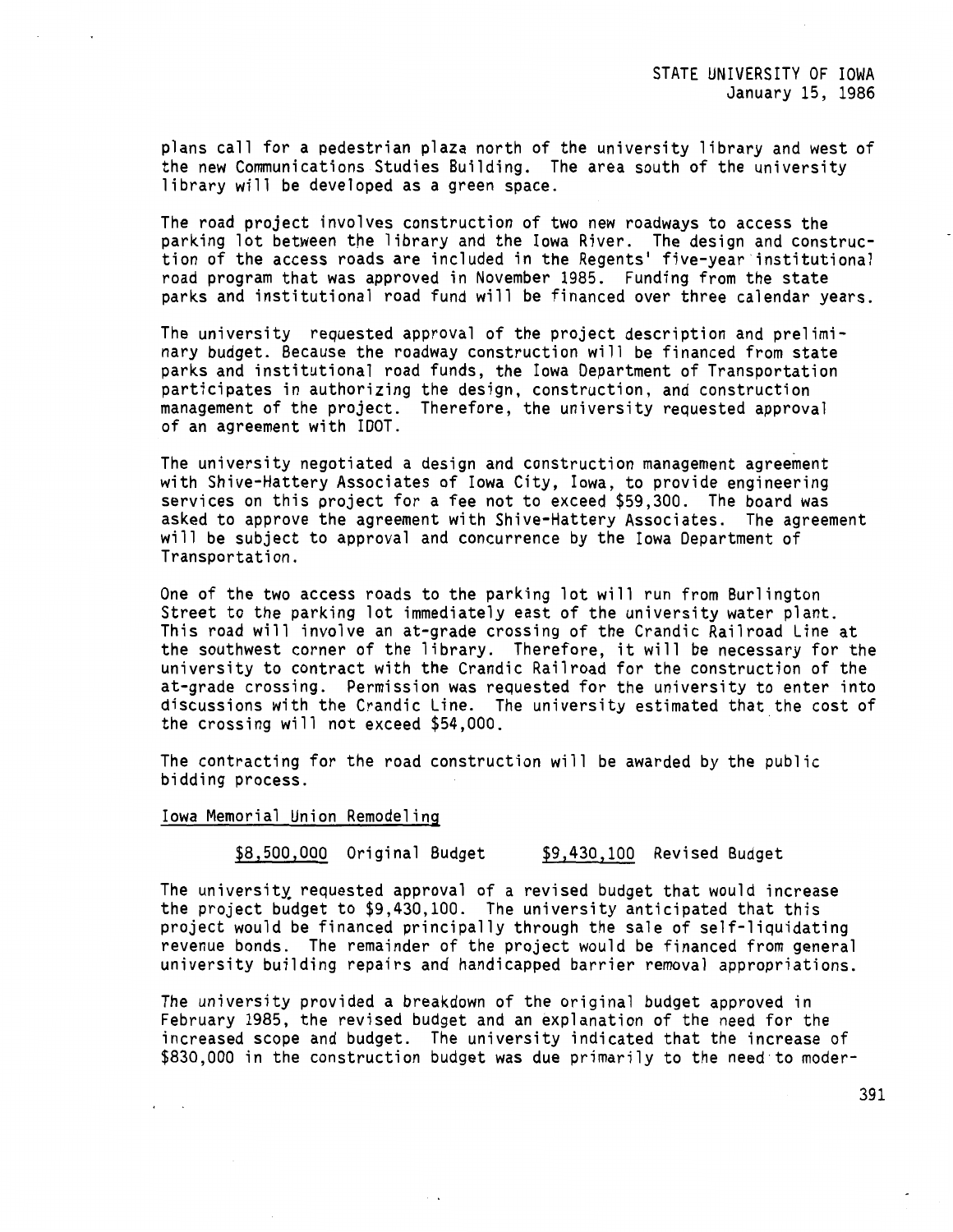nize the primary electrical service to the building.

The university requested approval of a consultant contract amendment fot Bussard Dikis Associates associated with the change in project scope. The amendment for \$35,500 involved the design of the electrical vault and the design of the primary electrical service. With approval of this amendment, the original consultant agreement of \$397,000 was increased to \$486,500.

Associate Vice President Mahon stated that \$9 million in self-liquidating revenue bonds would be supported by fees previously dedicated to Hancher plus an additional student fee which was initiated several years ago. This would permit a project of somewhere in the neighborhood of \$10.5 million including capitalized interest.

Engineering Building - Third Floor Remodeling Source of funds: General University Building Repairs

Original budget \$564,550 Revised Budget \$656,700

The university requested approval of a budget increase of \$92,150 to include the improvement of the electrical services to the engineering building as part of a remodeling project. When the original budget was approved in December, the university intended to accomplish the electrical services improvement by a separate project. The expanded scope of the project includes construction of an electrical duct bank, electric cable and accessories.

In December 1985, the board approved the selection of the Durant Group, Inc., for the engineering portion of the project.

CONSULTANT AGREEMENTS:

Iowa Memorial Union Remodeling Bussard Dikis, Associates, Ltd., Des Moines, IA Increase \$35,500

The university requested approval of an amendment to the architectural contract on this project. The additional work covered by the amendment involves additional design services for the primary electrical service.

University Theatre Addition Abramovitz, Harris, Kingsland, Architects, New York, NY Increase \$66,666

The university requested approval of an amendment to the architectural contract on this project. Because the planning on this project was suspended in 1980 and 1981 for more than six months, under the provisions of a standard agreement in effect at the time, the fee for Abramovitz, Harris, Kingsland, Architects, is subject to renegotiation.

The architects and Jerit/Boys Inc., the theatrical consultants involved in the design of the facility, have requested revisions in their fees due to the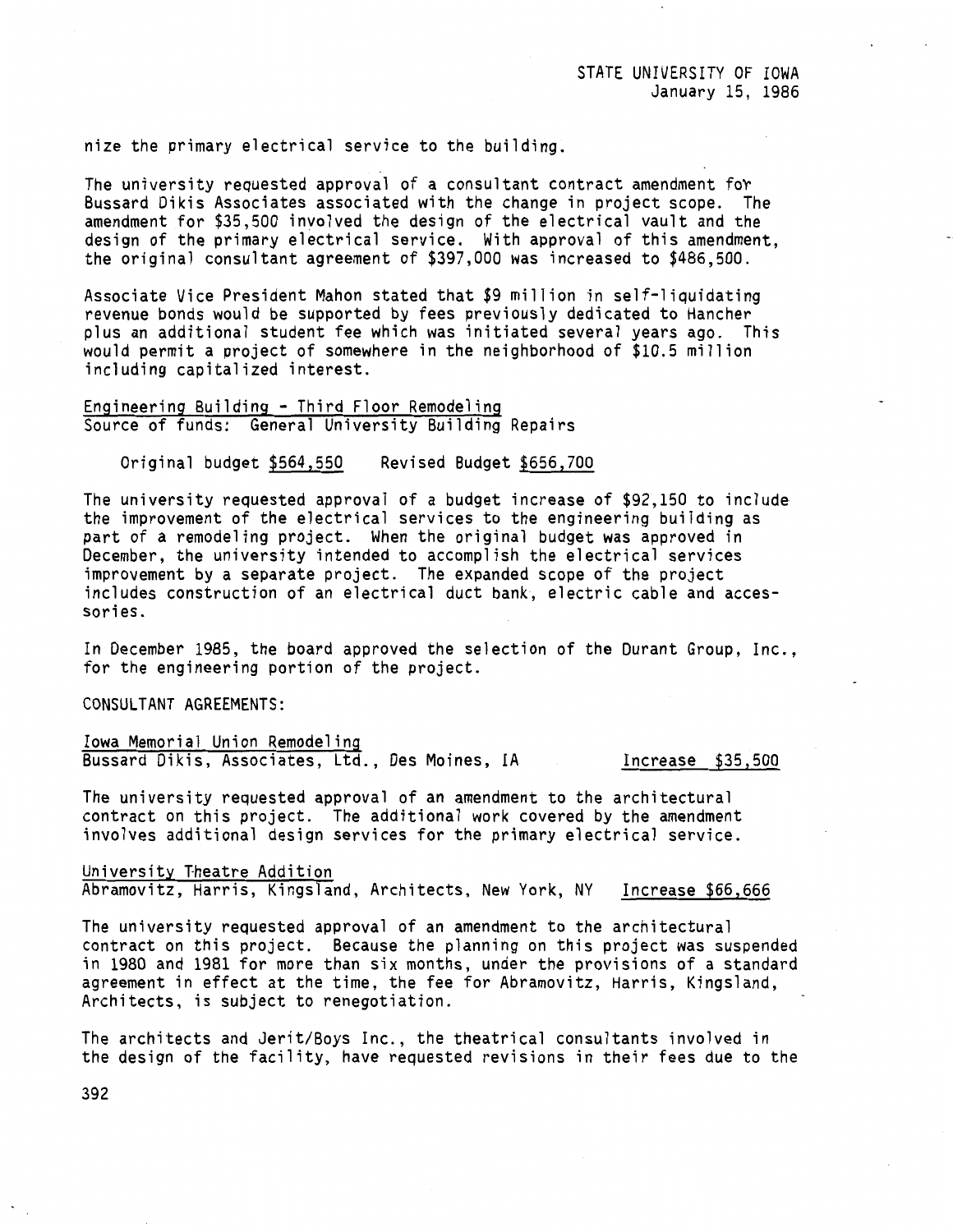additional time required to finish the project. As a result of negotiations by the university, the architects of Abramovitz, Harris, and Kingsland have agreed to a settlement of \$61,666 which results in a revised fee for basic services of \$246,666. Jerit/Boys has accepted the university's offer for additional payment of \$5,000 for a revised base fee of \$26,500.

The university requested approval of the revisions to the consultant agreements on this project.

15KV Electrical Loop I Extension Durant Engineers, Inc., Dubuque, Iowa **Increase** \$94,675

The university requested approval of an amendment to the engineering contract on this project. Additional work covered by the amendment is to complete design services for the project's second phase which will extend the new electrical distribution loop to a site north of the Chemistry-Botany Building. Inclusion of the additional engineering work is part of this engineering services agreement will result in design and planning efficiencies. With approval of this amendment, the engineers basic service agreement will increase from \$37,958 to \$132,633.

Indoor Practice Facility Stanley Consultants, Inc., Muscatine, IA France 12,525

The university requested approval of an amendment to the engineering contract on this project. The additional work covered by the amendment involves evaluation and redesign of the sanitary sewer system and modifications to the grading contract. The new amount of the contract is \$248.620.

CONSTRUCTION CONTRACTS:

Referred to the Board for Action:

Communication Building Equipment (Portable TV Camera/Recorder System and Video Playback Unit)

Award to: Video Midwest, Davenport, IA (Demonstration Equipment)

\$27,700

Award to: Video Midwest, Davenport, IA (New Equipment)

\$50,759.93

These contracts were referred to the board because only a single bid was received on each.

This equipment is an add-on to an existing video recording system in the new Communications Studies Building. In order for the new equipment to be fully compatible and to minimize interface and maintenance problems, the university specified video recording equipment of the same manufacturer as the existing system.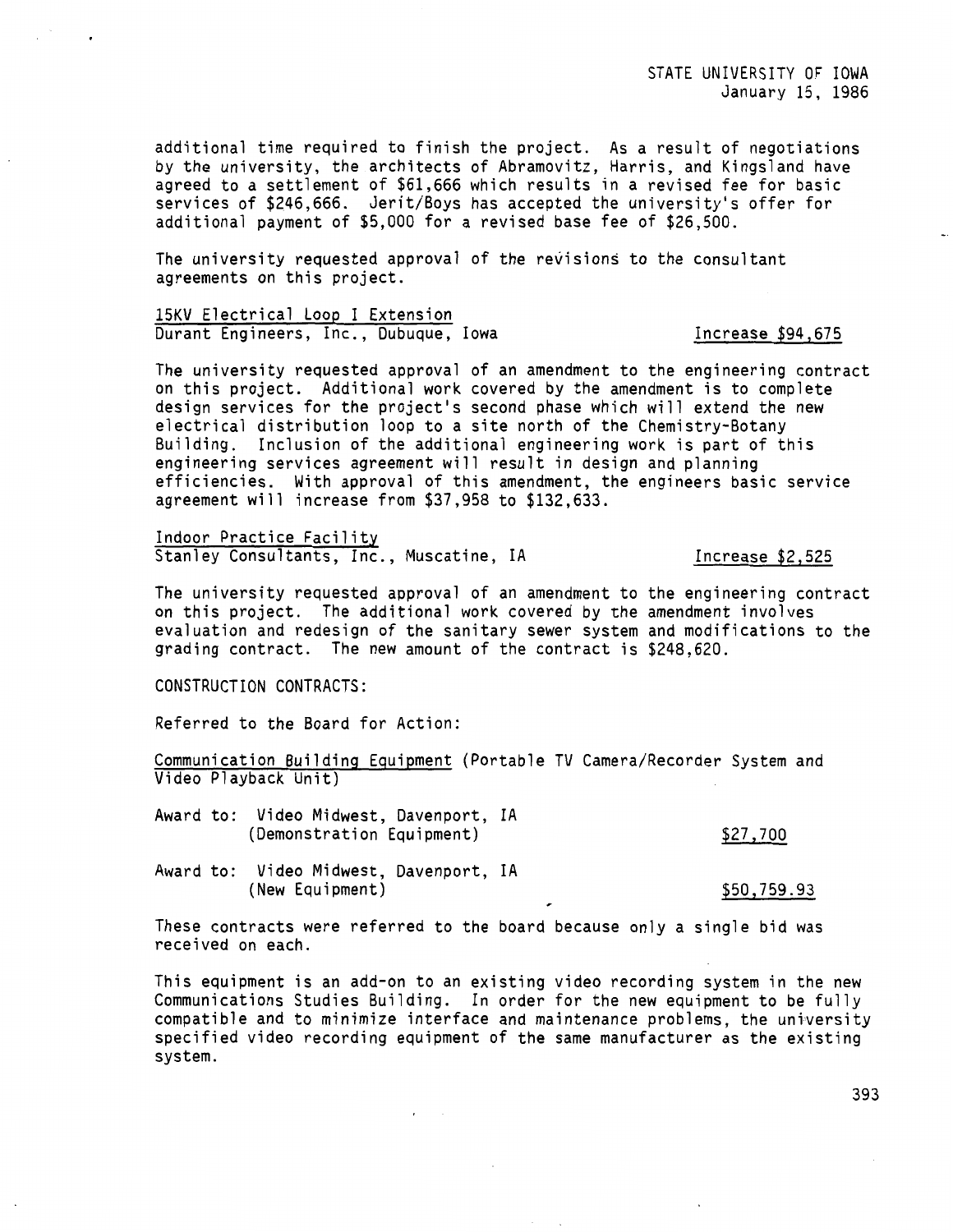The university publicly advertised for the video camera and recorder playback system. Despite solicitations by the university of four or five possible vendors, no other Sony dealer was interested in bidding on the entire video recorder system. Therefore only a single bid was received.

### Roadway Construction - Library South Site Development Contract with: Iowa Development of Transportation

The university requested approval of a contract with the Department of Transportation authorizing the design, construction and construction management of the Roadway Construction - Library South Site Development project. This is a standard agreement for road construction projects financed with state parks and institutional road funds. The agreement is in the usual format, and with the board's approval, will be signed by the Executive Secretary. After approval by the board, the contract is then submitted to the Iowa Department of Transportation for their approval and concurrence. !DOT concurrence of the consultant agreement will also be obtained.

## Main Power Plant Boiler Replacement Program - Phase I Boiler # 11 - Contract 9 - Piling and Coal Silo Foundation

Award to: ·Cramer and Associates, Inc., Des Moines, IA Base Bid of \$251,778 plus Alt. #1 of \$500 = TOTAL AWARD OF: \$252,278

# This contract was referred to the board because the requested action involves award to a bidder other than the low base bid. This contract is one of a series of contracts necessary to fabricate and install the fluidized bed boiler at the university's main power plant. This contract, as the title indicates, involves the piling and foundation work that will precede the installation of coal-handling silo. The university's concern is that this contract and subsequent contracts be completed in a timely fashion in order for the new fluidized bed boiler to be brought on line without delay. Therefore, the university included in each of the principal power plant boiler contracts provisions for receiving liquidated damages from the contractor.

The added cost for liquidated damages is identified as alternate 1 to the base bid price. If the base bid alone was considered, the contractor with the apparent lowest price was Winnebago Construction with a price of \$236,109. However, if alternate #1 (liquidated damages) was taken as part of the contract award, the low bidder becomes Cramer and Associates, Inc., with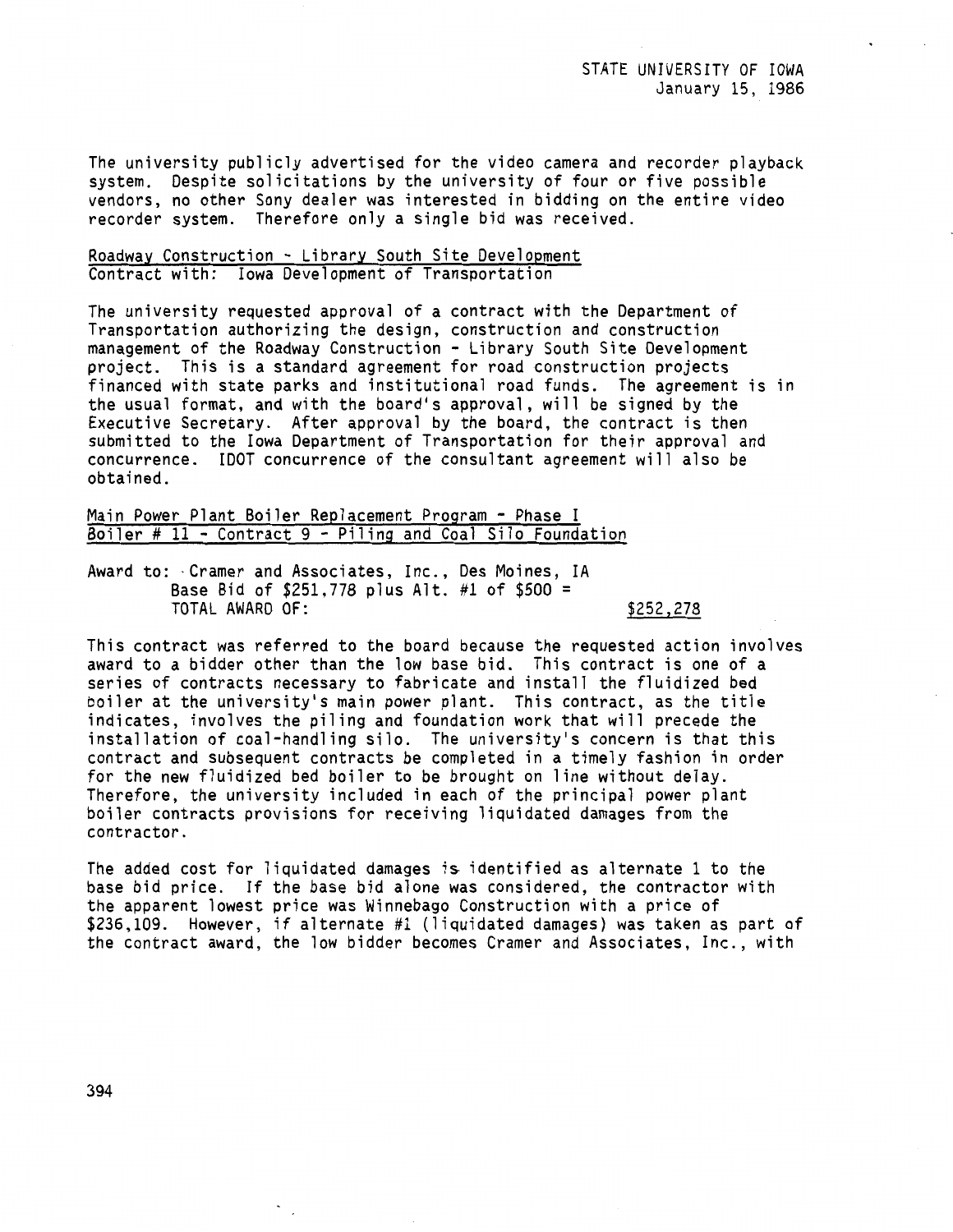STATE UNIVERSITY OF IOWA January 15, 1986

a bid price of \$250,278. Cramer's price, including alternate #1, was lower than Winnebago's price with liquidated damages.

Concerns regarding award of this contract have been raised by Master Builders of Iowa. Jim Ryan, general manager of Master Builders, sent a letter to the Executive Secretary outlining his organization's concerns.

The Board Office in reviewing this matter with the university and discussing the concerns with Master Builders, found no impropriety in the university's requested action. The additional costs resulting from including liquidated damages as part of the construction contract was a decision that had been made by the University of Iowa after their careful consideration. The Board Office recognized the concern of whether the Regents obtained sufficient value or protection for the \$16,000 additional cost. The Board Office, however, saw no compelling reason to recommend against the university's request to award the contract to Cramer and Associates.

The following contracts were awarded by the Executive Secretary on behalf of the board:

Relocation of West Campus Street Steamline Carl A. Nelson & Company, Burlington, IA Base Bid \$993,067, plus Alt. #1 of \$101,544, Plus Alt. #4 of \$30,000 TOTAL AWARD OF: \$1,124,611

(6 bids received)

This project relocates existing portions of an underground steam and condensation line south of the university hospitals. The steamline will be placed in a concrete tunnel below the basement floor level of the hospital. The relocation will permit development of existing basement space in the hospital and eliminate any conflict of the utility line with future campus development in the area. In September, the board authorized the university to proceed with the project planning. In November, the board approved the university's selection of Shive-Hattery for design and construction management services on the project.

University Hospital - Diagnostic Radiology Completion Phase Contract #1, General Work:

Mccomas/Lacina Construction Company, Inc., Iowa City, IA Base Bid of \$1,289,333.00, plus Alt. #1 of 908,753, plus Alt. #2 of \$197,000 plus Alt. #3A of \$ 131,746, plus Alt. #4B of  $$4,975.00 =$ TOTAL AWARD OF: \$2,531,807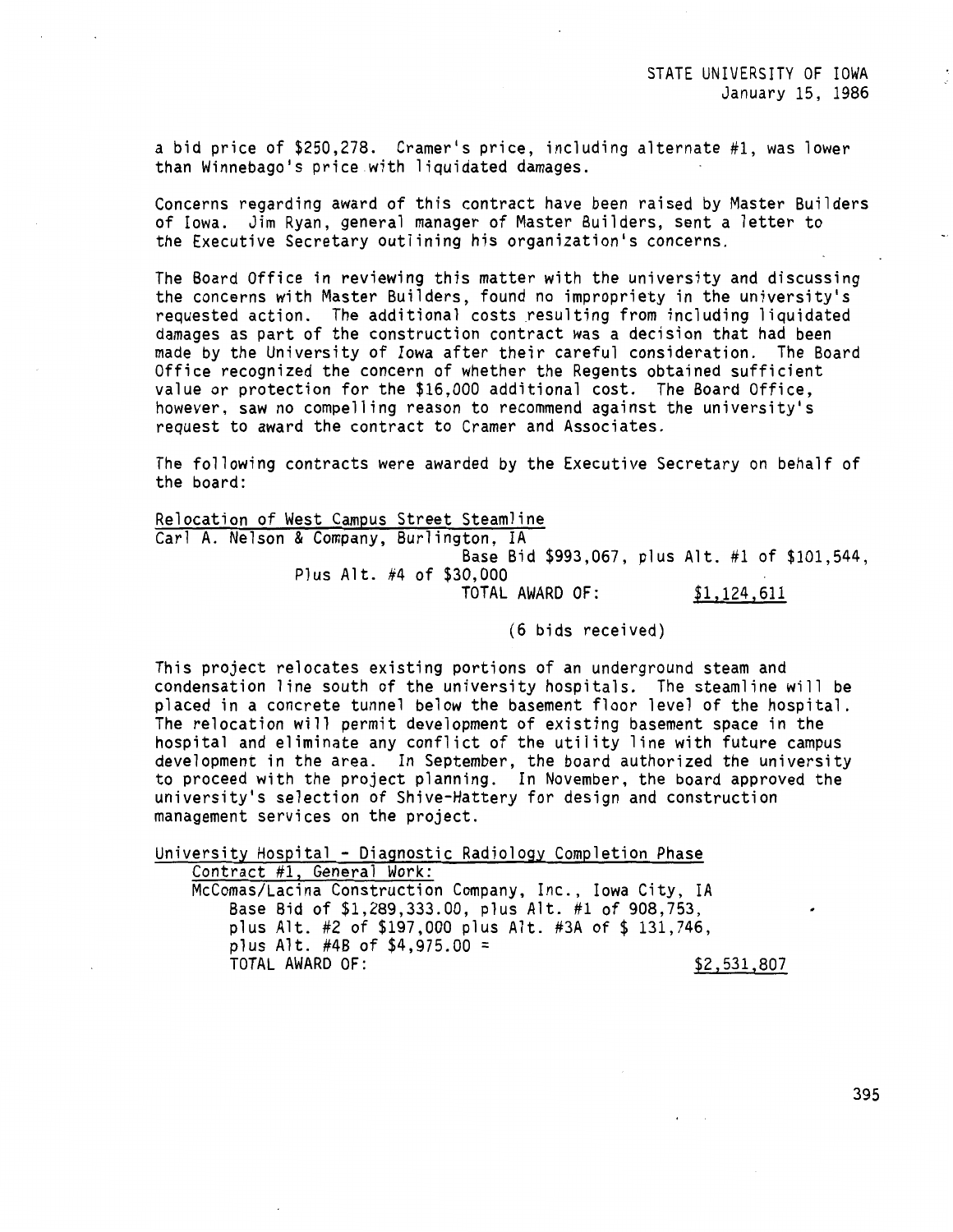Contract #2, Plaster and Gypsum Wallboard: Allied Construction Service, Inc., Davenport, IA Base Bid of \$398,000, plus Alt. #1 of \$39,800, plus Alt. #2 of  $$12,625 =$ TOTAL AWARD OF: \$450,425 Contract #3, Ceramic Tile Appleby and Horn Tile Company, Cedar Rapids, IA  $Base$  Bid of  $$18,506$ Contract #4, Resilient Flooring and Carpeting Appleby and Horn Tile Company, Cedar Rapids, IA Base Bid of \$47,123, plus Alt. #1 of \$1,503 = TOTAL AWARD OF: \$48,626 Contract #5, Metal Casework Kewaunee Scientific Equipment Corp, Statesville, NC Base Bid of  $$72,556$ Contract #6, Lightning Protection Harger Lightning Protection, Inc., Libertyville, IL Base Bid of \$5,530, plus Alt. #1 of \$3,885, plus Alt  $#2$  of  $$85 =$ TOTAL AWARD OF \$9,500

This project completes 33,000 square feet of shelled space on the third floor of the Colloton Pavilion to create a centralized diagnostic center for radiology. The construction portion of the project is \$4.3 million and the overall project is estimated at \$9.8 million.

MOTION: Mrs. Anderson moved that the board approve the Register of Capital Improvement Business Transactions as presented. Mr. Greig seconded the motion, and it passed unanimously.

**LEASES.** The Board Office recommended approval of the following leases: With Cedar Rapids and Iowa City Railway Company (CRANDIC) for the university's use of approximately 57,688 square feet of land in Iowa City south of Harrison Street, between the CRANDIC tracks and the alley west of Madison Street for a term of three years and five months, beginning February 1, 1986, at a an annual rent of \$4,600; and with CORCORAN COMMUNICATIONS for Corcoran <sup>1</sup> s use of 275 square feet of office space (Room No. 225) in the Technology Innovation Center on the Oakdale Campus for a term of one year, beginning February l, 1986, at an annual rent of \$1,650.

The university reported that the lease with CRANDIC was necessary in order to provide land for a storage site for materials, equipment, and machinery during the construction of the Power Plant Boiler Project at the university.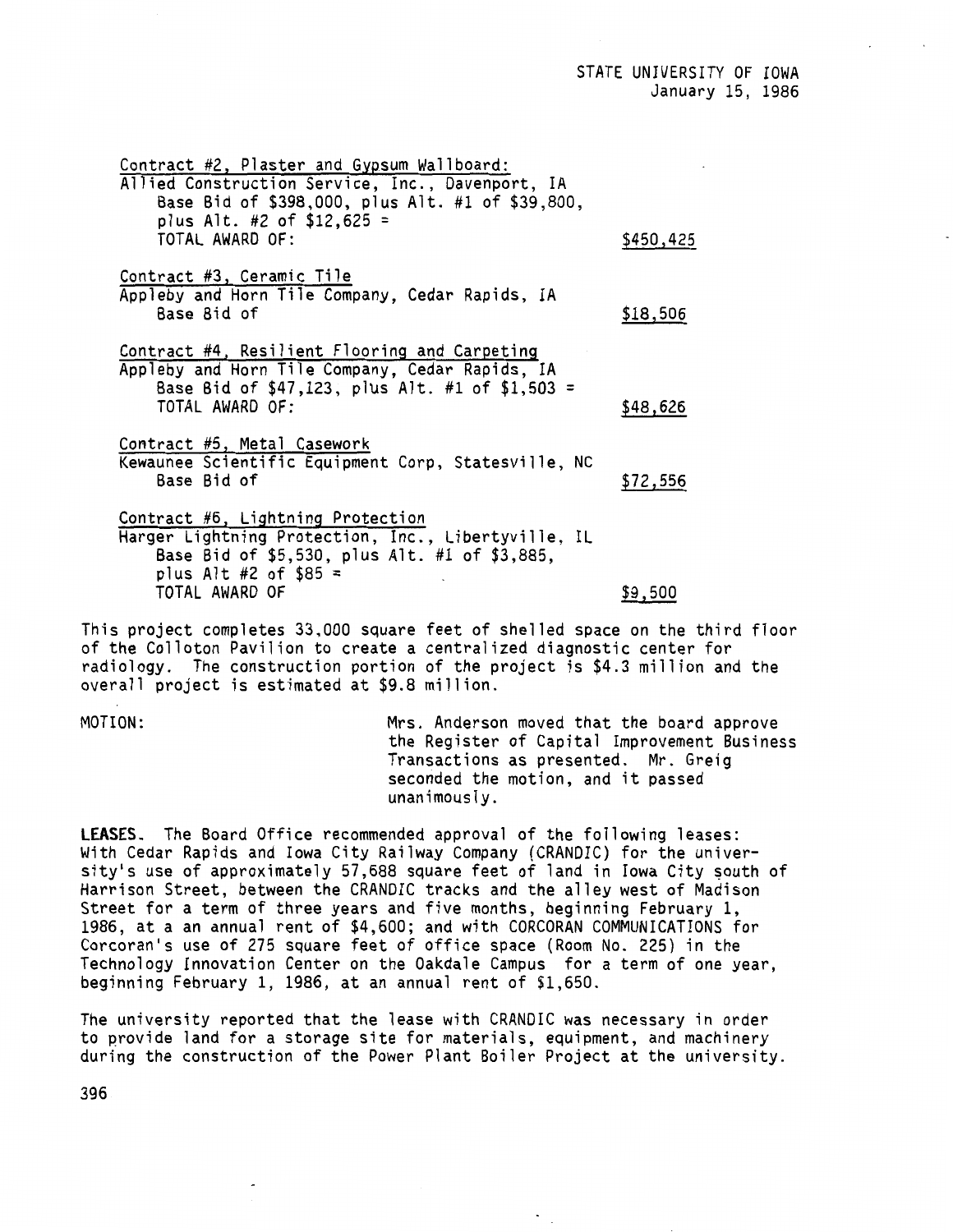The university noted the cost of the lease would be charged to the Power Plant Boiler Project.

The Corcoran Communications is an enterprise which meets the university's requirements for assistance in the Technology Innovation Center. Corcoran will be use the space for office, applied research, product development, and new business marketing.

MOTION: Miss VanEkeren moved that the board approve the leases as follows: With Cedar Rapids and Iowa City Railway Company (CRANDIC) for the university's use of approximately 57,688 square feet of land in Iowa City south of Harrison Street, between the CRANDIC tracks and the alley west of Madison Street for a term of three years and five months, beginning February 1, 1986, at a an annual rent of \$4,600; and with CORCORAN COMMUNI-CATIONS for Corcoran's use of 275 square feet of office space (Room No. 225) in the Technology Innovation Center on the Oakdale Campus for a term of one year, beginning February 1, 1986, at an annual rent of \$1,650. Mr. Greig seconded the motion, and upon the roll being called, the following voted: AYE: Anderson, Harris, McDonald, Murphy, VanEkeren, VanGilst. NAY: None. ABSENT: Duchen, Tyler.

President McDonald then asked the board members and institutional executives if there were additional matters to be raised for discussion pertaining to the State University of Iowa. There were none.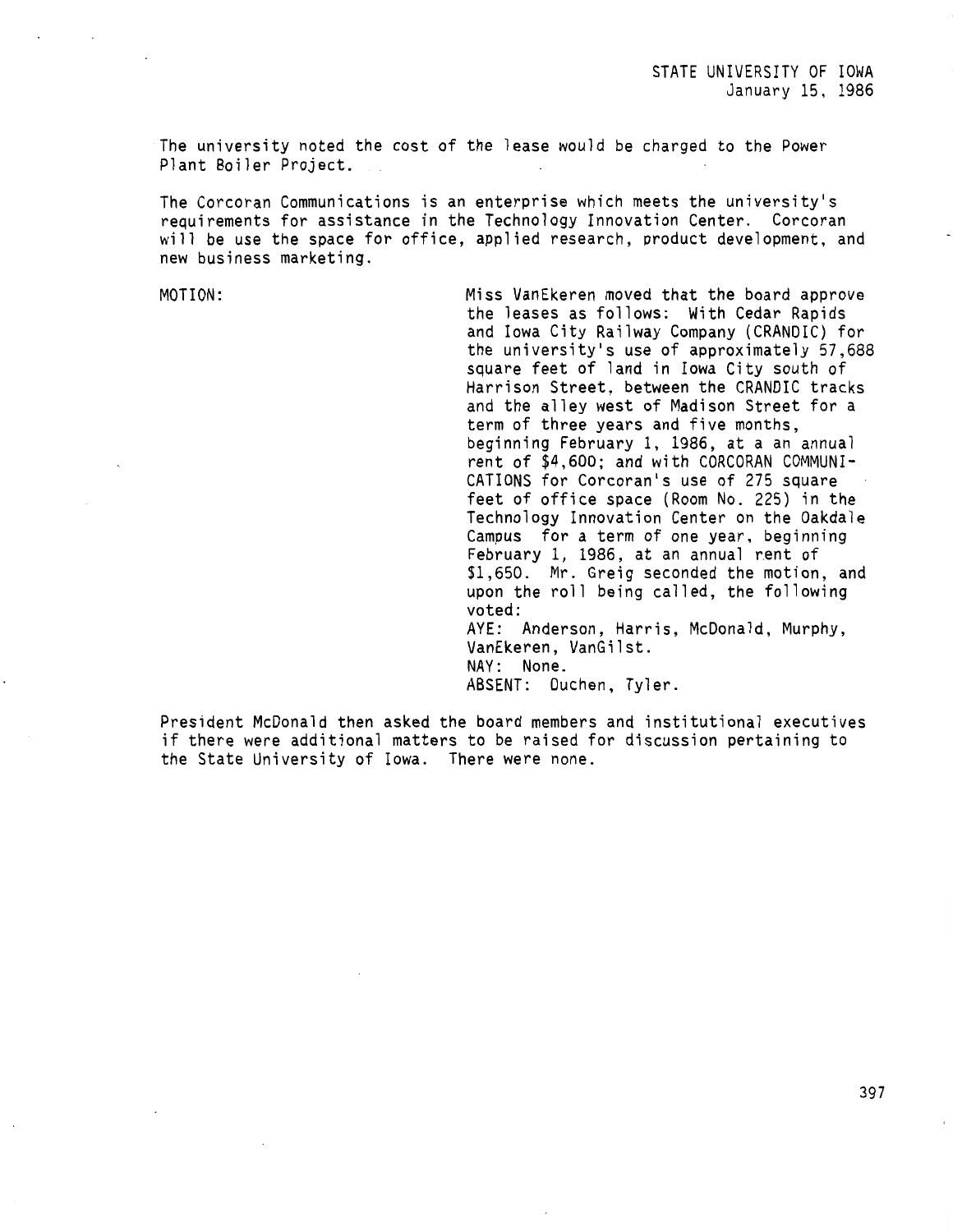### IOWA STATE UNIVERSITY

The following business pertaining to Iowa State University was transacted on Wednesday, January 15, 1986.

**REGISTER OF PERSONNEL CHANGES.** The register for December 1985 was approved as a part of the consent docket.

**FACULTY IMPROVEMENT LEAVE REQUESTS.** The faculty improvement leaves at Iowa State University for 1986-87 were approved as a part of the consent docket.

Iowa State University requested 47 faculty improvement leaves for 1986-87 at an estimated cost of \$300,000. This year's request was slightly above the average of 41. Another characteristic of the pattern of leave requests this was the number and percent of persons with full professor rank which was the highest since 1974-75. Consequently, the number and percent of Assistant Professors and Associate Professors were lower than the average over this period.

**REPORT ON FACULTY IMPROVEMENT LEAVES, 1984-85.** The report of the 1984-85 leaves was received as a part of the consent docket.

The board approved 53 faculty improvement leaves for the academic year 1984-85, at·an estimated cost of \$235,800. The actual cost for the leaves was \$320,484. Only 46 leaves were actually taken. The range of leave activities included completed research, the development of video cassette tapes, the completion of course work for certification and advanced training, the production of drawings, completed publications, and new perspectives in teaching.

**WOI-AM/FM.** The annual report of WOI-AM/FM is summarized in the general portion of these minutes.

**PHASED RETIREMENT REQUESTS.** The Board Office recommended approval of the phased retirements for Professor Wilbert A. Russell, Department of Agronomy, and Professor Robert Shearer, Department of Chemical Engineering and the Center for Industrial Research and Service.

Professor Russell plans to reduce his appointment to 80 percent, effective July 1, 1986, and to 50 percent by July l, 1990, with full retirement on or before June 30, 1991.

Professor Shearer proposed to reduce his appointment to 50 percent, effective January 1, 1986, with full retirement on January 1, 1991. He will work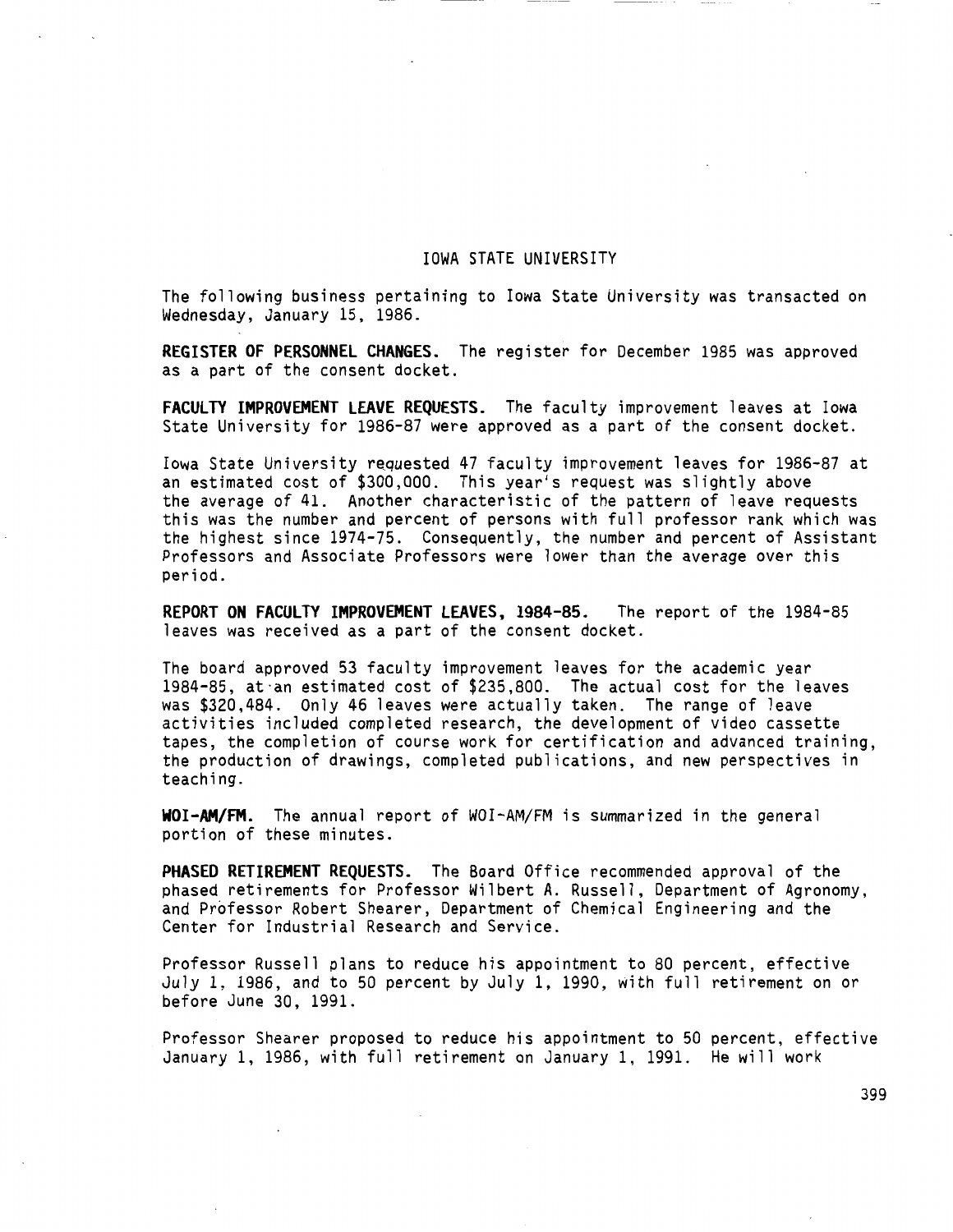IOWA STATE UNIVERSITY January 15, 1986

full-time during the month of January and will not work during the month of February.

The university reported the annual savings resulting from these phased retirements, \$21,154, would be used to meet instructional needs and budget reversion requirements. Both professors met the age and service requirements for eligibility for phased retirement.

MOTION: Miss VanEkeren moved that the board approve the phased retirements of Professor Wilbert A. Russell, effective July 1, 1986, and Professor Robert Shearer, effective January 1, 1986. Mr. Greig seconded the motion, and it passed unanimously.

**CURRICULUM NAME CHANGE.** The Board Office recommended referral of the request to change the name of the Farm Operations curriculum to. the Agricultural Studies-Farm Operation to the Interinstitutional Committee on Educational Coordination and the Board Office for review and recommendation. The request was made to more accurately identify the department of which the curriculum is a unit.

ACTION: President McDonald stated that the curriculum name change request would be referred to the Interinstitutional Committee for Educational Coordination and the Board Office for review and recommendation.

**REGISTER OF CAPITAL IMPROVEMENT BUSINESS TRANSACTIONS.** The Board Office requested approval of the register for the period December 20, 1985, through January 15, 1986.

Highlights of the register are as follows:

PROJECT DESCRIPTIONS AND BUDGETS

Friley Hall - West Dining Room Renovation Source of Funds: Dormitory System Surplus \$357,600

This project renovates two dining and serving areas in the Friley Residence Hall. The renovation is necessary to handle increased traffic through the dining area and to correct general deterioration of the spaces since they were constructed in 1950.

Utilities - Replace Steam Generators, Number 1 and 2 Source of Funds: Utility System Revenue Bonds, Series ISU 1985

TOTAL BUDGET \$26,500,000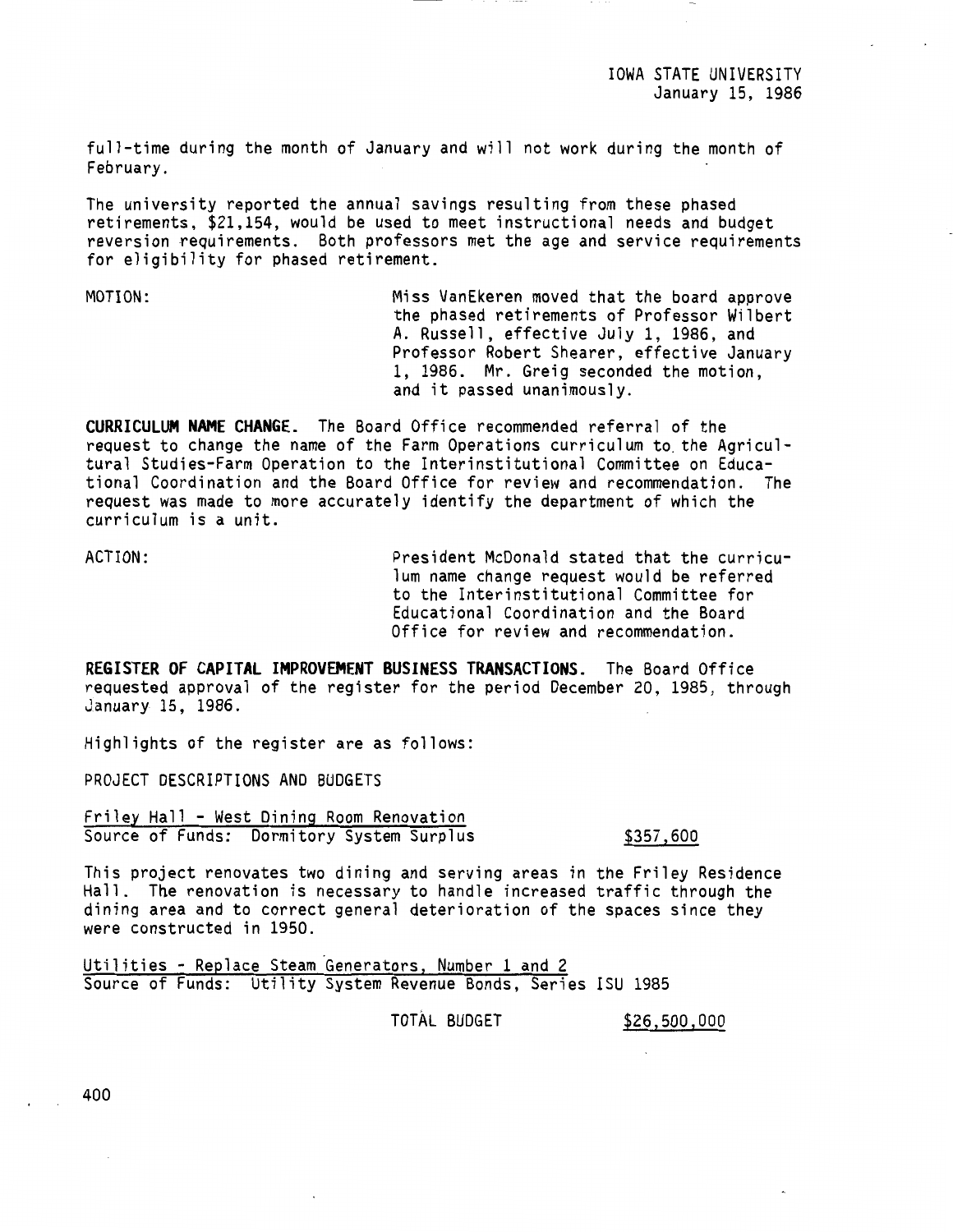This project involves the partial replacement of the steam generating capacity of the heating plant at Iowa State University. This project was part of the Regents' 1985-87 capital improvement program.

## Friley Hall - Partial Kitchen Renovation Source of Funds: Dormitory System Surplus \$266,500

This project renovates the food refrigeration and storage areas in the Friley Hall kitchen. In addition, the project renovates a food preparation line that currently does not comply with Department of Agriculture food service codes.

## CONSULTANT AGREEMENTS

Agronomy Building Addition Des Moines Health Associates, Ltd., Des Moines, IA \$7,000

The university reported an agreement with Des Moines Health Associates, Ltd. to provide asbestos consultant services as part of the Agronomy Building renovation. The firm will prepare bid documents for removal of asbestos material which will be accomplished prior to initiating the remodeling.

Beardshear Hall - Atrium Sprinkler System Charles Herbert and Associates, Inc., Des Moines, IA \$47,250

The university reported an agreement with Charles Herbert and Associates, Inc., for architectural and engineering services necessary to prepare contract documents involved with installing a sprinkler system throughout the atrium of Beardshear Hall.

Utilities - Campus Improvements Veenstra and Kimm, Inc., West Des Moines, Iowa \$9,875

The university reported an agreement with Veenstra and Kimm, Inc. to provide engineering services for replacement of the main campus sanitary sewer outfall pipe.

Printing and Publications Building - Roof Replacement Brooks, Borg and Skiles, Architects & Engineers, Des Moines, IA \$35,000

The university reported an agreement with Brooks, Borg and Skiles, Architects & Engineers, to provide design services on this project. In July 1985, the board approved a revised project budget of \$440,000.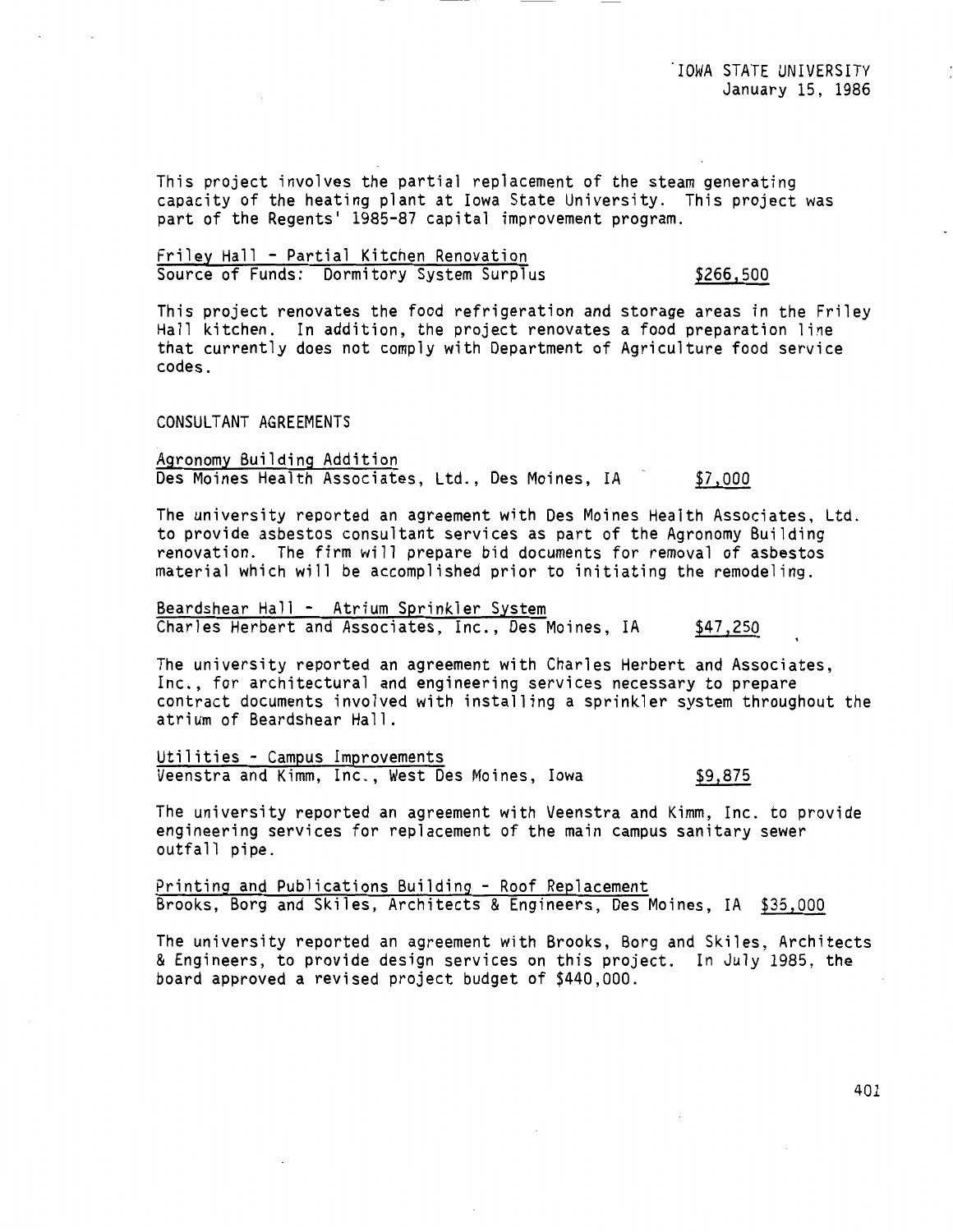CONSTRUCTION CONTRACTS

Awarded by Executive Secretary

Utilities - Replace Steam Generators, Number·1 and 2 - Water Treatment Equipment Award to: Gaco Systems, Inc. Lockport, NY

Base bid of \$383,400

The Graver Company, Union, New Jersey Base bid of  $$417,845$ 

(9 bids received)

This portion of the power plant replacement project involves the design and fabrication of the boiler make-up water demineralizer and iron removal equipment. This equipment is required with the installation of the new fluidized bed boilers at the university's heating plant.

In addition to the two contracts discussed above, the university awarded the following construction contract:

Award to: WESCO, Des Moines, IA (station power transformers) Base bid of  $$30,420$ 

The university requested ratification by the board of this contract.

MOTION: Mrs. Anderson moved that the board approve the Register of Capital Improvement Business Transactions as submitted. Mr. Greig seconded the motion, and it passed unanimously.

**MEMORANDUM OF UNDERSTANDING.** The Board Office recommended approval of the Memorandum of Understanding with the Northeast Iowa Experimental Association.

The board entered into its first Memorandum of Understanding with the Northeast Iowa Experimental Association in 1976. The association was established as a not-for-profit corporation to make available to the university's Northeast Iowa Experimental Station land and other mutually agreed upon facilities for the station's use and to provide other services which would permit the station to accomplish its work in developing and illustrating improved methods of crop production and of handling problems in soil, crop, and water management typical of the conditions in the northeast quadrant of the state. For this purpose, the association provides the station a farm of 260 acres in Floyd County at an annual rent which pays the association's costs for taxes and insurance related to the leased property.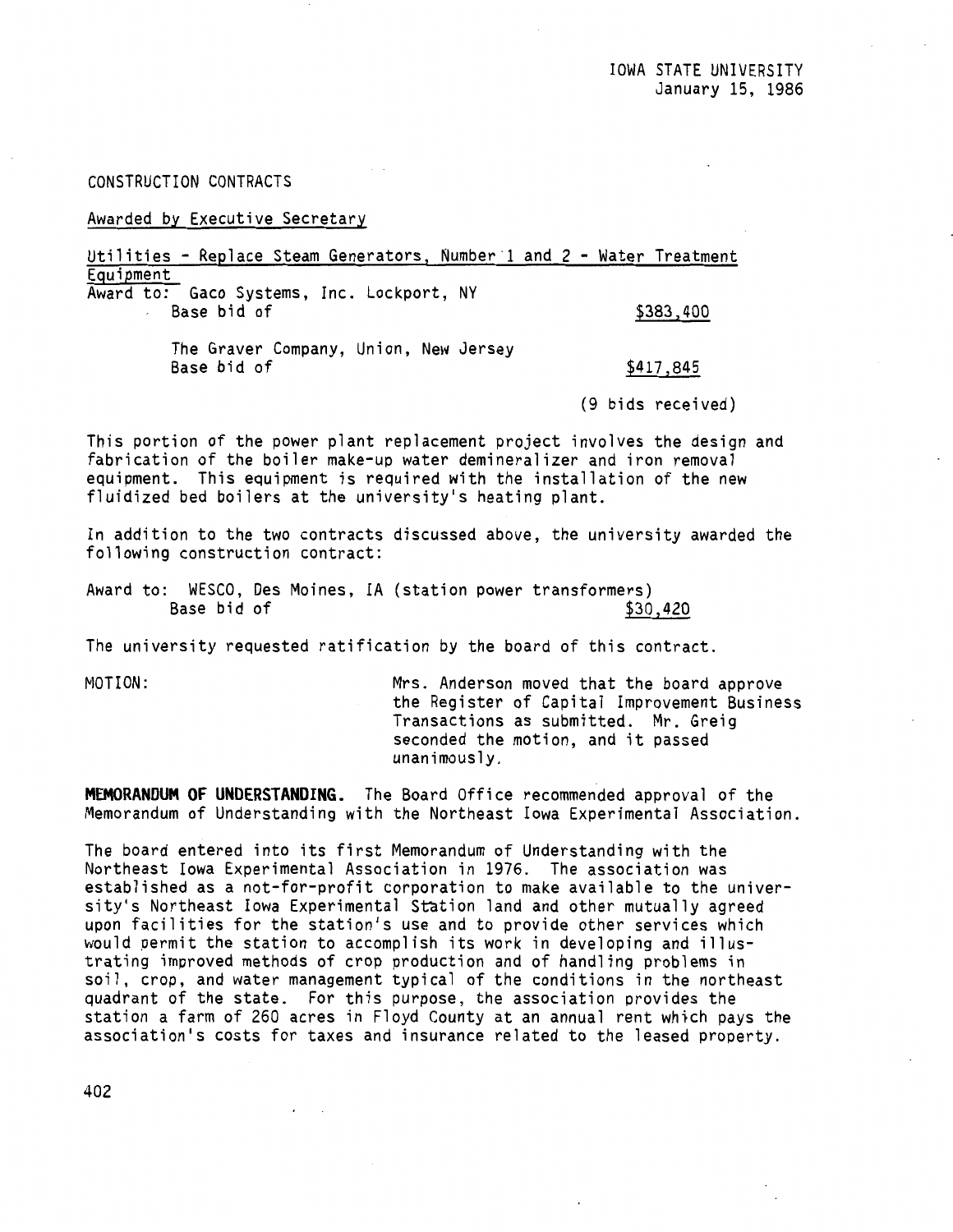In the memorandum of understanding, the association further agreed to cooperate with the station in the development of plans, recommendations, preparation of reports, and other ways as are required to carry out the terms of the agreement.

The memorandum of understanding differed from its predecessor in the deletion of language regarding start-up activities which previously was included and in the addition to the Advisory Committee of area extension agronomists from Mason City and Waterloo.

In this memorandum of understanding, the station agreed to conduct research and demonstration projects on the land consistent with the station's purpose, to make available the services of qualified personnel to plan and carry out the objectives of the station, to apply the funds available from the sale or products from the farm to an account for the use of partly meeting the cost of said research and demonstration programs to the extent such funds were available legally to the station, and to operate the farm as an a experimental station for 10 years, commencing March l, 1986.

MOTION: Dr. Harris moved that the board approve the Memorandum of Understanding for Northeast Iowa Agricultural Experiment Station, commencing March 1, 1986. Miss VanEkeren seconded the motion, and upon the roll being called, the following voted: AYE: Anderson, Greig, Harris, McDonald, Murphy, VanEkeren, VanGilst. NAY: None. ABSENT: Duchen, Tyler.

**RESEARCH PARKS.** The Board Office made the following recommendations: (1) that the board receive an oral report by the university on plans to develop research parks; (2) that the board authorize the university to proceed with a research park master plan, site development plan, detailed site design, covenants and marketing strategies for proposed research parks near the university; and (3) that the board authorize the university to execute a consulting agreement with Stanley Consultants, Inc., subject to non-general fund monies being available to pay for consulting work.

In October, the university presented to the board an overview of its plans to develop research parks. At the same meeting, the Board Office shared with board members a report by the Iowa High Technology Council entitled, "The Iowa Technology Partnership." That report identified work being done at Regent universities and was considered to be an outline of the requirements for establishing successful research centers. The report identified marketing, management and financing approaches and was considered by the author, Stanley Consultants, as a first-stage study of research center development.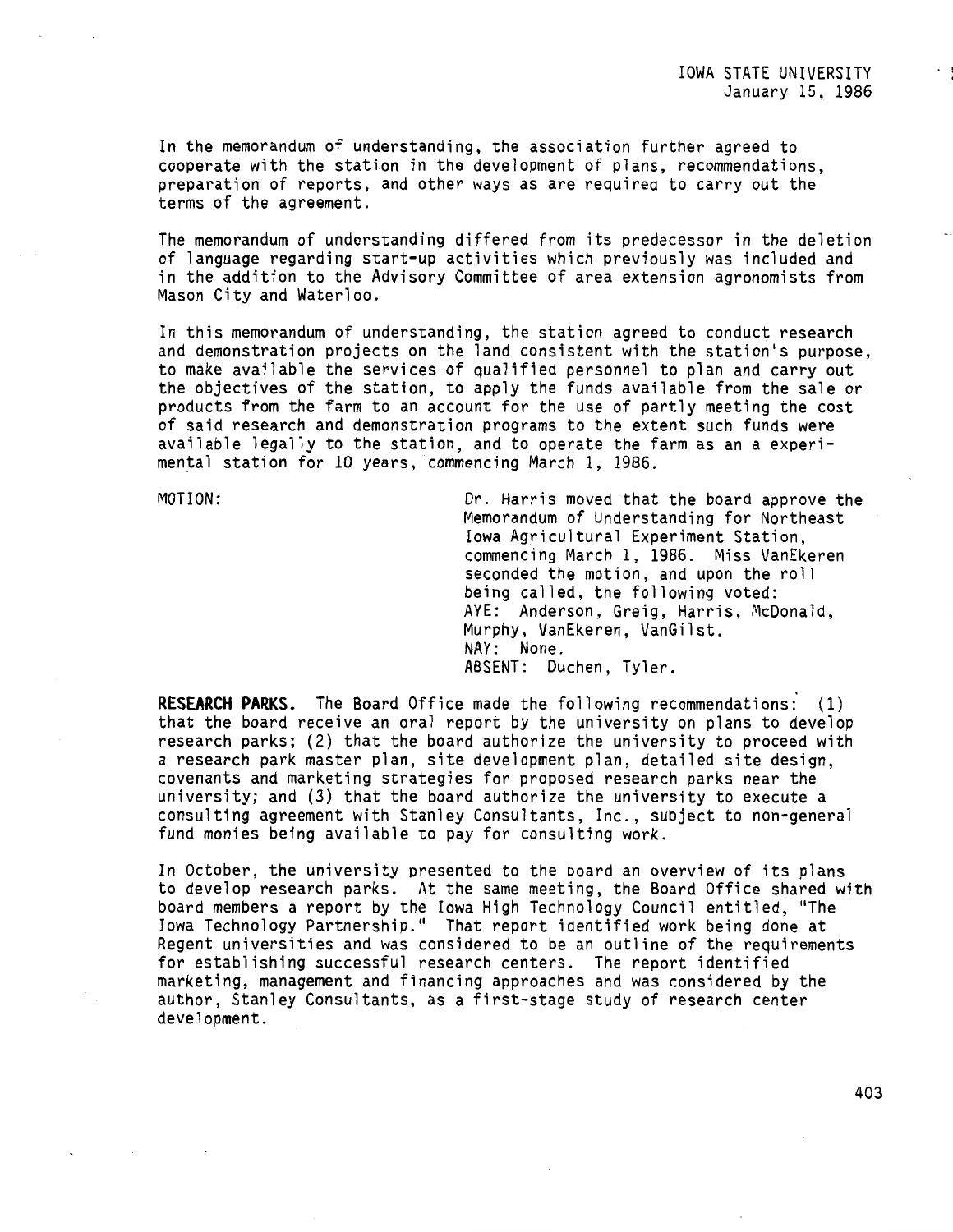Iowa State University requested permission to proceed with more detailed planning for the Gateway Corners and the Applied Science Center sites. The university wants to have Stanley Consultants work with them in preparing a research center master plan in the manner described in the Iowa High Technology Council Report. The university's selection of Stanley Consultants was because of the preliminary work already completed by the firm on the proposed research center sites.

Funding of the consulting contract will be sought from lottery funds available through the Iowa Development Commission. These lottery funds are directed toward developing business incubators, main street programs and tourism marketing. The lottery appropriation allocated \$2.6 million for these purposes. The university has also indicated that federal funds will be sought to offset research center planning costs.

The consulting tasks to be accomplished are preparation of preliminary master plans, site development plans, detailed site designs, and necessary covenant documents. Stanley Consultants has indicated that the work for both sites could be accomplished for approximately \$200,000.

Vice President Moore stated, in addition to working on the proposal for research parks, the university had been working to develop the Ankeny Research Farm into industrial sites and the development of the incubator facility on the campus. He noted that an application had been into the Iowa High Tech Council for funding since October for the incubator facility. With regard to the research parks, he noted they were look at three possible sites. One site is located in the northwest corner of Ames and the other two possible sites are located near Highway 30 and the Gateway Center.

Vice President Moore introduced Gary Owens, an employee of Iowa Resources, Inc., who explained the OMA Partnership and the work with the Des Moines-Ankeny-ISU Research Park located on the Ankeny Research Farm.

Mr. Owens stated the DMA Partnership had initially thought they would develop 100 acres of the farm at a time but later decided to raise their sights and begin to plan the entire project. Mr. Owens introduced Richard Gardner of Gross-Gardner.

Mr. Gardner explained the site was located south of Ankeny bordering on the Des Moines Area Community College campus. He stated the plan was'still in a very embryonic stage. Basically the site consisted of 1,000 acres and they were looking at parcels of 5 to 7 acres as well as larger segments for larger industries. The park should be a mix-use area with various sizes and levels of industries as well as housing and office areas as well as a service center facility.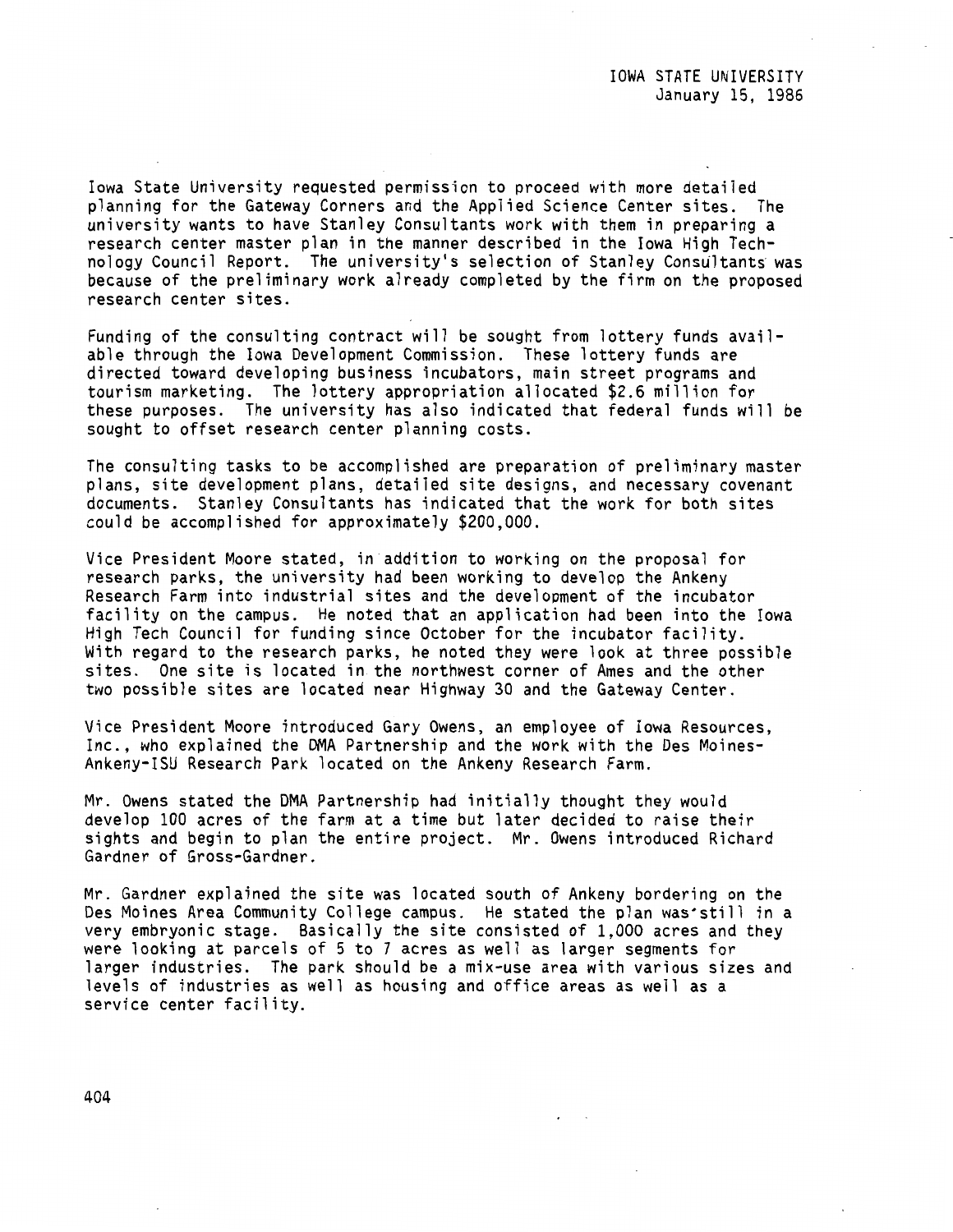IOWA STATE UNIVERSITY January 15, 1986

MOTION:

Mr. Greig moved that the board approve the actions as recommended by the Board Office. Dr. Harris seconded the motion, and it passed unanimously.

Regent Greig stated the board had **asked** questions about agricultural research. He gave the board members recent copies of Beef magazine which had several articles stressing the importance of investments into agricultural research. He noted that Texas had advanced to the top a cattle feeding, a place Iowa had held in former years.

President McDonald then asked the.board members and institutional executives if there were additional matters to be raised for discussion pertaining to<br>Iowa State University. There were none. Iowa State University.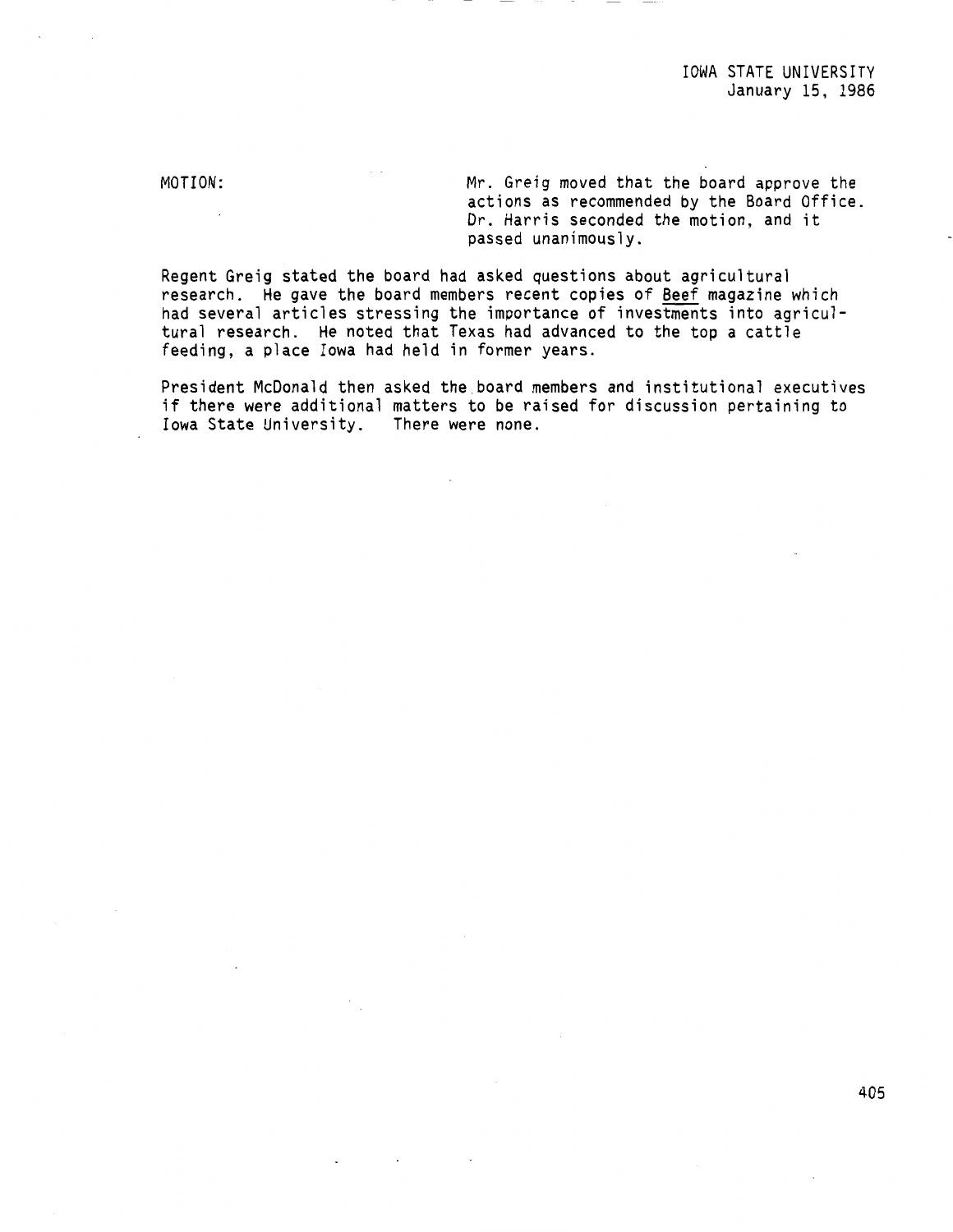# UNIVERSITY OF NORTHERN IOWA

The following business pertaining to the University of Northern Iowa was transacted on Wednesday, January 15, 1986.

**REGISTER OF PERSONNEL CHANGES.** The register for December 1985 was approved as a part of the consent docket.

**APPOINTMENT.** The board approved the change of status from probationary to annual appointment for Dr. Marilyn Monteiro, Director, Affirmative Action Program, as a part of the consent docket.

**SUPPLEMENTAL APPOINTMENT.** The appointment of Dr. S. ElVon Warner as Acting Dean of the School of Business and Professor of Information Management, at a salary of \$48,000 on a nine-month basis, effectively immediately, to replace Dean Robert Waller who is currently on sick leave was presented.

MOTION: Dr. Harris moved that the board approve the appointment of Dr. S. ElVon Warner as outlined above. Mrs. Anderson seconded the motion, and it passed unanimously.

**PROPOSED CURRICULUM CHANGES.** The Board Office recommended referral of the proposed curriculum changes for 1985-86 to the Interinstitutional Committee for Educational Coordination and the Board Office for review and recommendation.

ACTION: President McDonald stated that the proposed curriculum changes would be referred to the Interinstitutional Committee for Educational Coordination and the Board Office for review and recommendation by general consent of the board.

 $\sim 100$  km s  $^{-1}$ 

**PROFESSIONAL DEVELOPMENT LEAVES FOR 1986-87.** The requests for professional leaves for 1986-87 were approved as a part of the consent docket.

The university requested 20 professional leaves for the 1986-87 year, with an estimated cost of \$155,000. The average estimated cost of the proposed leaves is \$7,750. Eight leaves are planned for the spring semester; six are for the fall semester; and six are for the academic year. The total number of leaves requested is three less than last year. Twenty-five percent of the leaves are for women, which is fairly consistent with previous years.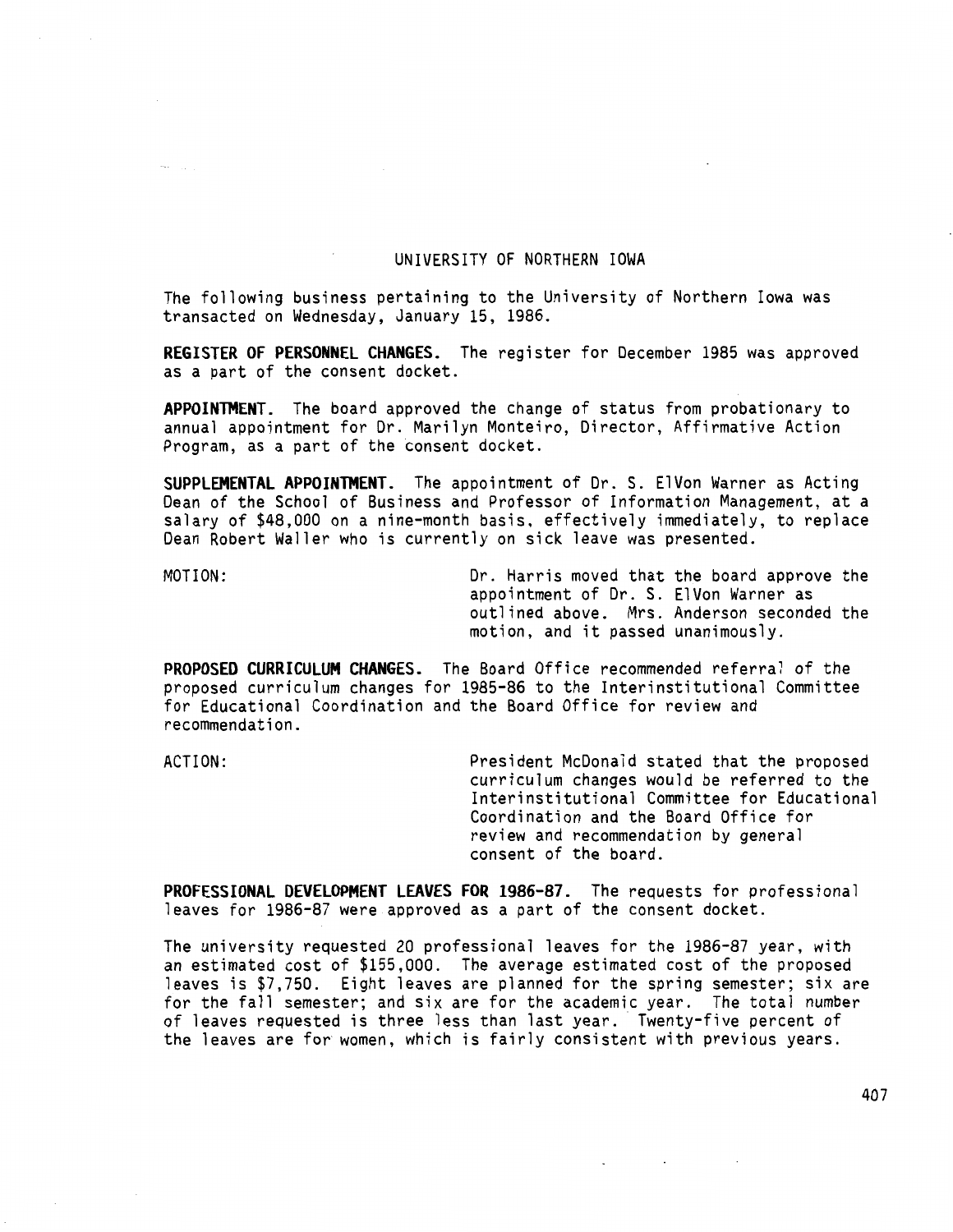**REPORT OF PROFESSIONAL DEVELOPMENT LEAVES FOR 1984-85.** The board received the report of the professional development leaves for 1984-85 as a part of the consent docket.

For 1984-85 the board had approved 23 professional development leaves, with an estimated net replacement cost of \$170,000. All but three of these leaves were actually taken, with a net replacement cost of \$185,727. The activities completed by each faculty member included the preparation of books and other publications, research, and completion of creative works in the arts in addition to study toward advanced degrees.

**PROFESSIONAL ANO SCIENTIFIC CLASSIFICATION SYSTEM.** The Board Office recommended approval of the following changes in the university's professional and scientific classification plan:

New Class Title Announcer - Pay Grade I (\$13,699 - \$15,262)

Title Change From: Affirmative Action Officer To: Direction, Affirmative Action Program

The Board Office explained the class of Announcer was an entry level position in Broadcasting Services which would provide backup support for other Producer-Announcers on KUNI. The pay grade was determined by application of the university's point count evaluation system, and funding is available from grant resources.

The change in title does not involve a change in duties or pay grade.

MOTION: Mrs. Anderson moved that the board approve the Professional and Scientific Classification System changes outlined above. Miss VanEkeren seconded the motion, and it passed unanimously.

**REGISTER OF CAPITAL IMPROVEMENT BUSINESS TRANSACTIONS.** The Board Office recommended approval of the register for the period December 3, 1985, through January 2, 1986.

Highlights of the register are as follows:

CONSTRUCTION CONTRACTS

Communication Arts Center, Final Phase Equipment purchases by academic revenue bond proceeds \$27,350.04

The University of Northern Iowa reported the award of 38 purchases orders on the equipment for the Communication Arts Center. No purchase order exceeded \$5,000.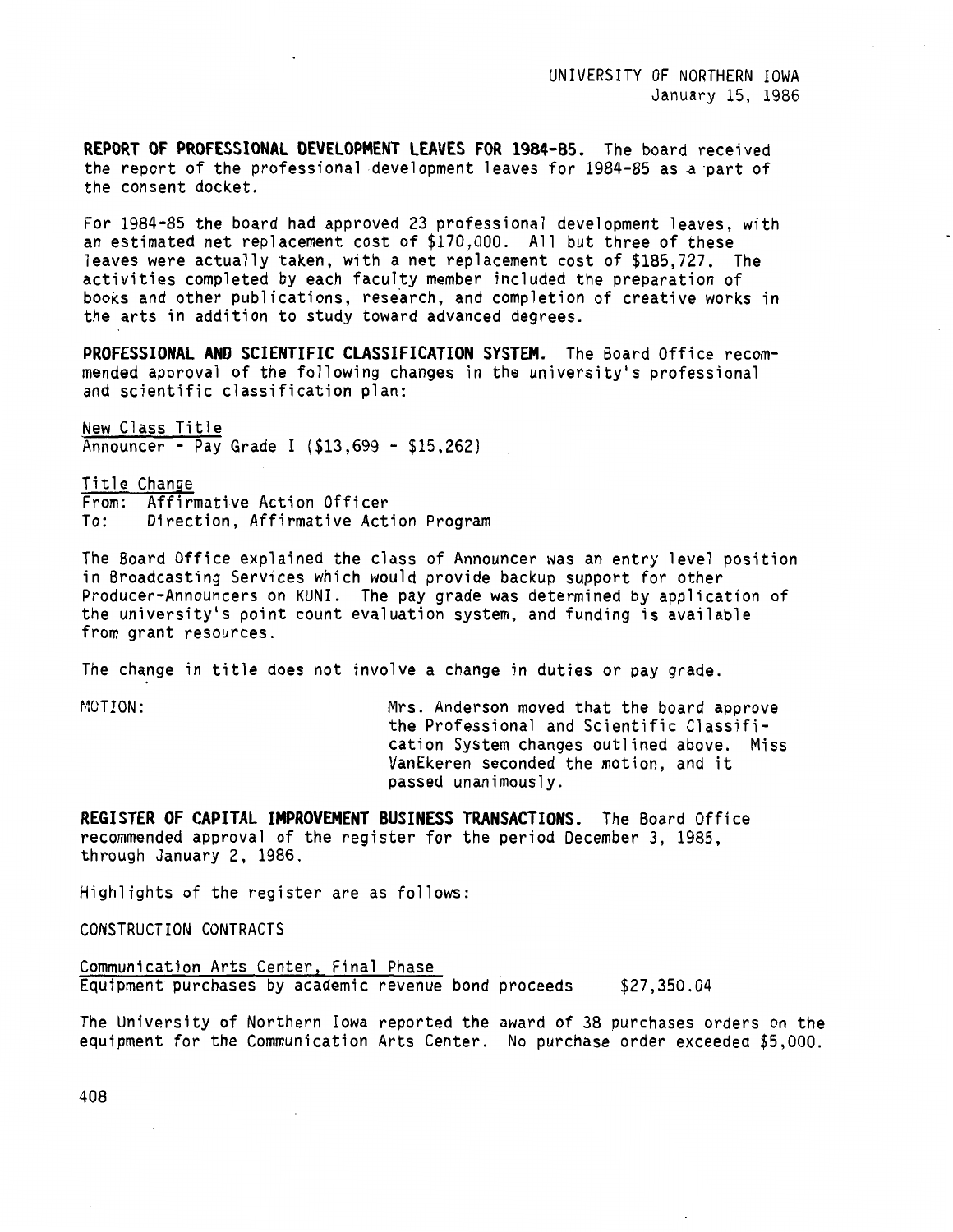# ACCEPTANCE OF CONSTRUCTION PROJECTS

The university reported acceptance of three construction contracts. Two of the contracts were on the final phases of the Communications Art Center. The third contract was on the Turbine Generator, Plant No. 2, a 7500 kilowatt project. Inspection of the work found that the contractors complied with the plans and specifications and the work was substantially complete. The university requested that the three contracts listed in the register be accepted by the board.

MOTION: Mrs. Murphy moved that the board approve the Register of Capital Improvement Business Transactions as submitted. Mrs. Anderson seconded the motion, and it passed unanimously.

President McDonald then asked the board members and institutional executives if there were additional matters to be raised for discussion pertaining to the University of Northern Iowa. There were none.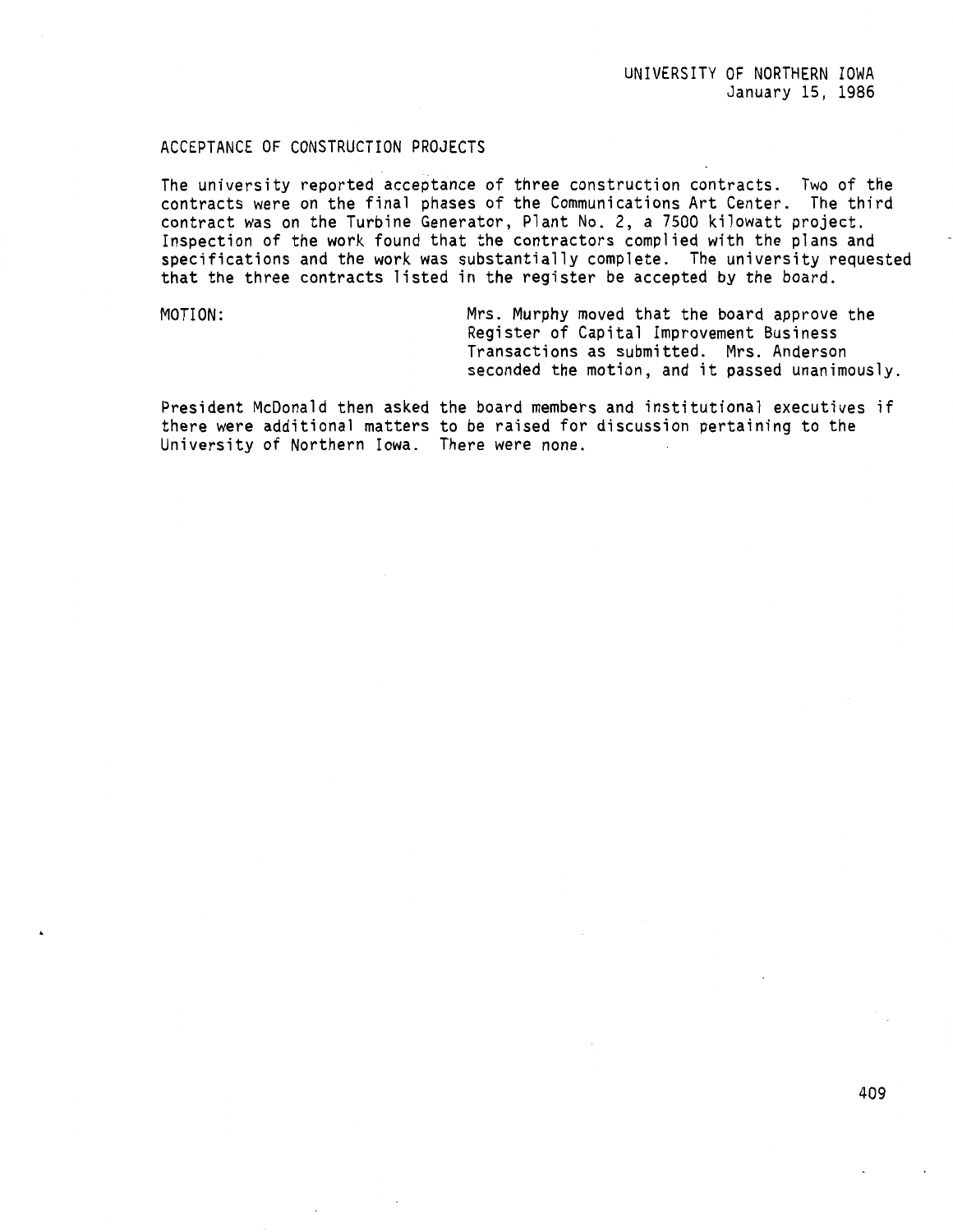## IOWA SCHOOL FOR THE DEAF

The following business pertaining to the Iowa School for the Deaf was transacted on Wednesday, January 15, 19§6.

**REGISTER OF PERSONNEL CHANGES.** The register for December 1985 was approved as a part of the consent docket.

**ADMINISTRATIVE REORGANIZATION PLAN.** The Board Office recommended approval of the following reorganization plan:

Romona Crookham, from Acting Principal of the Junior High School and Director of the Child Study Center to Principal of the Junior High School and Director of the Child Study Center. Salary as budgeted.

Dr. Michael Burke, from Head of the L.I.F.E. Skills Program and Curriculum Coordinator to Principal of the Elementary School and Curriculum Coordinator. Salary as budgeted.

Norm Devine, as Acting Head, L.I.F.E. Skills Program, for the 1985-86 year at a salary as budgeted for teaching duties plus \$3,000.

Walter Hines, High School Principal, to assume responsibility as Acting Superintendent in the absence of the Superintendent plus overall responsibility for the L.I.F.E. Skills Program at a salary premium of \$3,000 for the 1985-86 year.

MOTION: Miss VanEkeren moved that the board approve the administrative reorganization plan as outlined above. Mr. Greig seconded the motion, and it passed unanimously.

**REGISTER OF CAPITAL IMPROVEMENT BUSINESS TRANSACTIONS.** The register contained no transactions.

President McDonald then asked the board members and institutional executives if there were additional matters to be raised for discussion pertaining to the Iowa School for the Deaf. There were none.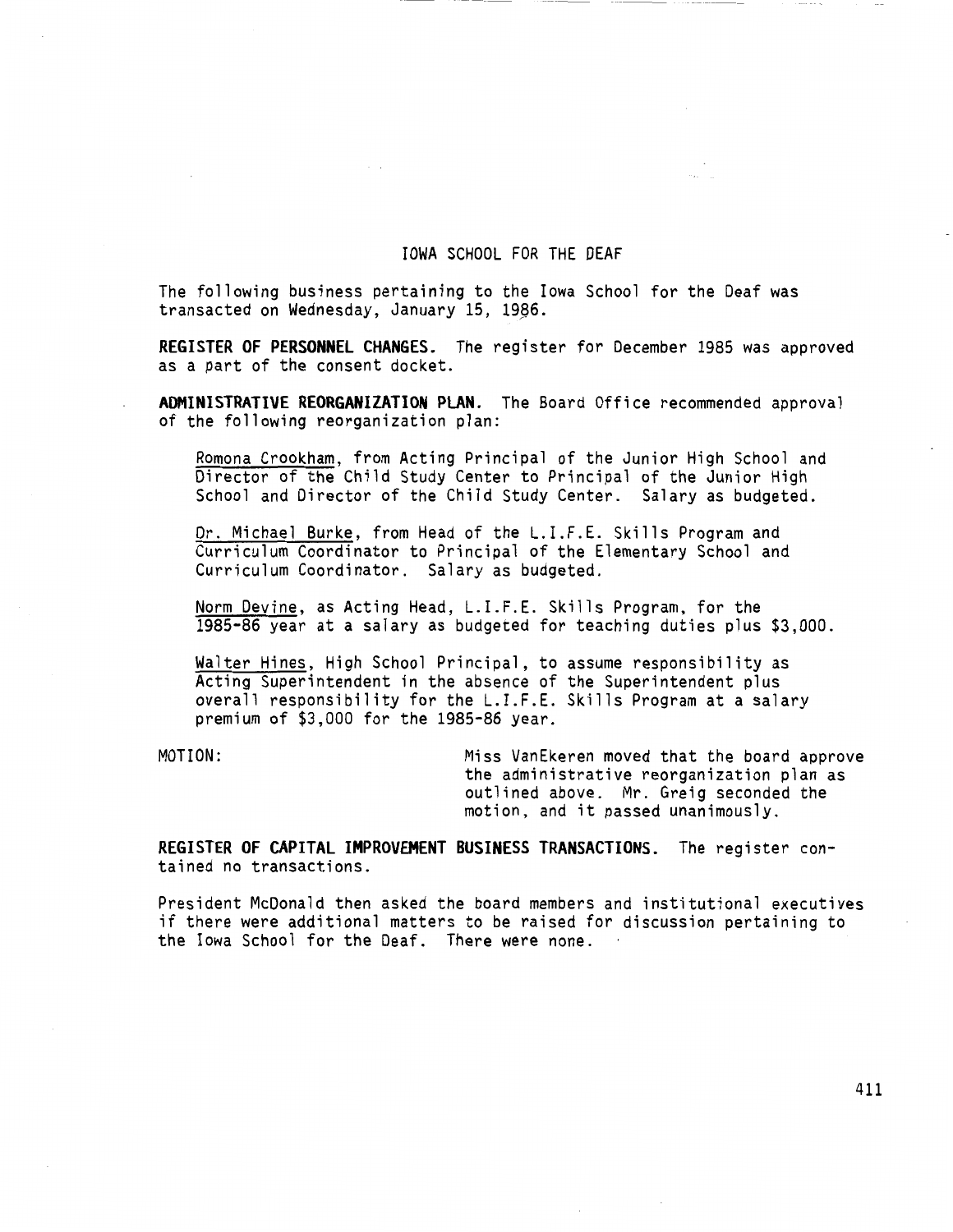### IOWA BRAILLE AND SIGHT SAVING SCHOOL

The following business pertaining to the Iowa Braille and Sight Saving School was transacting on Wednesday, January 15, 1986.

**REGISTER OF PERSONNEL CHANGES.** The register for the period December 1 to December 28, 1985, was approved as a part of the consent docket.

**REGISTER OF CAPITAL IMPROVEMENT BUSINESS TRANSACTIONS.** The Board Office recommended approval of the register for January.

The register contained two items.

CHANGE ORDERS TO CONSTRUCTION CONTRACTS

Utility Distribution System - Phase I Riley's Clearwater, Ltd. **Increase \$150** 

This project, approved by the board in January 1985, is the first phase of a program to correct deficiencies identified in the campus utility system. Shive-Hattery and Associates, Cedar Rapids, were appointed by the board in September 1984 to evaluate the present condition of the campus utility system and to prepare a plan for correcting the deficiencies identified. The 1984 session of the General Assembly appropriated \$25,000 to prepare the utility master plan and to correct the most urgent utility system problems. In May, a contract was awarded to Riley's Clearwater, Ltd. to undertake the first phase of the project. This phase repaired the utility steam tunnel from the main building and along the oval drive to prevent water infiltration and resulting deterioration. The change order modified a storm water intake to permit use of an existing drain line.

ACCEPTANCE OF COMPLETED CONSTRUCTION PROJECTS

The institution reported completion of Utility Distribution System - Phase I project. Inspection of the work found that the contractor had complied with plans and specifications. The institution recommended that the work be accepted as complete.

MOTION: Mrs. Anderson moved that the board approve the Register of Capital Improvement Business Transactions as submitted. Mrs. Murphy seconded the motion, and it passed unanimously.